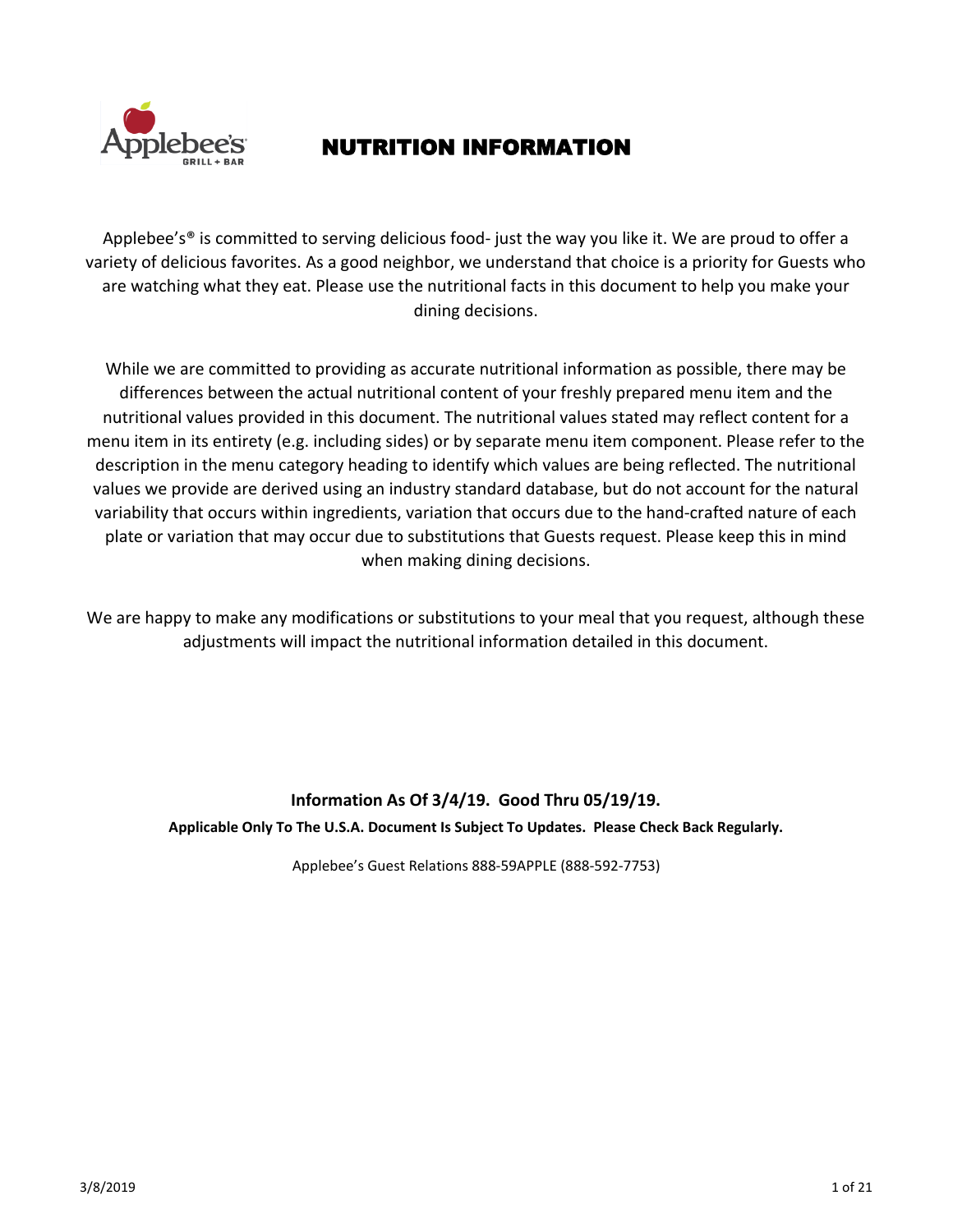

The Dietary Guidelines for Americans recommend consuming less than 10 percent of calories per day from saturated fat and less than 2,300 milligrams per day of sodium for a typical adult eating 2,000 calories daily. Recomme

| <b>Appetizers</b>                                                                                                                                                                                                             | <b>Total Calories</b> | <b>Calories from</b><br>Fat                                                                         | Total Fat (g)   | <b>Saturated Fat</b><br>(g)      | Trans Fat (g)              | Cholesterol<br>(mg)      | Sodium (mg) | Total<br>Carbohydrates<br>(g)    | Fiber (g)                    | Sugars (g)                     | Protein (g)       |
|-------------------------------------------------------------------------------------------------------------------------------------------------------------------------------------------------------------------------------|-----------------------|-----------------------------------------------------------------------------------------------------|-----------------|----------------------------------|----------------------------|--------------------------|-------------|----------------------------------|------------------------------|--------------------------------|-------------------|
|                                                                                                                                                                                                                               |                       |                                                                                                     |                 |                                  |                            |                          |             |                                  |                              |                                |                   |
| Boneless Wings (without sauce or dressing)                                                                                                                                                                                    | 660                   | 300                                                                                                 | 33              | 6                                | 0                          | 100                      | 1550        | 49                               | 4                            | $\overline{2}$                 | 40                |
| <b>Classic Buffalo Sauce</b>                                                                                                                                                                                                  | 180                   | 170                                                                                                 | 19              | $\overline{7}$                   | 0                          | $\mathbf{0}$             | 2300        | $\overline{4}$                   | $\mathbf{1}$                 | $\mathbf{0}$                   | 0                 |
| <b>Honey BBQ Sauce</b>                                                                                                                                                                                                        | 220                   | $\overline{5}$                                                                                      | $\mathbf{0}$    | $\mathbf{0}$                     | 0                          | $\mathbf{0}$             | 920         | 54                               | 3                            | 42                             | $\mathbf{1}$      |
| <b>Sweet Asian Chile Sauce</b><br><b>Bleu Cheese Dressing</b>                                                                                                                                                                 | 250                   | 20                                                                                                  | $\overline{2}$  | $\mathbf{0}$                     | 0                          | $\mathbf{0}$             | 1520        | 55                               | $\overline{2}$               | 21                             | 3                 |
| <b>Ranch Dressing</b>                                                                                                                                                                                                         | 220<br>200            | 200<br>180                                                                                          | 22<br>20        | $\overline{4}$<br>$\overline{3}$ | 0<br>0                     | 20                       | 240<br>320  | $\overline{3}$<br>$\overline{3}$ | $\pmb{0}$<br>$\mathbf 0$     | $\overline{1}$<br>$\mathbf{1}$ | $\mathbf{1}$      |
|                                                                                                                                                                                                                               |                       |                                                                                                     | 48              |                                  |                            | 15                       |             |                                  | $\overline{7}$               |                                | $\mathbf{1}$      |
| Brew Pub Pretzels & Beer Cheese Dip<br><b>Brisket Quesadilla</b>                                                                                                                                                              | 1200                  | 430                                                                                                 |                 | 15                               | 0.5                        | 50                       | 4470        | 154                              |                              | 19                             | 38                |
|                                                                                                                                                                                                                               | 950                   | 560                                                                                                 | 62              | 27                               | 1.5                        | 130                      | 2460        | 58                               | $\overline{4}$               | $\overline{7}$                 | 39                |
| Chipotle Lime Chicken Quesadilla<br><b>Chicken Wonton Tacos</b>                                                                                                                                                               | 890                   | 510                                                                                                 | 57              | 24                               | $\mathbf{1}$               | 130                      | 2430        | 58                               | 4                            | 6                              | 38                |
| <b>Chips &amp; Salsa</b>                                                                                                                                                                                                      | 560                   | 240                                                                                                 | 27              | $\sqrt{5}$                       | 0                          | 105                      | 1500        | 45                               | 3                            | 16                             | 35                |
|                                                                                                                                                                                                                               | 620                   | 250                                                                                                 | 27<br>56        | $\sqrt{5}$                       | $\mathbb O$<br>$\mathbb O$ | $\pmb{0}$                | 2270        | 85                               | 8<br>10                      | $\boldsymbol{6}$<br>54         | 9<br>15           |
| <b>Crunchy Onion Rings</b>                                                                                                                                                                                                    | 1250                  | 500                                                                                                 |                 | 10<br>9                          |                            | 5                        | 3050        | 173                              |                              |                                |                   |
| Double Crunch Bone-In Wings (without sauce or dressing)<br><b>Classic Buffalo Sauce</b>                                                                                                                                       | 660                   | 360                                                                                                 | 40              | $\overline{7}$                   | 0                          | 295                      | 1430        | 11                               | $\mathbf{1}$<br>$\mathbf{1}$ | $\mathbf{1}$                   | 64                |
|                                                                                                                                                                                                                               | 180<br>220            | 170<br>$\overline{5}$                                                                               | 19<br>$\pmb{0}$ | $\mathbf{0}$                     | 0<br>0                     | $\Omega$<br>$\mathbf{0}$ | 2300<br>920 | $\overline{4}$<br>54             | 3                            | $\mathbf{0}$<br>42             | 0<br>$\mathbf{1}$ |
| <b>Honey BBQ Sauce</b><br><b>Sweet Asian Chile Sauce</b>                                                                                                                                                                      |                       |                                                                                                     | $\overline{2}$  | $\mathbf{0}$                     | 0                          | $\mathbf{0}$             |             |                                  | $\overline{2}$               |                                |                   |
| <b>Bleu Cheese Dressing</b>                                                                                                                                                                                                   | 250<br>220            | 20<br>200                                                                                           | 22              | $\overline{4}$                   | $\mathbf 0$                | 20                       | 1520<br>240 | 55<br>$\overline{3}$             | $\mathbf 0$                  | 21<br>$\overline{1}$           | 3<br>1            |
| <b>Ranch Dressing</b>                                                                                                                                                                                                         | 200                   | 180                                                                                                 | 20              | $\mathbf{3}$                     | 0                          | 15                       | 320         | 3                                | 0                            | 1                              | $\mathbf{1}$      |
| <b>French Fries Basket</b>                                                                                                                                                                                                    | 680                   | 290                                                                                                 | 32              | $6\phantom{1}$                   | $\mathbf 0$                | 5                        | 1520        | 91                               | $\overline{7}$               | 1                              | 8                 |
| <b>Mozzarella Sticks</b>                                                                                                                                                                                                      | 860                   | 390                                                                                                 | 44              | 18                               | $\mathbf{1}$               | 75                       | 2670        | 78                               | 6                            | 15                             | 38                |
| <b>Neighborhood Nachos</b>                                                                                                                                                                                                    | 1970                  | 1140                                                                                                | 126             | 56                               | 2.5                        | 285                      | 5250        | 124                              | 12                           | 14                             | 86                |
| <b>Neighborhood Nachos (with Chipotle Lime Chicken)</b>                                                                                                                                                                       | 1780                  | 990                                                                                                 | 110             | 48                               | $\overline{2}$             | 280                      | 5150        | 119                              | 10                           | 11                             | 79                |
| Spinach & Artichoke Dip                                                                                                                                                                                                       | 940                   | 520                                                                                                 | 57              | 16                               | 0.5                        | 25                       | 2560        | 86                               | 6                            | 5                              | 19                |
| <b>Taco Topped Queso &amp; Chips</b>                                                                                                                                                                                          | 1100                  | 580                                                                                                 | 64              | 26                               | 1.5                        | 115                      | 3320        | 90                               | $\overline{7}$               | $\bf 8$                        | 42                |
| <b>White Queso Dip &amp; Chips</b>                                                                                                                                                                                            | 930                   | 480                                                                                                 | 54              | 21                               | 1                          | 70                       | 2720        | 86                               | 6                            | 6                              | 27                |
| The Classic Combo (without sauce or dressing)                                                                                                                                                                                 | 2220                  | 1150                                                                                                | 128             | 42                               | 1.5                        | 190                      | 6040        | 186                              | 13                           | 16                             | 82                |
| <b>Classic Buffalo Sauce</b>                                                                                                                                                                                                  | 90                    | 80                                                                                                  | 9               | 3.5                              | 0                          | $\mathbf{0}$             | 1150        | $\overline{2}$                   | $\mathbf{1}$                 | $\mathbf{0}$                   | 0                 |
| <b>Honey BBQ Sauce</b>                                                                                                                                                                                                        | 110                   | $\mathbf{0}$                                                                                        | $\mathbf{0}$    | $\mathbf{0}$                     | 0                          | $\mathbf{0}$             | 460         | 27                               | $\overline{2}$               | 21                             | $\mathbf{1}$      |
| <b>Sweet Asian Chile Sauce</b>                                                                                                                                                                                                | 130                   | 10                                                                                                  | $\mathbf{1}$    | $\mathbf{0}$                     | 0                          | $\mathbf{0}$             | 760         | 28                               | $\mathbf{1}$                 | 11                             | 1                 |
| <b>Bleu Cheese Dressing</b>                                                                                                                                                                                                   | 220                   | 200                                                                                                 | 22              | $\overline{4}$                   | $\mathbb O$                | 20                       | 240         | $\mathbf{3}$                     | $\mathbb O$                  | $\overline{1}$                 | $\mathbf{1}$      |
| <b>Ranch Dressing</b>                                                                                                                                                                                                         | 200                   | 180                                                                                                 | 20              | $\mathbf{3}$                     | 0                          | 15                       | 320         | 3                                | $\pmb{0}$                    | $\mathbf{1}$                   | $\mathbf{1}$      |
| The Classic Combo (with brisket quesadilla) (without sauce or dressing)                                                                                                                                                       | 2260                  | 1190                                                                                                | 132             | 43                               | $\overline{2}$             | 190                      | 6050        | 186                              | 13                           | 16                             | 82                |
| <b>Classic Buffalo Sauce</b>                                                                                                                                                                                                  | 90                    | 80                                                                                                  | 9               | 3.5                              | 0                          | $\mathbf{0}$             | 1150        | $\overline{2}$                   | $\mathbf{1}$                 | $\mathbf{0}$                   | 0                 |
| <b>Honey BBQ Sauce</b>                                                                                                                                                                                                        | 110                   | $\mathbf{0}$                                                                                        | $\mathbf{0}$    | $\mathbf{0}$                     | $\Omega$                   | $\Omega$                 | 460         | 27                               | $\overline{2}$               | 21                             | $\mathbf{1}$      |
| <b>Sweet Asian Chile Sauce</b>                                                                                                                                                                                                | 130                   | 10                                                                                                  | $\overline{1}$  | $\Omega$                         | 0                          | $\mathbf{0}$             | 760         | 28                               | $\mathbf{1}$                 | 11                             | $\mathbf{1}$      |
| <b>Bleu Cheese Dressing</b>                                                                                                                                                                                                   | 220                   | 200                                                                                                 | 22              | $\overline{4}$                   | 0                          | 20                       | 240         | 3                                | 0                            | $\overline{1}$                 | 1                 |
| <b>Ranch Dressing</b>                                                                                                                                                                                                         | 200                   | 180                                                                                                 | 20              | $\overline{3}$                   | 0                          | 15                       | 320         | 3                                | 0                            | $\overline{1}$                 | 1                 |
| Variations in ingredients and preparation, as well as substitutions, will increase or decrease any stated nutritional values. Items may vary by restaurant, may not be available at all locations, and are subject to change. |                       | ingredients and preparation may differ outside the U.S.A.<br>$\theta$ , A. DENIHA B. J. T., AFIANIA |                 |                                  |                            |                          |             |                                  |                              |                                |                   |

**Information As Of 3/4/19. Good Thru 05/19/19.**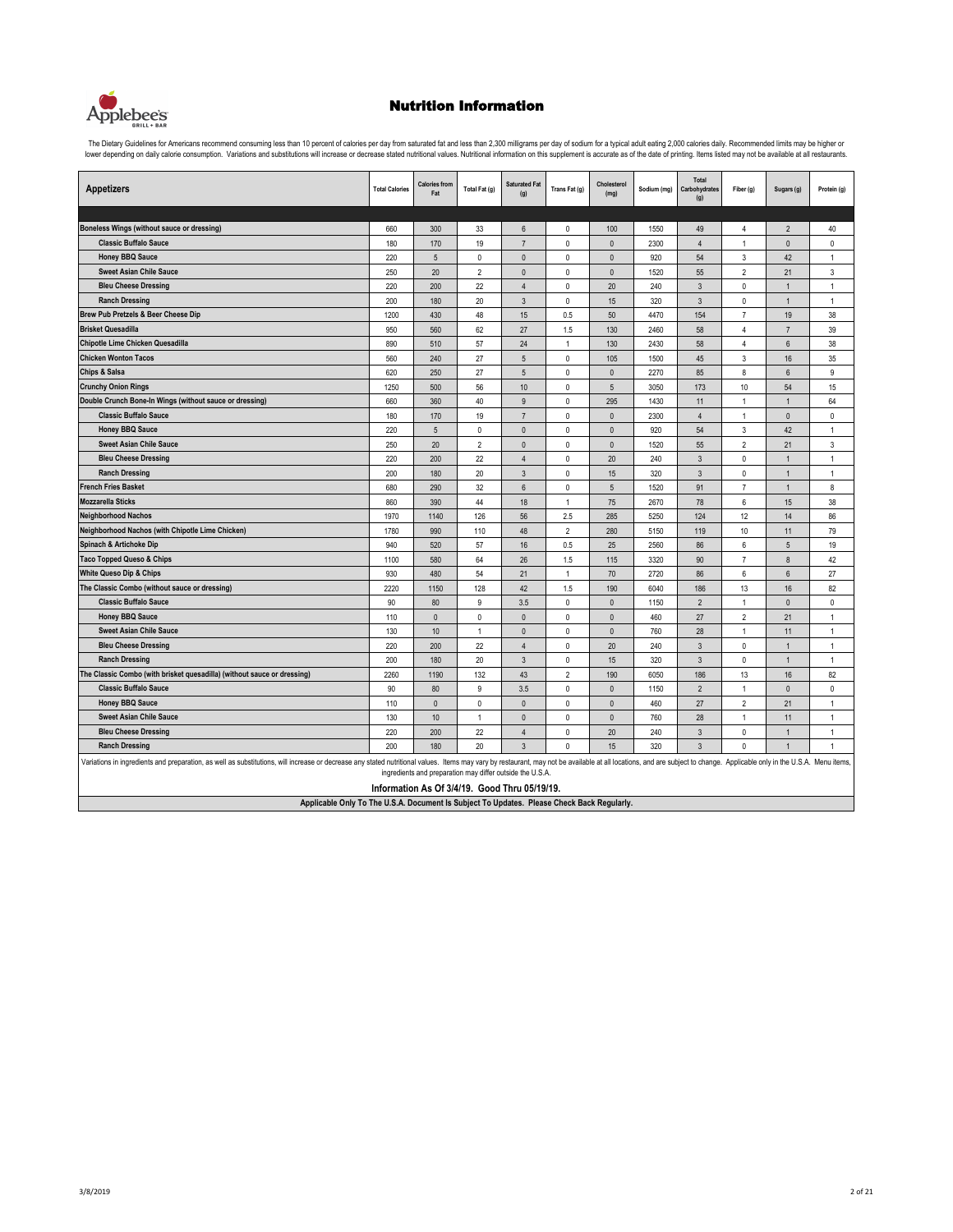

| <b>Build Your Appetizer Sampler</b>                                                                                                                                                                                           | <b>Total Calories</b> | <b>Calories from</b><br>Fat | Total Fat (g)  | <b>Saturated Fat</b><br>(g)                                                                                | Trans Fat (g)  | Cholesterol<br>(mg) | Sodium (mg) | Total<br>Carbohydrates<br>(g) | Fiber (g)        | Sugars (g)      | Protein (g)    |  |
|-------------------------------------------------------------------------------------------------------------------------------------------------------------------------------------------------------------------------------|-----------------------|-----------------------------|----------------|------------------------------------------------------------------------------------------------------------|----------------|---------------------|-------------|-------------------------------|------------------|-----------------|----------------|--|
| <b>Samplers</b>                                                                                                                                                                                                               |                       |                             |                |                                                                                                            |                |                     |             |                               |                  |                 |                |  |
| Boneless Wings (without sauce or dressing)                                                                                                                                                                                    | 330                   | 150                         | 17             | $\mathbf{3}$                                                                                               | $\mathbb O$    | 50                  | 800         | 25                            | $\overline{2}$   | 1               | 20             |  |
| <b>Classic Buffalo Sauce</b>                                                                                                                                                                                                  | 90                    | 80                          | 9              | 3.5                                                                                                        | $\pmb{0}$      | $\Omega$            | 1150        | $\overline{2}$                | $\mathbf{1}$     | $\mathbf{0}$    | 0              |  |
| <b>Honey BBQ Sauce</b>                                                                                                                                                                                                        | 110                   | $\pmb{0}$                   | $\pmb{0}$      | $\pmb{0}$                                                                                                  | $\mathbb O$    | $\pmb{0}$           | 460         | 27                            | $\overline{2}$   | 21              | $\mathbf{1}$   |  |
| <b>Sweet Asian Chile Sauce</b>                                                                                                                                                                                                | 130                   | 10                          | $\overline{1}$ | $\mathbf{0}$                                                                                               | $\mathbf 0$    | $\theta$            | 760         | 28                            | $\mathbf{1}$     | 11              | $\mathbf{1}$   |  |
| <b>Bleu Cheese Dressing</b>                                                                                                                                                                                                   | 220                   | 200                         | 22             | $\overline{4}$                                                                                             | $\mathsf 0$    | 20                  | 240         | $\mathbf{3}$                  | 0                | -1              | 1              |  |
| <b>Ranch Dressing</b>                                                                                                                                                                                                         | 200                   | 180                         | 20             | $\mathbf{3}$                                                                                               | $\mathbb O$    | 15                  | 320         | $\mathbf{3}$                  | $\mathbb O$      | $\mathbf{1}$    | $\mathbf{1}$   |  |
| Brew Pub Pretzels & Beer Cheese Dip                                                                                                                                                                                           | 570                   | 190                         | 21             | 9                                                                                                          | 0.5            | 40                  | 2510        | 74                            | $\mathsf 3$      | $\sqrt{5}$      | 23             |  |
| <b>Brisket Quesadilla</b>                                                                                                                                                                                                     | 770                   | 470                         | 53             | 22                                                                                                         | $\overline{1}$ | 105                 | 2060        | 42                            | $\mathsf 3$      | $\sqrt{5}$      | 32             |  |
| <b>Chicken Quesadilla</b>                                                                                                                                                                                                     | 600                   | 330                         | 37             | 17                                                                                                         | 0.5            | 95                  | 1730        | 40                            | 3                | 5               | 26             |  |
| <b>Chicken Wonton Tacos</b>                                                                                                                                                                                                   | 430                   | 190                         | 21             | $\overline{4}$                                                                                             | $\mathsf 0$    | 80                  | 1200        | 35                            | $\overline{2}$   | 13              | 27             |  |
| Chips & Salsa                                                                                                                                                                                                                 | 620                   | 250                         | 27             | 5                                                                                                          | $\mathbf 0$    | $\mathbf{0}$        | 2270        | 85                            | 8                | $6\phantom{.}6$ | 9              |  |
| <b>Crunch Onion Rings with Honey BBQ Sauce</b>                                                                                                                                                                                | 620                   | 250                         | 28             | 5                                                                                                          | $\mathsf 0$    | $\pmb{0}$           | 1530        | 86                            | 5                | 27              | 8              |  |
| Mozzarella Sticks                                                                                                                                                                                                             | 430                   | 200                         | 22             | 9                                                                                                          | 0.5            | 40                  | 1340        | 39                            | $\mathsf 3$      | $\bf 8$         | 19             |  |
| Spinach & Artichoke Dip                                                                                                                                                                                                       | 940                   | 520                         | 57             | 16                                                                                                         | 0.5            | 25                  | 2560        | 86                            | $\boldsymbol{6}$ | 5               | 19             |  |
| <b>Taco Topped Queso &amp; Chips</b>                                                                                                                                                                                          | 1100                  | 580                         | 64             | 26                                                                                                         | 1.5            | 115                 | 3320        | 90                            | $\overline{7}$   | $\bf 8$         | 42             |  |
| <b>White Cheso Dip &amp; Chips</b>                                                                                                                                                                                            | 930                   | 480                         | 54             | 21                                                                                                         | $\mathbf{1}$   | 70                  | 2720        | 86                            | 6                | $6\overline{6}$ | 27             |  |
| <b>Side Salads</b>                                                                                                                                                                                                            |                       |                             |                |                                                                                                            |                |                     |             |                               |                  |                 |                |  |
| <b>Caesar Salad</b>                                                                                                                                                                                                           | 220                   | 160                         | 18             | 3.5                                                                                                        | 0              | 15                  | 380         | 11                            | 2                | $\overline{2}$  | 4              |  |
| <b>Green Goddess Wedge</b>                                                                                                                                                                                                    | 540                   | 460                         | 51             | 11                                                                                                         | $\mathsf 0$    | 50                  | 1150        | 12                            | 3                | $\overline{7}$  | $10$           |  |
| <b>House Salad (without dressing)</b>                                                                                                                                                                                         | 120                   | 60                          | 6              | 2.5                                                                                                        | $\mathbf 0$    | 15                  | 190         | 12                            | $\overline{2}$   | $\mathbf{3}$    | 6              |  |
| <b>Bleu Cheese Dressing</b>                                                                                                                                                                                                   | 220                   | 200                         | 22             | $\overline{4}$                                                                                             | $\mathbf 0$    | 20                  | 240         | $\overline{3}$                | $\mathbb O$      | $\mathbf{1}$    | $\mathbf{1}$   |  |
| <b>Buttermilk Ranch Dressing</b>                                                                                                                                                                                              | 200                   | 180                         | 20             | $\mathbf{3}$                                                                                               | $\mathbb O$    | 15                  | 320         | $\mathbf{3}$                  | $\mathbb O$      | $\mathbf{1}$    | $\mathbf{1}$   |  |
| Chili Lime Vinaigrette                                                                                                                                                                                                        | 120                   | 60                          | $\overline{7}$ | $\mathbf{1}$                                                                                               | $\mathbf 0$    | $\mathbf{0}$        | 470         | 14                            | $\mathbf{1}$     | $10$            | 0              |  |
| <b>Dijon Honey Mustard Dressing</b>                                                                                                                                                                                           | 220                   | 160                         | 17             | 2.5                                                                                                        | $\mathsf 0$    | 10                  | 480         | 15                            | $\mathbf{1}$     | 12              | $\mathbf{1}$   |  |
| <b>Garlic Caesar Dressing</b>                                                                                                                                                                                                 | 210                   | 200                         | 22             | 3.5                                                                                                        | $\mathbf 0$    | 15                  | 320         | $\mathbf{3}$                  | 0                | $\mathbf{1}$    | $\mathbf{1}$   |  |
| <b>Green Goddess Dressing</b>                                                                                                                                                                                                 | 190                   | 180                         | 20             | 3.5                                                                                                        | $\mathsf 0$    | 15                  | 440         | $\overline{2}$                | $\pmb{0}$        | $\mathbf{1}$    | 1              |  |
| <b>Honey Balsamic Dressing</b>                                                                                                                                                                                                | 150                   | 100                         | 12             | $\overline{2}$                                                                                             | $\mathbf 0$    | $\mathbf{0}$        | 200         | 12                            | $\mathbf 0$      | $\overline{9}$  | $\mathbf{0}$   |  |
| <b>Honey French Dressing</b>                                                                                                                                                                                                  | 210                   | 150                         | 17             | 2.5                                                                                                        | $\pmb{0}$      | $\mathbf{0}$        | 300         | 16                            | $\mathbb O$      | 14              | 0              |  |
| Italian Dressing, Fat Free                                                                                                                                                                                                    | 20                    | $\pmb{0}$                   | $\pmb{0}$      | $\pmb{0}$                                                                                                  | $\pmb{0}$      | $\pmb{0}$           | 360         | 5                             | $\mathbb O$      | $\mathbf{3}$    | 0              |  |
| <b>Lemon Olive Oil Vinaigrette</b>                                                                                                                                                                                            | 130                   | 130                         | 14             | 2.5                                                                                                        | $\pmb{0}$      | $\mathbf{0}$        | 350         | $\mathbf{0}$                  | $\mathbf 0$      | $\mathbf{0}$    | $\mathbf 0$    |  |
| <b>Mexi Ranch Dressing</b>                                                                                                                                                                                                    | 150                   | 130                         | 14             | 2.5                                                                                                        | $\mathbf 0$    | 10                  | 530         | $\overline{4}$                | $\mathbf{1}$     | $\overline{2}$  | $\mathbf{1}$   |  |
| <b>Oriental Dressing</b>                                                                                                                                                                                                      | 250                   | 190                         | 21             | 3                                                                                                          | $\mathbf 0$    | $\theta$            | 90          | 16                            | $\mathbb O$      | 11              | $\mathbf 0$    |  |
| <b>Soups</b>                                                                                                                                                                                                                  |                       |                             |                |                                                                                                            |                |                     |             |                               |                  |                 |                |  |
| <b>Broccoli Cheese Soup</b>                                                                                                                                                                                                   | 280                   | 200                         | 22             | 14                                                                                                         | 0.5            | 75                  | 1340        | 12                            | $\overline{2}$   | 5               | 11             |  |
| Chicken Tortilla Soup                                                                                                                                                                                                         | 160                   | 70                          | 8              | $\overline{2}$                                                                                             | $\pmb{0}$      | 15                  | 830         | 15                            | $\mathbf{1}$     | $\overline{2}$  | $\overline{7}$ |  |
| <b>French Onion Soup</b>                                                                                                                                                                                                      | 340                   | 180                         | 20             | 11                                                                                                         | $\mathbb O$    | 50                  | 1420        | 22                            | $\overline{2}$   | 5               | 17             |  |
| oaded Potato Soup                                                                                                                                                                                                             | 390                   | 300                         | 33             | 21                                                                                                         | 0.5            | 50                  | 800         | 13                            | $\overline{2}$   | $\mathbf{3}$    | 9              |  |
| <b>New England Clam Chowder</b>                                                                                                                                                                                               | 190                   | 120                         | 13             | $\bf 8$                                                                                                    | $\mathbf 0$    | 30                  | 770         | 12                            | $\mathbf{1}$     | $\mathbf{1}$    | 5              |  |
| <b>Portsmouth Clam Chowder</b>                                                                                                                                                                                                | 160                   | 70                          | $\overline{7}$ | 5                                                                                                          | $\mathbf 0$    | 35                  | 530         | 18                            | $\overline{2}$   | $\overline{4}$  | 5              |  |
| <b>Tomato Basil Soup</b><br>5<br>$\mathbf 0$<br>25<br>180<br>100<br>11<br>930<br>16<br>5<br>5<br>$\mathbf{1}$                                                                                                                 |                       |                             |                |                                                                                                            |                |                     |             |                               |                  |                 |                |  |
| Variations in ingredients and preparation, as well as substitutions, will increase or decrease any stated nutritional values. Items may vary by restaurant, may not be available at all locations, and are subject to change. |                       |                             |                | ingredients and preparation may differ outside the U.S.A.<br>Information As Of 3/4/19. Good Thru 05/19/19. |                |                     |             |                               |                  |                 |                |  |
| Applicable Only To The U.S.A. Document Is Subject To Updates. Please Check Back Regularly.                                                                                                                                    |                       |                             |                |                                                                                                            |                |                     |             |                               |                  |                 |                |  |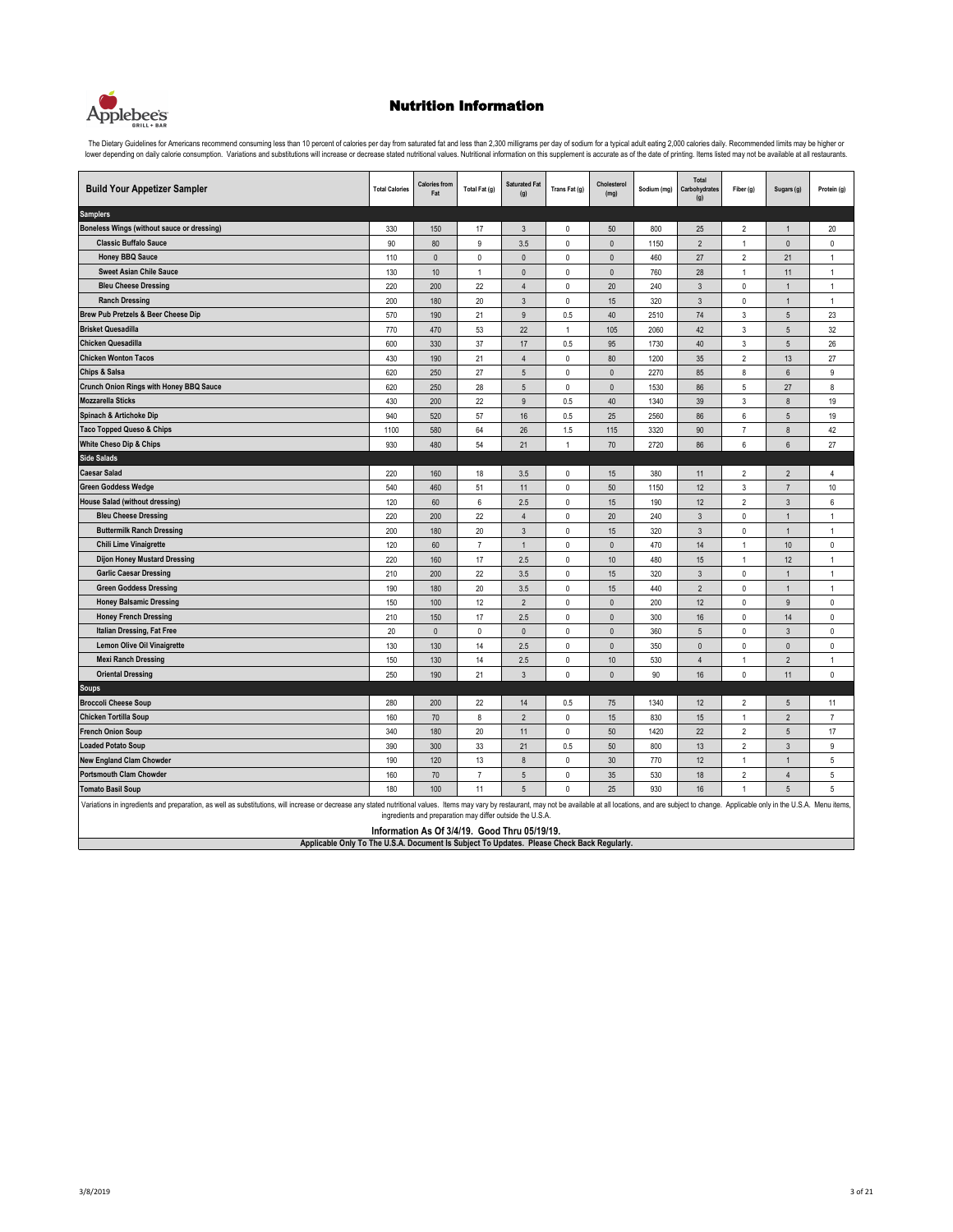

The Dietary Guidelines for Americans recommend consuming less than 10 percent of calories per day from saturated fat and less than 2,300 milligrams per day of sodium for a typical adult eating 2,000 calories daily. Recomme

| <b>Steaks &amp; Ribs</b>                                                                                                                     | <b>Total Calories</b> | <b>Calories from</b><br>Fat | Total Fat (g)  | <b>Saturated Fat</b><br>(g) | Trans Fat (g) | Cholesterol<br>(mg) | Sodium (mg) | Total<br>Carbohydrates<br>(g) | Fiber (g)      | Sugars (g)       | Protein (g)    |
|----------------------------------------------------------------------------------------------------------------------------------------------|-----------------------|-----------------------------|----------------|-----------------------------|---------------|---------------------|-------------|-------------------------------|----------------|------------------|----------------|
|                                                                                                                                              |                       |                             |                |                             |               |                     |             |                               |                |                  |                |
| 6 oz. USDA Select Sirloin                                                                                                                    | 200                   | 70                          | $\overline{7}$ | $\overline{3}$              | 0             | 90                  | 970         | 1                             | $\mathbf{1}$   | $\mathbf{0}$     | 33             |
| 8 oz. USDA Select Sirloin                                                                                                                    | 270                   | 90                          | 10             | $\overline{4}$              | 0             | 120                 | 1090        | 1                             | $\mathbf{1}$   | $\pmb{0}$        | 45             |
| Applebee's Riblets Platter (without sauce) (includes side)                                                                                   | 1290                  | 670                         | 74             | 22                          | 0             | 280                 | 1860        | 75                            | $\overline{7}$ | 14               | 81             |
| <b>Honey BBQ Sauce</b>                                                                                                                       | 370                   | $\overline{5}$              | 0.5            | $\Omega$                    | 0             | $\mathbf{0}$        | 1530        | 89                            | 5              | 70               | $\overline{2}$ |
| <b>Texas Style BBQ Sauce</b>                                                                                                                 | 390                   | 30                          | 3.5            | $\overline{2}$              | 0             | $\mathbf{0}$        | 950         | 88                            | $\overline{2}$ | 51               | $\overline{2}$ |
| Applebee's Riblets Plate (without sauce) (includes side)                                                                                     | 900                   | 450                         | 50             | 14                          | 0             | 175                 | 1430        | 61                            | 5              | $\mathbf{3}$     | 52             |
| <b>Honey BBQ Sauce</b>                                                                                                                       | 220                   | $\overline{5}$              | $\mathbf{0}$   | $\mathbf{0}$                | 0             | $\mathbf{0}$        | 920         | 54                            | $\sqrt{3}$     | 42               | $\mathbf{1}$   |
| <b>Texas Style BBQ Sauce</b>                                                                                                                 | 230                   | 20                          | $\overline{2}$ | $\mathbf{1}$                | $\mathbf 0$   | $\mathbf{0}$        | 570         | 53                            | $\mathbf{1}$   | 31               | $\mathbf{1}$   |
| <b>Bourbon Street Steak (includes side)</b>                                                                                                  | 650                   | 290                         | 32             | 10                          | $\mathbf{1}$  | 135                 | 1200        | 41                            | 6              | $\sqrt{5}$       | 51             |
| Double-Glazed Baby Back Ribs, Full Rack (without sauce)                                                                                      | 950                   | 640                         | 71             | 28                          | 0             | 340                 | 500         |                               | $\mathbf{1}$   | $\mathbf{1}$     | 78             |
| <b>Honey BBQ Sauce</b>                                                                                                                       | 150                   | $\mathbf{0}$                | $\mathbf{0}$   | $\Omega$                    | $\Omega$      | $\Omega$            | 610         | 36                            | $\overline{2}$ | 28               | $\mathbf{1}$   |
| <b>Texas Style BBQ Sauce</b>                                                                                                                 | 160                   | $10$                        | 1.5            | 0.5                         | 0             | $\mathbf{0}$        | 380         | 35                            | $\mathbf{1}$   | 20               | $\mathbf{1}$   |
| Double-Glazed Baby Back Ribs, Half Rack (without sauce)                                                                                      | 470                   | 320                         | 35             | 14                          | 0             | 170                 | 250         | $\mathbf{0}$                  | $\mathbf{1}$   | $\mathbf{0}$     | 39             |
| <b>Honey BBQ Sauce</b>                                                                                                                       | 70                    | $\mathbf{0}$                | $\mathbf{0}$   | $\mathbf{0}$                | 0             | $\mathbf{0}$        | 310         | 18                            | $\mathbf{1}$   | 14               | 0              |
| <b>Texas Style BBQ Sauce</b>                                                                                                                 | 80                    | $\overline{5}$              | 0.5            | $\pmb{0}$                   | $\mathbb O$   | $\pmb{0}$           | 190         | 18                            | $\mathbb O$    | $10$             | 0              |
| <b>Shrimp 'N Parmesan Sirloin</b>                                                                                                            | 560                   | 310                         | 34             | 19                          | 1.5           | 265                 | 2000        | 5                             | $\overline{2}$ | $\overline{2}$   | 58             |
| Shrimp 'N Parmesan Sirloin (6 oz.)                                                                                                           | 490                   | 280                         | 32             | 18                          | $\mathbf{1}$  | 235                 | 1890        | 5                             | $\overline{2}$ | $\overline{2}$   | 46             |
| <b>Toppers</b>                                                                                                                               |                       |                             |                |                             |               |                     |             |                               |                |                  |                |
| <b>Crispy Onion Tanglers</b>                                                                                                                 | 190                   | 120                         | 14             | 2.5                         | 0             | $\pmb{0}$           | 125         | 14                            | $\mathbf{1}$   | $\overline{2}$   | $\overline{2}$ |
| <b>Grilled Onions</b>                                                                                                                        | 45                    | 25                          | 2.5            | $\mathbf{0}$                | $\mathbf 0$   | $\mathbf{0}$        | 280         | 5                             | $\mathbf{1}$   | $\overline{2}$   | $\mathbf{1}$   |
| <b>Sauteed Garlic Mushrooms</b>                                                                                                              | 170                   | 130                         | 15             | $\overline{7}$              | $\mathbf 0$   | 25                  | 430         | $6\overline{6}$               | $\overline{1}$ | $\overline{2}$   | 3              |
| Shrimp N Parm Topper                                                                                                                         | 290                   | 220                         | 24             | 15                          | $\mathbf{1}$  | 140                 | 910         | 5                             | $\mathbf{1}$   | $\overline{2}$   | 13             |
| Add On                                                                                                                                       |                       |                             |                |                             |               |                     |             |                               |                |                  |                |
| <b>Grilled Shrimp Skewer</b>                                                                                                                 | 120                   | 80                          | 9              | $\overline{4}$              | 0             | 120                 | 540         |                               | $\mathsf 0$    | $\pmb{0}$        | 10             |
| <b>Add Grilled Shrimp</b>                                                                                                                    | 150                   | 80                          | 8              | $\overline{4}$              | $\mathbf 0$   | 150                 | 1000        | $\overline{4}$                | $\mathbf{1}$   | $\mathbf{1}$     | 16             |
| <b>Add Fried Shrimp</b>                                                                                                                      | 500                   | 300                         | 33             | $6\phantom{1}$              | $\Omega$      | 100                 | 1800        | 37                            | 3              | 13               | 14             |
| <b>Choice of Sides</b>                                                                                                                       |                       |                             |                |                             |               |                     |             |                               |                |                  |                |
| <b>Baked Potato</b>                                                                                                                          | 400                   | 220                         | 24             | 12                          | 0.5           | 60                  | 1090        | 40                            | 3              | $\overline{2}$   | 6              |
| <b>Classic Fries</b>                                                                                                                         | 430                   | 180                         | 20             | 3.5                         | 0             | $\mathbf{0}$        | 960         | 57                            | 4              | $\mathbf{0}$     | 5              |
| <b>Fire-Grilled Veggies</b>                                                                                                                  | 150                   | 110                         | 12             | 4.5                         | $\mathbf 0$   | 15                  | 410         | 9                             | $\mathbf{3}$   | $\boldsymbol{6}$ | $\overline{2}$ |
| Four-Cheese Mac & Cheese with Bacon                                                                                                          | 490                   | 260                         | 29             | 15                          | $\mathbf{1}$  | 80                  | 1210        | 35                            | $\overline{2}$ | 3                | 24             |
| <b>Garlic Mashed Potatoes</b>                                                                                                                | 250                   | 100                         | 11             | 2.5                         | 0             | 5                   | 650         | 35                            | $\mathbf{3}$   | $\mathbf{3}$     | 4              |
| <b>Garlicky Green Beans</b>                                                                                                                  | 180                   | 130                         | 14             | $\overline{7}$              | $\Omega$      | 20                  | 310         | 11                            | $\overline{4}$ | $\overline{2}$   | 3              |
| <b>Loaded Baked Potato</b>                                                                                                                   | 480                   | 280                         | 31             | 15                          | 0.5           | 80                  | 1330        | 41                            | $\sqrt{3}$     | $\overline{3}$   | 12             |
| <b>Loaded Garlic Mashed Potatoes</b>                                                                                                         | 390                   | 210                         | 23             | 8                           | 0             | 45                  | 900         | 36                            | 3              | $\overline{4}$   | 11             |
| <b>Steamed Broccoli</b>                                                                                                                      | 100                   | 70                          | 8              | 4.5                         | 0             | 20                  | 210         | 6                             | $\overline{2}$ | $\overline{2}$   | 3              |
| Please note that entrees are listed without choice of side unless otherwise noted; nutrition information for sides is available, separately. |                       |                             |                |                             |               |                     |             |                               |                |                  |                |

Variations in ingredients and preparation, as well as substitutions, will increase or decrease any stated nutritional values. Items may vary by restaurant, may not be available at all locations, and are subject to change.

**Information As Of 3/4/19. Good Thru 05/19/19.**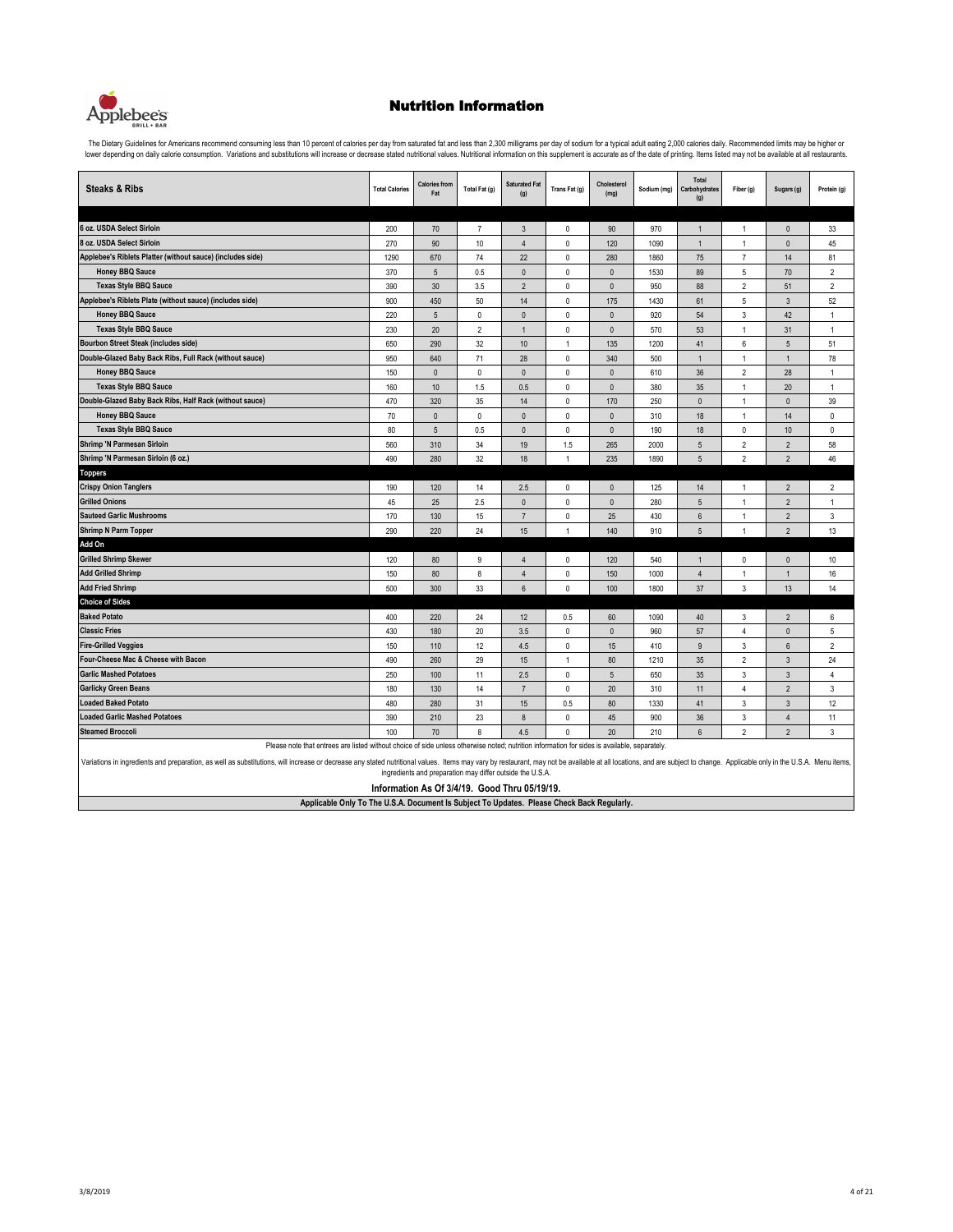

| Chicken                                                                                                                                                                                                                                                                                    | <b>Total Calories</b> | <b>Calories from</b><br>Fat | Total Fat (g)            | <b>Saturated Fat</b><br>(g) | Trans Fat (g) | Cholesterol<br>(mg) |      | Total<br>Sodium (mg) Carbohydrates<br>(g) | Fiber (g) | Sugars (g)     | Protein (g) |
|--------------------------------------------------------------------------------------------------------------------------------------------------------------------------------------------------------------------------------------------------------------------------------------------|-----------------------|-----------------------------|--------------------------|-----------------------------|---------------|---------------------|------|-------------------------------------------|-----------|----------------|-------------|
|                                                                                                                                                                                                                                                                                            |                       |                             |                          |                             |               |                     |      |                                           |           |                |             |
| Bourbon Street Chicken & Shrimp                                                                                                                                                                                                                                                            | 610                   | 240                         | 26                       | $\overline{7}$              | 0             | 220                 | 2000 | 42                                        |           | 5              | 52          |
| <b>Cedar Grilled Lemon Chicken</b>                                                                                                                                                                                                                                                         | 600                   | 230                         | 25                       | 4.5                         | 0             | 135                 | 2590 | 51                                        | 5         | 16             | 44          |
| <b>Chicken Fried Chicken</b>                                                                                                                                                                                                                                                               | 1180                  | 550                         | 61                       | 16                          | 0.5           | 150                 | 2810 | 103                                       | 9         | 6              | 59          |
| <b>Chicken Tenders Platter</b>                                                                                                                                                                                                                                                             | 1450                  | 720                         | 80                       | 14                          | 0             | 115                 | 3270 | 132                                       | 9         | 23             | 50          |
| <b>Chicken Tenders Plate</b>                                                                                                                                                                                                                                                               | 1140                  | 570                         | 63                       | 11                          | 0             | 85                  | 2650 | 106                                       |           | 13             | 37          |
| <b>Chicken Wonton Stir Fry</b>                                                                                                                                                                                                                                                             | 790                   | 180                         | 20                       | $\Delta$                    | 0             | 135                 | 2690 | 104                                       | 7         | 25             | 52          |
| <b>Classic Chicken Parmesan (without breadstick)</b>                                                                                                                                                                                                                                       | 1370                  | 510                         | 57                       | 18                          |               | 175                 | 2900 | 136                                       | 15        | 18             | 81          |
| <b>Breadstick</b>                                                                                                                                                                                                                                                                          | 190                   | 60                          | $\overline{\phantom{a}}$ | $\overline{2}$              | 0             | 5                   | 290  | 25                                        |           | $\overline{2}$ | 5           |
| Fiesta Lime Chicken®                                                                                                                                                                                                                                                                       | 1120                  | 530                         | 58                       | 14                          | 0.5           | 185                 | 3660 | 93                                        |           | 9              | 57          |
| Grilled Chicken Breast (choice of side not included)                                                                                                                                                                                                                                       | 190                   | 30                          | 3.5                      |                             | <sup>0</sup>  | 135                 | 980  |                                           |           | $\Omega$       | 39          |
| Variations in ingredients and preparation, as well as substitutions, will increase or decrease any stated nutritional values. Items may vary by restaurant, may not be available at all locations, and are subject to change.<br>ingredients and preparation may differ outside the U.S.A. |                       |                             |                          |                             |               |                     |      |                                           |           |                |             |
| Information As Of 3/4/19. Good Thru 05/19/19.                                                                                                                                                                                                                                              |                       |                             |                          |                             |               |                     |      |                                           |           |                |             |
| Applicable Only To The U.S.A. Document Is Subject To Updates. Please Check Back Regularly.                                                                                                                                                                                                 |                       |                             |                          |                             |               |                     |      |                                           |           |                |             |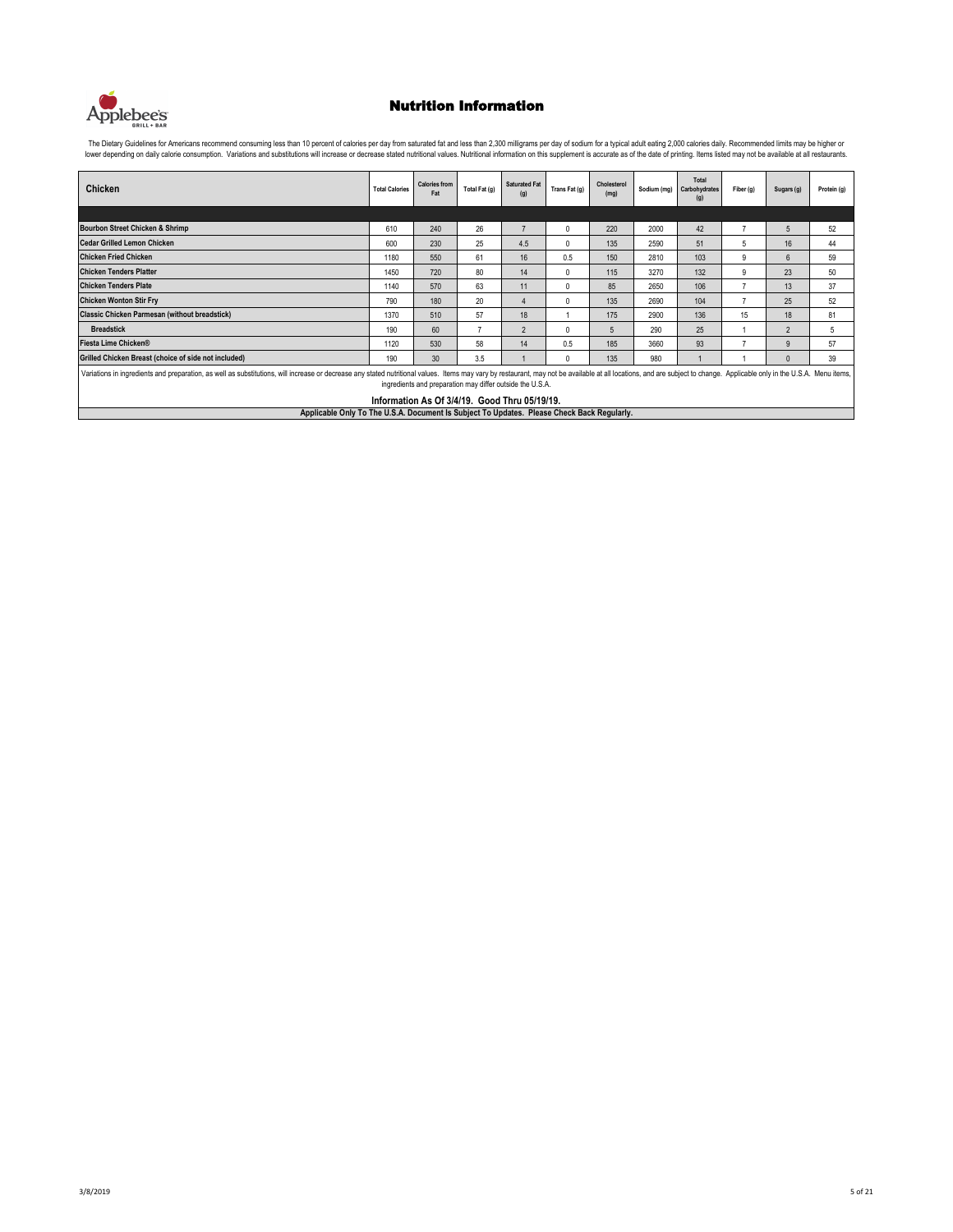

| Seafood                                                                                                                                                                                                                                                                                                                                     | <b>Total Calories</b> | <b>Calories from</b><br>Fat | Total Fat (g) | <b>Saturated Fat</b><br>(g) | Trans Fat (g) | Cholesterol<br>(mg) | Sodium (mg) | Total<br>Carbohydrates<br>(g) | Fiber (g)                | Sugars (g) | Protein (a) |  |
|---------------------------------------------------------------------------------------------------------------------------------------------------------------------------------------------------------------------------------------------------------------------------------------------------------------------------------------------|-----------------------|-----------------------------|---------------|-----------------------------|---------------|---------------------|-------------|-------------------------------|--------------------------|------------|-------------|--|
|                                                                                                                                                                                                                                                                                                                                             |                       |                             |               |                             |               |                     |             |                               |                          |            |             |  |
| <b>Baked Haddock (without sides)</b>                                                                                                                                                                                                                                                                                                        | 590                   | 370                         | 41            | 18                          | 1.5           | 190                 | 890         | 12                            | $\mathfrak{p}$           | 3          | 46          |  |
| <b>Blackened Tilapia</b>                                                                                                                                                                                                                                                                                                                    | 500                   | 210                         | 24            | 10                          | $\theta$      | 100                 | 1550        | 43                            | 8                        |            | 32          |  |
| Cedar Salmon with Maple Mustard Glaze (choice of side not included)                                                                                                                                                                                                                                                                         | 370                   | 110                         | 12            | $\mathfrak{p}$              | $\Omega$      | 90                  | 1530        | 27                            | $\overline{\phantom{a}}$ | 19         | 38          |  |
| Double Crunch Shrimp                                                                                                                                                                                                                                                                                                                        | 1170                  | 450                         | 50            | $\mathsf{q}$                | $\Omega$      | 180                 | 4030        | 144                           | 10 <sup>10</sup>         | 33         | 34          |  |
| Fish & Chips (Menu item varies per location)                                                                                                                                                                                                                                                                                                | 1420                  | 860                         | 96            | 17                          | $\mathbf{0}$  | 115                 | 3460        | 102                           | 9                        | 13         | 38          |  |
| Fish & Chips (Menu item varies per location)                                                                                                                                                                                                                                                                                                | 1730                  | 1150                        | 128           | 23                          | $\Omega$      | 125                 | 3190        | 101                           | 9                        | 13         | 43          |  |
| Fish & Chips (Menu item varies per location)                                                                                                                                                                                                                                                                                                | 1750                  | 1150                        | 128           | 23                          | 0.5           | 160                 | 3940        | 98                            | 8                        | 13         | 52          |  |
| <b>Shrimp Wonton Stir Fry</b>                                                                                                                                                                                                                                                                                                               | 680                   | 150                         | 17            | 3                           | $\Omega$      | 145                 | 2670        | 105                           |                          | 24         | 28          |  |
| Variations in ingredients and preparation, as well as substitutions, will increase or decrease any stated nutritional values. Items may vary by restaurant, may not be available at all locations, and are subject to change.<br>ingredients and preparation may differ outside the U.S.A.<br>Information As Of 3/4/19. Good Thru 05/19/19. |                       |                             |               |                             |               |                     |             |                               |                          |            |             |  |
| Applicable Only To The U.S.A. Document Is Subject To Updates. Please Check Back Regularly.                                                                                                                                                                                                                                                  |                       |                             |               |                             |               |                     |             |                               |                          |            |             |  |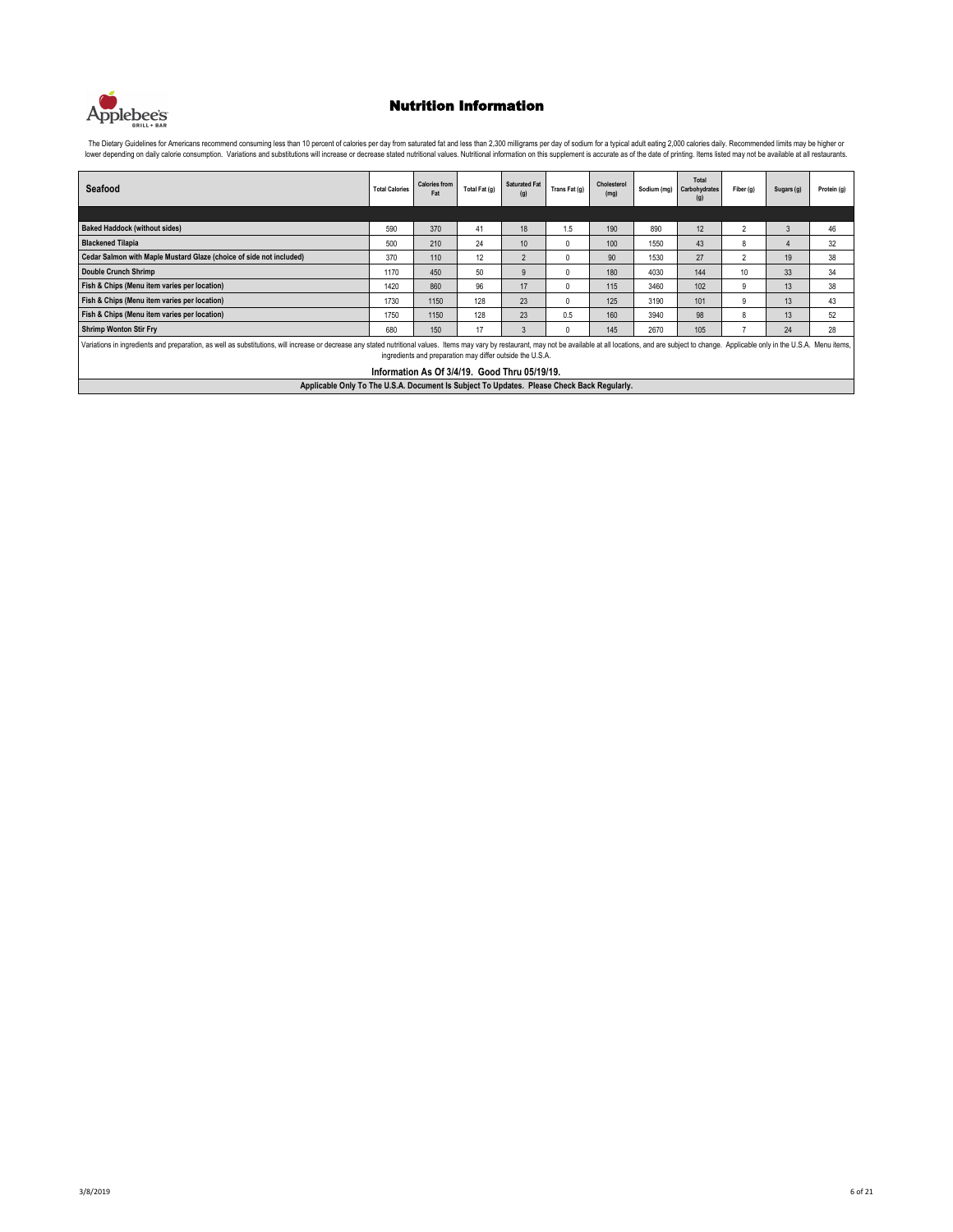

| <b>Salads</b>                                                                                                                                                                                                                                                                              | <b>Total Calories</b>                         | <b>Calories from</b><br>Fat | Total Fat (g) | <b>Saturated Fat</b><br>(q) | Trans Fat (g) | Cholesterol<br>(mg) | Sodium (mg) | Total<br>Carbohydrates<br>(g) | Fiber (g) | Sugars (g)      | Protein (a) |  |
|--------------------------------------------------------------------------------------------------------------------------------------------------------------------------------------------------------------------------------------------------------------------------------------------|-----------------------------------------------|-----------------------------|---------------|-----------------------------|---------------|---------------------|-------------|-------------------------------|-----------|-----------------|-------------|--|
|                                                                                                                                                                                                                                                                                            |                                               |                             |               |                             |               |                     |             |                               |           |                 |             |  |
| Crispy Chicken Tender Salad (with Crispy Chicken)                                                                                                                                                                                                                                          | 1170                                          | 710                         | 79            | 21                          | 0.5           | 315                 | 2360        | 69                            | 7         | 30 <sup>°</sup> | 48          |  |
| Crispy Chicken Tender Salad (with Grilled Chicken)                                                                                                                                                                                                                                         | 960                                           | 550                         | 62            | 18                          | 0.5           | 395                 | 2370        | 42                            | 6         | 30              | 62          |  |
| <b>Fiesta Chopped Salad</b>                                                                                                                                                                                                                                                                | 850                                           | 410                         | 45            | 12                          | 0.5           | 100                 | 1260        | 75                            | 11        | 21              | 38          |  |
| Grilled Chicken Caesar Salad (with Grilled Chicken)                                                                                                                                                                                                                                        | 780                                           | 490                         | 55            | 11                          | $\mathbf{0}$  | 175                 | 1950        | 26                            |           | 6               | 49          |  |
| Grilled Chicken Caesar Salad (with Blackened Shrimp)                                                                                                                                                                                                                                       | 660                                           | 470                         | 52            | 10 <sup>10</sup>            | $\mathbf{0}$  | 185                 | 1930        | 27                            | 7         | 6               | 25          |  |
| <b>Grilled Steak Caesar Salad</b>                                                                                                                                                                                                                                                          | 730                                           | 500                         | 56            | 12                          | $\mathbf{0}$  | 100                 | 1810        | 26                            | 6         | 6               | 33          |  |
| Oriental Chicken Salad (with Crispy Chicken)                                                                                                                                                                                                                                               | 1430                                          | 870                         | 96            | 15                          | $\mathbf{0}$  | 60                  | 1510        | 109                           | 11        | 37              | 37          |  |
| Oriental Chicken Salad (with Grilled Chicken)                                                                                                                                                                                                                                              | 1310                                          | 750                         | 83            | 13                          | $\mathbf{0}$  | 135                 | 2140        | 94                            | 10        | 47              | 52          |  |
| Southwestern Salad (with Steak)                                                                                                                                                                                                                                                            | 980                                           | 600                         | 66            | 17                          | 0.5           | 105                 | 1930        | 58                            | 10        | 8               | 40          |  |
| Southwestern Salad (with Grilled Chicken)                                                                                                                                                                                                                                                  | 1030                                          | 580                         | 65            | 16                          | 0.5           | 175                 | 2460        | 58                            | 10        | 8               | 57          |  |
| <b>Thai Shrimp Salad</b>                                                                                                                                                                                                                                                                   | 380                                           | 170                         | 19            | 2.5                         | $\mathbf{0}$  | 145                 | 1510        | 30 <sup>2</sup>               | 8         | 14              | 25          |  |
| Variations in ingredients and preparation, as well as substitutions, will increase or decrease any stated nutritional values. Items may vary by restaurant, may not be available at all locations, and are subject to change.<br>ingredients and preparation may differ outside the U.S.A. |                                               |                             |               |                             |               |                     |             |                               |           |                 |             |  |
|                                                                                                                                                                                                                                                                                            | Information As Of 3/4/19. Good Thru 05/19/19. |                             |               |                             |               |                     |             |                               |           |                 |             |  |
| Applicable Only To The U.S.A. Document Is Subject To Updates. Please Check Back Regularly.                                                                                                                                                                                                 |                                               |                             |               |                             |               |                     |             |                               |           |                 |             |  |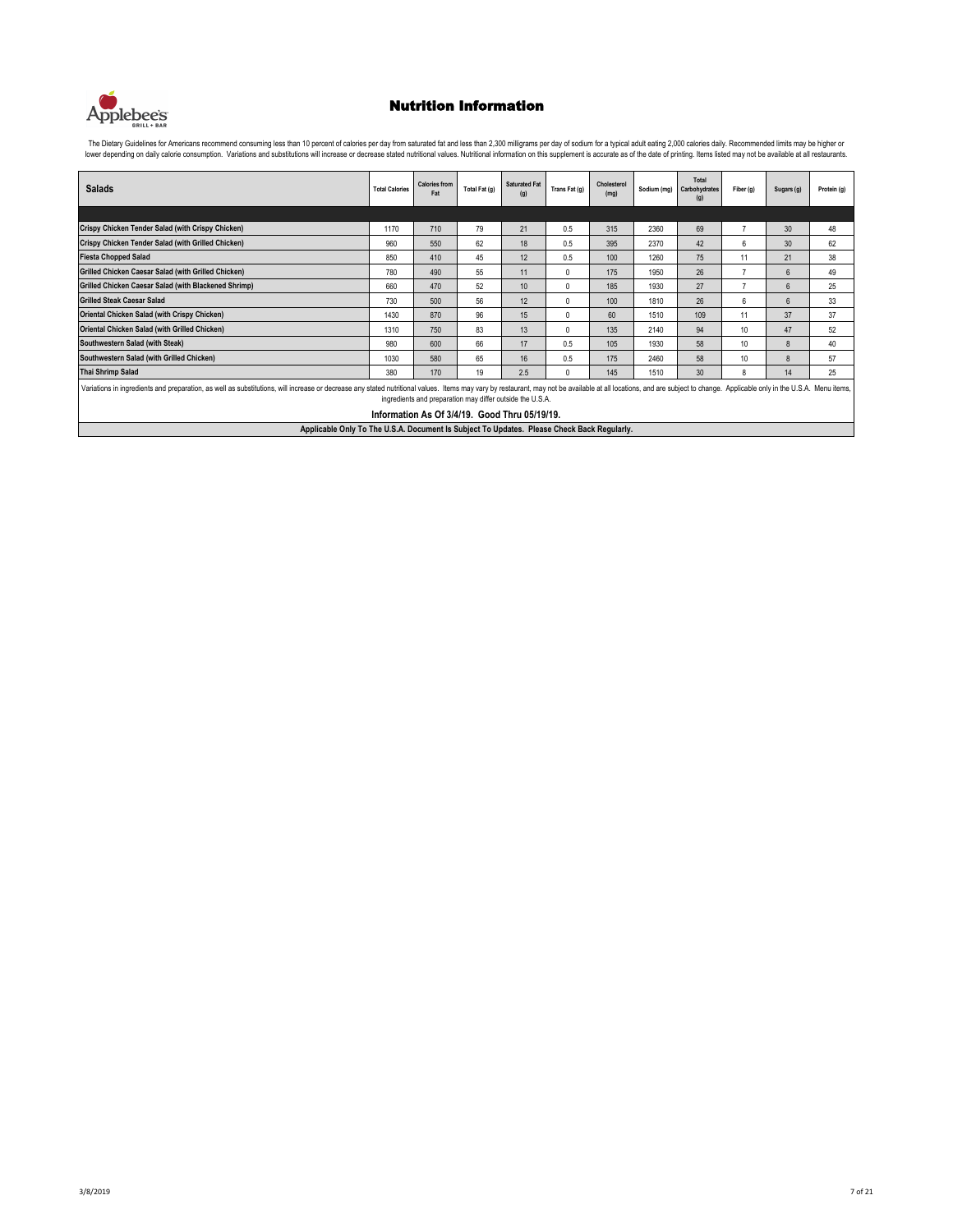

The Dietary Guidelines for Americans recommend consuming less than 10 percent of calories per day from saturated fat and less than 2,300 milligrams per day of sodium for a typical adult eating 2,000 calories daily. Recomme lower depending on daily calorie consumption. Variations and substitutions will increase or decrease stated nutritional values. Nutritional information on this supplement is accurate as of the date of printing. Items liste

| Pasta                                                           | <b>Total Calories</b> | <b>Calories from</b><br>Fat | Total Fat (g)            | <b>Saturated Fat</b><br>(g) | Trans Fat (g) | Cholesterol<br>(mg) | Sodium (mg) | Total<br>Carbohydrates<br>(g) | Fiber (g) | Sugars (g)               | Protein (g) |
|-----------------------------------------------------------------|-----------------------|-----------------------------|--------------------------|-----------------------------|---------------|---------------------|-------------|-------------------------------|-----------|--------------------------|-------------|
|                                                                 |                       |                             |                          |                             |               |                     |             |                               |           |                          |             |
| <b>Breadstick</b>                                               | 190                   | 60                          | $\overline{\phantom{a}}$ | $\overline{2}$              | $\mathbf{0}$  | ÷.                  | 290         | 25                            |           | $\overline{\phantom{a}}$ | 5           |
| <b>Breadsticks with Alfredo Sauce</b>                           | 1580                  | 860                         | 95                       | 49                          | $\sim$        | 210                 | 2860        | 137                           | 6         | 15                       | 46          |
| <b>Blackened Shrimp Alfredo</b>                                 | 1170                  | 660                         | 73                       | 45                          | 2.5           | 360                 | 2790        | 80                            |           | 10 <sup>10</sup>         | 52          |
| Cajun Pasta with Blackened Shrimp                               | 1520                  | 970                         | 108                      | 66                          | 3.5           | 450                 | 3130        | 82                            | 9         | 12                       | 62          |
| <b>Classic Broccoli Chicken Alfredo</b>                         | 1290                  | 680                         | 76                       | 46                          | 2.5           | 355                 | 2800        | 79                            | ۰,        | 10 <sup>10</sup>         | 76          |
| <b>Classic Chicken Parmesan</b>                                 | 1370                  | 510                         | 57                       | 18                          |               | 175                 | 2900        | 136                           | 15        | 18                       | 81          |
| Chef Bulgarelli's Stuffed Rigatoni with Tomato Basil Meat Sauce | 880                   | 290                         | 33                       | 15                          |               | 100                 | 2390        | 103                           | 13        | 12                       | 48          |
| <b>Creamy Penne Pasta with Sliced Prime Rib</b>                 | 1420                  | 890                         | 98                       | 53                          | 3             | 255                 | 3160        | 82                            | 6         | 14                       | 56          |
| Four-Cheese Mac & Cheese with Honey Pepper Chicken Tenders      | 1450                  | 620                         | 68                       | 30                          | 1.5           | 190                 | 3170        | 148                           | 6         | 54                       | 63          |
| <b>Three Cheese Chicken Penne</b>                               | 1190                  | 620                         | 69                       | 42                          | $\sim$        | 330                 | 2730        | 73                            | 6         | 10 <sup>10</sup>         | 72          |

Please note that entrees are listed without choice of breadstick, breadstick listed separately.

Variations in ingredients and preparation, as well as substitutions, will increase or decrease any stated nutritional values. Items may vary by restaurant, may not be available at all locations, and are subject to change.

**Information As Of 3/4/19. Good Thru 05/19/19.**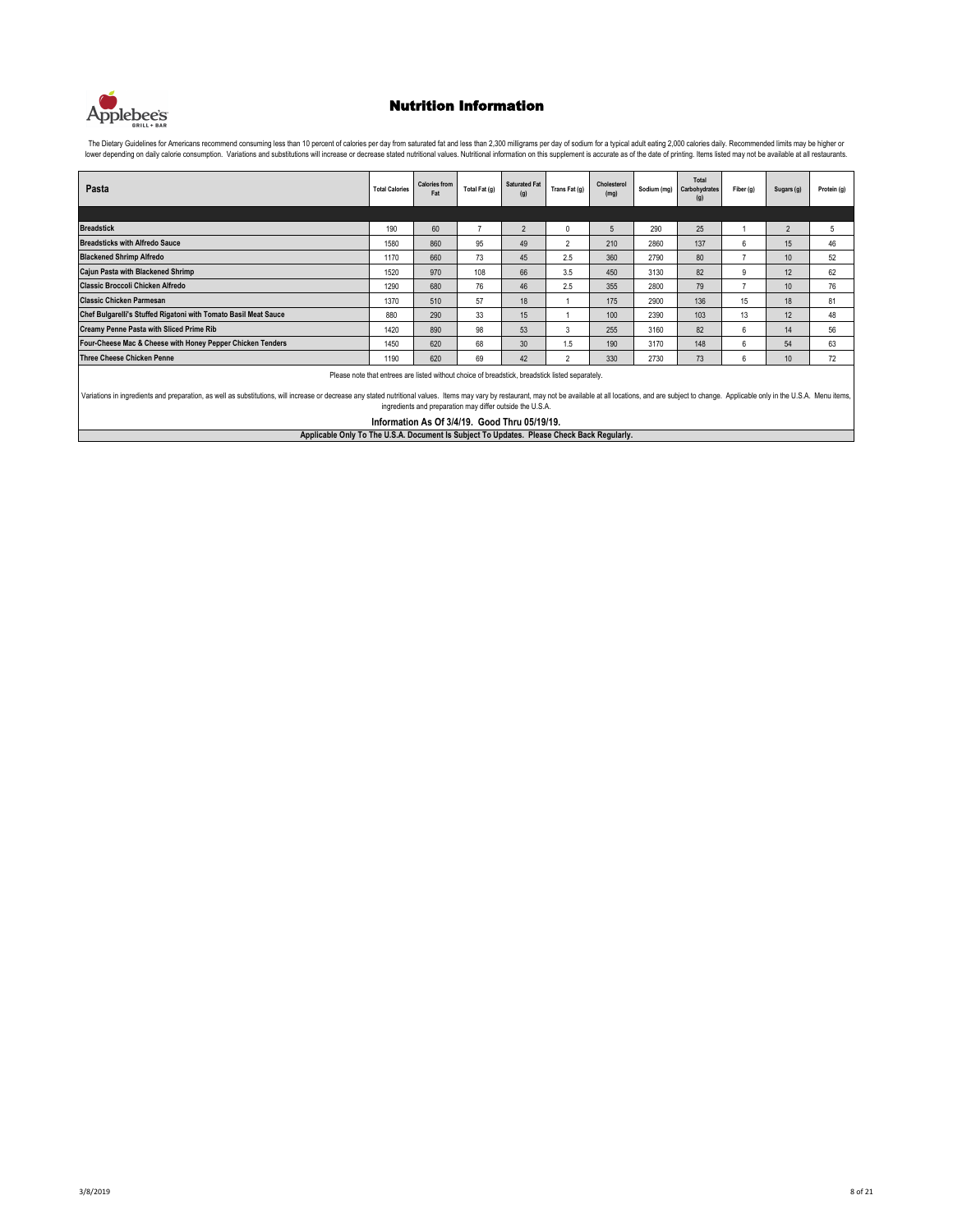

The Dietary Guidelines for Americans recommend consuming less than 10 percent of calories per day from saturated fat and less than 2,300 milligrams per day of sodium for a typical adult eating 2,000 calories daily. Recomme

| <b>Handcrafted Burgers</b>                                           | <b>Total Calories</b>                                                                | <b>Calories from</b><br>Fat | Total Fat (g)            | <b>Saturated Fat</b><br>(g) | Trans Fat (g)            | Cholesterol<br>(mg)    | Sodium (mg) | Total<br>Carbohydrates<br>(g) | Fiber (g)                   | Sugars (g)                   | Protein (g)                  |
|----------------------------------------------------------------------|--------------------------------------------------------------------------------------|-----------------------------|--------------------------|-----------------------------|--------------------------|------------------------|-------------|-------------------------------|-----------------------------|------------------------------|------------------------------|
|                                                                      |                                                                                      |                             |                          |                             |                          |                        |             |                               |                             |                              |                              |
| <b>Brunch Burger</b>                                                 | 1240                                                                                 | 730                         | 81                       | 29                          | 2.5                      | 350                    | 2360        | 64                            | 5                           | 12                           | 63                           |
| <b>Classic Bacon Cheeseburger (without cheese)</b>                   | 880                                                                                  | 500                         | 56                       | 18                          | $\sqrt{2}$               | 155                    | 1210        | 46                            | $\ensuremath{\mathsf{3}}$   | $\overline{7}$               | 49                           |
| <b>American Cheese</b>                                               | 140                                                                                  | $100\,$                     | 12                       | $\overline{7}$              | $\pmb{0}$                | 35                     | 680         | $\overline{1}$                | $\pmb{0}$                   | $\overline{1}$               | $\overline{7}$               |
| <b>Cheddar Cheese</b>                                                | 170                                                                                  | 130                         | 14                       | 9                           | $\pmb{0}$                | 45                     | 260         | 1                             | $\pmb{0}$                   | $\pmb{0}$                    | 10                           |
| <b>Swiss Cheese</b>                                                  | 170                                                                                  | 120                         | 13                       | 8                           | $\mathbb O$              | 40                     | 80          | 1                             | $\mathsf 0$                 | $\pmb{0}$                    | 11                           |
| <b>Pepper Jack Cheese</b>                                            | 160                                                                                  | 110                         | 13                       | $\bf 8$                     | $\mathbb O$              | 35                     | 270         | $\overline{1}$                | $\mathsf 0$                 | $\pmb{0}$                    | $10$                         |
| <b>Classic Cheeseburger (without cheese)</b>                         | 780                                                                                  | 440                         | 49                       | 16                          | $\overline{2}$           | 135                    | 900         | 45                            | 3                           | $\boldsymbol{6}$             | 42                           |
| <b>American Cheese</b>                                               | 140                                                                                  | 100                         | 12                       | $\overline{7}$              | $\pmb{0}$                | 35                     | 680         | 1                             | $\pmb{0}$                   | 1                            | 7                            |
| <b>Cheddar Cheese</b>                                                | 170                                                                                  | 130                         | 14                       | $9\,$                       | $\mathbb O$              | 45                     | 260         | $\mathbf{1}$                  | $\mathbb O$                 | $\mathbb O$                  | $10$                         |
| <b>Swiss Cheese</b>                                                  | 170                                                                                  | 120                         | 13                       | 8                           | $\pmb{0}$                | 40                     | 80          | 1                             | $\pmb{0}$                   | $\pmb{0}$                    | 11                           |
| <b>Pepper Jack Cheese</b>                                            | 160                                                                                  | 110                         | 13                       | $\bf 8$                     | $\pmb{0}$                | 35                     | 270         | $\overline{1}$                | $\pmb{0}$                   | $\pmb{0}$                    | 10                           |
| <b>Classic Burger</b>                                                | 780                                                                                  | 440                         | 49                       | 16                          | $\overline{2}$           | 135                    | 900         | 45                            | 3                           | $\,6\,$                      | 42                           |
| Quesadilla Burger                                                    | 1330                                                                                 | 850                         | 95                       | 39                          | $\sqrt{2}$               | 235                    | 3050        | 49                            | $\sqrt{5}$                  | $\bf 8$                      | 73                           |
| <b>Triple Bacon Burger</b>                                           | 1170                                                                                 | 710                         | 79                       | 30                          | $\sqrt{2}$               | 215                    | 1770        | 51                            | $\ensuremath{\mathsf{3}}$   | $10$                         | 63                           |
| <b>Whisky Bacon Burger</b>                                           | 1290                                                                                 | 760                         | 84                       | 30                          | $\overline{2}$           | 195                    | 1850        | 72                            | $\overline{4}$              | 17                           | 60                           |
| <b>Burger Add Ons</b>                                                |                                                                                      |                             |                          |                             |                          |                        |             |                               |                             |                              |                              |
| <b>Extra Bacon</b><br><b>American Cheese</b>                         | 100                                                                                  | 70                          | $\overline{7}$           | 2.5                         | $\mathbf 0$              | 20                     | 310         | $\overline{1}$                | $\mathsf 0$                 | $\mathbf{1}$                 | 7                            |
| <b>Cheddar Cheese</b>                                                | 140                                                                                  | 100                         | 12                       | $\overline{7}$              | $\mathbb O$              | 35                     | 680         | $\overline{1}$                | $\mathsf 0$                 | $\mathbf{1}$                 | $\overline{7}$               |
| <b>Swiss Cheese</b>                                                  | 170                                                                                  | 130                         | 14                       | $\boldsymbol{9}$            | $\mathbb O$              | 45                     | 260<br>80   | 1                             | $\pmb{0}$                   | $\mathbb O$                  | $10$                         |
| <b>Pepper Jack Cheese</b>                                            | 170<br>160                                                                           | 120<br>110                  | 13<br>13                 | 8<br>$\bf 8$                | $\pmb{0}$<br>$\mathbb O$ | 40<br>35               | 270         | $\mathbf{1}$<br>$\mathbf{1}$  | $\pmb{0}$<br>$\pmb{0}$      | $\mathbb O$<br>$\pmb{0}$     | 11<br>$10$                   |
| <b>Extra Patty</b>                                                   | 420                                                                                  | 280                         | 31                       | 13                          | 1.5                      | 110                    | 290         | $\overline{2}$                | $\mathbf{1}$                | $\mathbb O$                  | 34                           |
| <b>Fried Egg</b>                                                     | 70                                                                                   | 40                          | 4.5                      | 1.5                         | $\pmb{0}$                | 160                    | 170         | $\overline{1}$                | $\pmb{0}$                   | $\pmb{0}$                    | 6                            |
| Substitute Black Bean Burger on any Burger (patty only)              | 190                                                                                  | 60                          | $\overline{7}$           | $\mathbf{1}$                | $\mathbb O$              | $\pmb{0}$              | 540         | 22                            | $\bf 8$                     | $\overline{2}$               | 17                           |
| Substitute Turkey Burger on any Burger (patty only)                  | 300                                                                                  | 250                         | 27                       | $\bf 8$                     | $\pmb{0}$                | 90                     | 740         | $\pmb{0}$                     | $\pmb{0}$                   | $\pmb{0}$                    | 24                           |
| Substitute Veggie Burger on any Burger (patty only)                  | 170                                                                                  | 50                          | $\,6\,$                  | $\pmb{0}$                   | $\pmb{0}$                | $\pmb{0}$              | 310         | 21                            | 5                           | $\overline{2}$               | $\overline{7}$               |
| <b>Sides</b>                                                         |                                                                                      |                             |                          |                             |                          |                        |             |                               |                             |                              |                              |
| <b>Classic Fries</b>                                                 | 430                                                                                  | 180                         | 20                       | 3.5                         | $\mathbf 0$              | $\pmb{0}$              | 960         | 57                            | 4                           | $\mathbf 0$                  | 5                            |
| <b>Onion Rings</b>                                                   | 510                                                                                  | 250                         | 28                       | 5                           | $\pmb{0}$                | $\pmb{0}$              | 1070        | 60                            | 3                           | $\,6\,$                      | $\overline{7}$               |
| <b>Caesar Salad</b>                                                  | 220                                                                                  | 160                         | 18                       | 3.5                         | $\mathbb O$              | 15                     | 380         | 11                            | $\overline{2}$              | $\overline{2}$               | $\overline{4}$               |
| <b>Small Caesar Salad</b>                                            | 220                                                                                  | 160                         | 18                       | 3.5                         | $\mathbb O$              | 15                     | 370         | 10                            | $\sqrt{2}$                  | $\sqrt{2}$                   | $\overline{4}$               |
| House Salad (without dressing)                                       | 120                                                                                  | 60                          | $\boldsymbol{6}$         | 2.5                         | $\pmb{0}$                | 15                     | 190         | 12                            | $\sqrt{2}$                  | $\sqrt{3}$                   | $\boldsymbol{6}$             |
| <b>Bleu Cheese Dressing</b>                                          | 220                                                                                  | 200                         | 22                       | $\sqrt{4}$                  | $\mathbb O$              | 20                     | 240         | $\mathbf{3}$                  | $\mathbb O$                 | $\mathbf{1}$                 | $\mathbf{1}$                 |
| <b>Buttermilk Ranch Dressing</b>                                     | 200                                                                                  | 180                         | 20                       | $\sqrt{3}$                  | $\mathbb O$              | 15                     | 320         | $\mathsf 3$                   | $\pmb{0}$                   | $\overline{1}$               | 1                            |
| Chili Lime Vinaigrette                                               | 120                                                                                  | 60                          | $\overline{7}$           | $\mathbf{1}$                | $\mathbb O$              | $\pmb{0}$              | 470         | 14                            | $\mathbf{1}$                | $10$                         | $\pmb{0}$                    |
| <b>Dijon Honey Mustard Dressing</b>                                  | 220                                                                                  | 160                         | 17                       | 2.5                         | $\pmb{0}$                | $10$                   | 480         | 15                            | $\mathbf{1}$                | 12                           | $\mathbf{1}$                 |
| <b>Garlic Caesar Dressing</b>                                        | 210                                                                                  | 200                         | 22                       | 3.5                         | $\pmb{0}$                | 15                     | 320         | $\sqrt{3}$                    | $\pmb{0}$                   | $\mathbf{1}$                 | $\mathbf{1}$                 |
| <b>Green Goddess Dressing</b>                                        | 190                                                                                  | 180                         | 20                       | 3.5                         | $\pmb{0}$                | 15                     | 440         | $\sqrt{2}$                    | $\pmb{0}$                   | $\overline{1}$               | $\mathbf{1}$                 |
| <b>Honey Balsamic Dressing</b>                                       | 150                                                                                  | 100                         | 12                       | $\overline{2}$              | $\mathbb O$              | $\pmb{0}$              | 200         | 12                            | $\pmb{0}$                   | $\boldsymbol{9}$             | $\mathbb O$                  |
| <b>Honey French Dressing</b>                                         | 210                                                                                  | 150                         | 17                       | 2.5                         | $\pmb{0}$                | $\pmb{0}$              | 300         | 16                            | $\mathbb O$                 | $14$                         | $\pmb{0}$                    |
| Italian Dressing, Fat Free                                           | 20                                                                                   | $\pmb{0}$                   | $\pmb{0}$                | 0                           | 0                        | $\mathbf{0}$           | 360         | 5                             | $\pmb{0}$                   | $\mathbf{3}$                 | $\pmb{0}$                    |
| <b>Lemon Olive Oil Vinaigrette</b>                                   | 130                                                                                  | 130                         | 14                       | 2.5                         | $\mathbb O$              | $\pmb{0}$              | 350         | $\mathbf{0}$                  | $\pmb{0}$                   | $\pmb{0}$                    | $\pmb{0}$                    |
| <b>Mexi Ranch Dressing</b>                                           | 150                                                                                  | 130                         | 14                       | 2.5                         | $\mathbb O$              | 10                     | 530         | $\overline{4}$                | $\mathbf{1}$                | $\overline{2}$               | $\mathbf{1}$                 |
| <b>Oriental Dressing</b>                                             | 250                                                                                  | 190                         | 21                       | $\sqrt{3}$                  | $\mathbb O$              | $\mathbf{0}$           | 90          | 16                            | $\mathbb O$                 | 11                           | $\pmb{0}$                    |
| <b>Mixed Green Salad (without dressing)</b>                          | 70                                                                                   | 15                          | $\overline{2}$           | $\pmb{0}$                   | $\pmb{0}$                | $\mathbf{0}$           | 100         | 11                            | $\overline{2}$              | $\mathbf{3}$                 | $\overline{2}$               |
| <b>Bleu Cheese Dressing</b>                                          | 220                                                                                  | 200                         | 22                       | $\overline{4}$              | 0                        | 20                     | 240         | $\mathbf{3}$                  | $\pmb{0}$                   | $\overline{1}$               | $\mathbf{1}$                 |
| <b>Buttermilk Ranch Dressing</b><br><b>Chili Lime Vinaigrette</b>    | 200                                                                                  | 180                         | $20\,$<br>$\overline{7}$ | $\mathbf{3}$                | $\mathbb O$              | 15                     | 320         | $\mathbf{3}$                  | $\mathbb O$                 | $\overline{1}$               | $\mathbf{1}$                 |
|                                                                      | 120                                                                                  | 60                          |                          | $\mathbf{1}$                | $\mathbb O$              | $\mathbb O$            | 470         | $14$                          | $\mathbf{1}$                | $10$                         | $\pmb{0}$                    |
| <b>Dijon Honey Mustard Dressing</b><br><b>Garlic Caesar Dressing</b> | 220                                                                                  | 160<br>200                  | 17<br>22                 | 2.5                         | $\pmb{0}$                | $10$                   | 480         | 15<br>$\mathbf{3}$            | $\mathbf{1}$<br>$\mathbb O$ | 12                           | $\mathbf{1}$                 |
| <b>Green Goddess Dressing</b>                                        | 210<br>190                                                                           | 180                         | 20                       | 3.5<br>3.5                  | $\pmb{0}$<br>$\pmb{0}$   | 15<br>15               | 320<br>440  | $\overline{2}$                | $\pmb{0}$                   | $\mathbf{1}$<br>$\mathbf{1}$ | $\mathbf{1}$<br>$\mathbf{1}$ |
| <b>Honey Balsamic Dressing</b>                                       |                                                                                      | $100\,$                     | 12                       | $\sqrt{2}$                  | $\mathbf 0$              |                        | 200         | 12                            | $\mathbb O$                 | $\boldsymbol{9}$             | $\pmb{0}$                    |
| <b>Honey French Dressing</b>                                         | 150<br>210                                                                           | 150                         | 17                       | 2.5                         | $\mathbb O$              | $\pmb{0}$<br>$\pmb{0}$ | 300         | 16                            | $\mathbb O$                 | 14                           | $\pmb{0}$                    |
| Italian Dressing, Fat Free                                           | 20                                                                                   | $\mathbf 0$                 | $\mathbb O$              | $\mathsf{O}\xspace$         | $\mathbb O$              | $\pmb{0}$              | 360         | 5                             | $\mathsf 0$                 | $\mathbf{3}$                 | $\mathsf 0$                  |
| Lemon Olive Oil Vinaigrette                                          | 130                                                                                  | 130                         | 14                       | 2.5                         | $\mathbb O$              | $\pmb{0}$              | 350         | $\mathbf 0$                   | $\mathbb O$                 | $\mathbf 0$                  | $\mathsf 0$                  |
| <b>Mexi Ranch Dressing</b>                                           | 150                                                                                  | 130                         | 14                       | 2.5                         | $\mathbb O$              | $10$                   | 530         | $\overline{4}$                | 1                           | $\overline{2}$               | -1                           |
| <b>Oriental Dressing</b>                                             | 250                                                                                  | 190                         | 21                       | $\mathbf{3}$                | $\mathsf 0$              | $\mathbf 0$            | 90          | 16                            | $\mathbb O$                 | 11                           | $\pmb{0}$                    |
|                                                                      | Please note that burgers are listed without choice of side, sides listed separately. |                             |                          |                             |                          |                        |             |                               |                             |                              |                              |

Variations in ingredients and preparation, as well as substitutions, will increase or decrease any stated nutritional values. Items may vary by restaurant, may not be available at all locations, and are subject to change.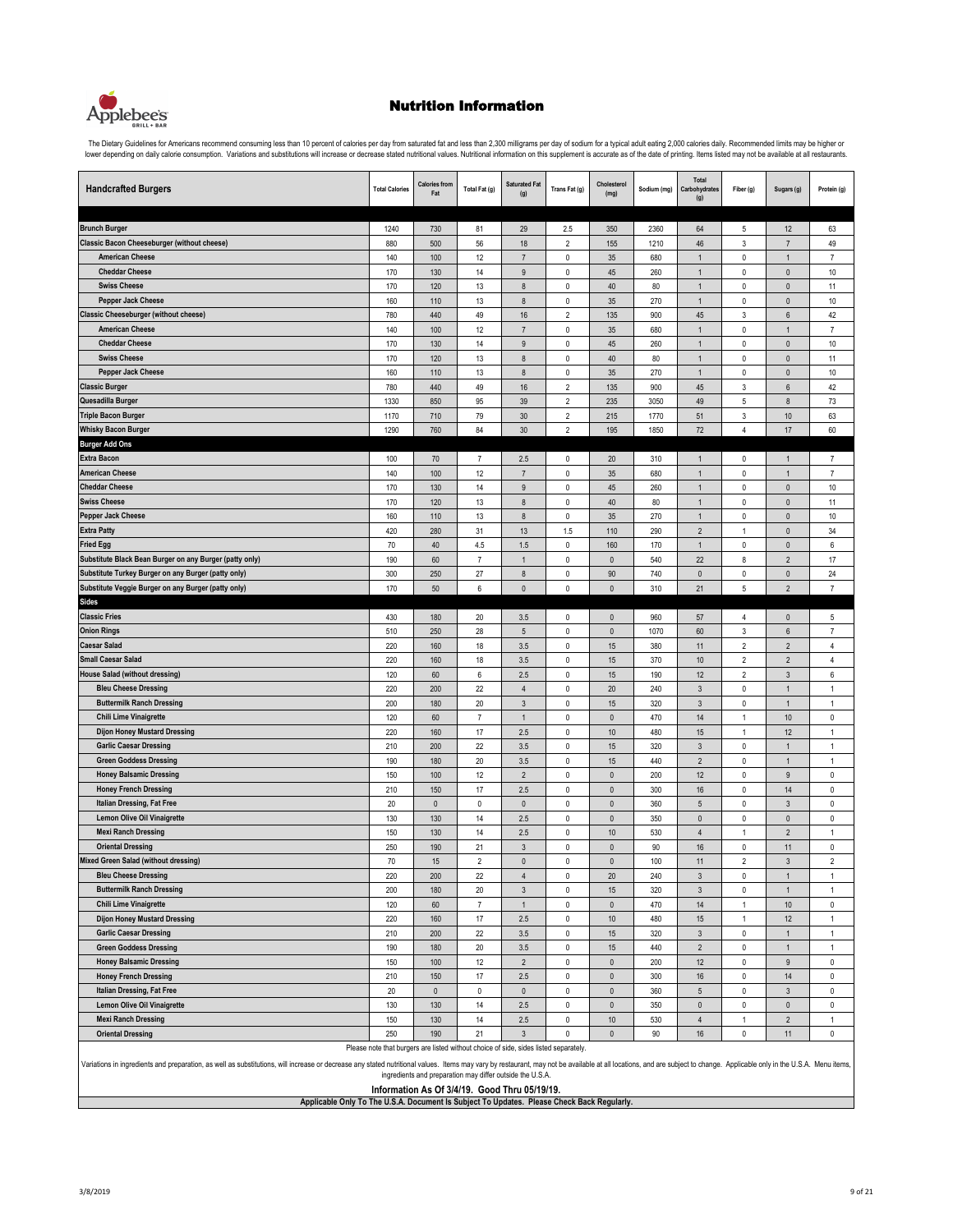

The Dietary Guidelines for Americans recommend consuming less than 10 percent of calories per day from saturated fat and less than 2,300 milligrams per day of sodium for a typical adult eating 2,000 calories daily. Recomme lower depending on daily calorie consumption. Variations and substitutions will increase or decrease stated nutritional values. Nutritional information on this supplement is accurate as of the date of printing. Items liste

| Sandwiches, Wraps & Tacos              | <b>Total Calories</b> | <b>Calories from</b><br>Fat | Total Fat (g)    | <b>Saturated Fat</b><br>(g) | Trans Fat (g) | Cholesterol<br>(mg) | Sodium (mg) | Total<br>Carbohydrates<br>(g) | Fiber (g)      | Sugars (g)       | Protein (g)    |
|----------------------------------------|-----------------------|-----------------------------|------------------|-----------------------------|---------------|---------------------|-------------|-------------------------------|----------------|------------------|----------------|
| <b>Sandwiches</b>                      |                       |                             |                  |                             |               |                     |             |                               |                |                  |                |
| Bacon Cheddar Grilled Chicken Sandwich | 890                   | 430                         | 48               | 17                          | $\pmb{0}$     | 225                 | 2300        | 49                            | $\mathbf{3}$   | 10               | 65             |
| <b>Clubhouse Grille</b>                | 1040                  | 540                         | 60               | 18                          | 0.5           | 120                 | 2690        | 77                            | $\overline{4}$ | 24               | 50             |
| <b>Zesty Chicken Sandwich</b>          | 880                   | 470                         | 52               | 11                          | 0             | 90                  | 2460        | 68                            | $\overline{4}$ | $\overline{7}$   | 33             |
| <b>Wraps &amp; Tacos</b>               |                       |                             |                  |                             |               |                     |             |                               |                |                  |                |
| <b>BBQ Brisket Tacos</b>               | 1180                  | 610                         | 68               | 19                          | 1.5           | 100                 | 2900        | 106                           | 6              | 30               | 36             |
| Chicken Fajita Rollup                  | 1070                  | 590                         | 65               | 27                          | $\mathbf{1}$  | 205                 | 3450        | 65                            | 5              | $\bf 8$          | 58             |
| <b>Grilled Chicken Bacon Wrap</b>      | 770                   | 240                         | 27               | 10                          | 0             | 180                 | 3320        | 73                            | $\mathbf{3}$   | 21               | 60             |
| <b>Sides</b>                           |                       |                             |                  |                             |               |                     |             |                               |                |                  |                |
| <b>Classic Fries</b>                   | 430                   | 180                         | 20               | 3.5                         | 0             | $\pmb{0}$           | 960         | 57                            | 4              | $\mathbf{0}$     | 5              |
| <b>Onion Rings</b>                     | 510                   | 250                         | 28               | $5\,$                       | 0             | $\pmb{0}$           | 1070        | 60                            | $\sqrt{3}$     | $\boldsymbol{6}$ | $\overline{7}$ |
| <b>Caesar Salad</b>                    | 220                   | 160                         | 18               | 3.5                         | 0             | 15                  | 380         | 11                            | $\sqrt{2}$     | $\overline{2}$   | 4              |
| <b>Small Caesar Salad</b>              | 220                   | 160                         | 18               | 3.5                         | $\mathbf 0$   | 15                  | 370         | 10                            | $\overline{2}$ | $\overline{2}$   | $\overline{4}$ |
| <b>House Salad (without dressing)</b>  | 120                   | 60                          | $\boldsymbol{6}$ | 2.5                         | $\mathbf 0$   | 15                  | 190         | 12                            | $\overline{2}$ | $\overline{3}$   | 6              |
| <b>Bleu Cheese Dressing</b>            | 220                   | 200                         | 22               | $\overline{4}$              | 0             | 20                  | 240         | 3                             | $\mathbb O$    | $\overline{1}$   | $\mathbf{1}$   |
| <b>Buttermilk Ranch Dressing</b>       | 200                   | 180                         | 20               | $\mathbf{3}$                | $\pmb{0}$     | 15                  | 320         | $\mathbf{3}$                  | $\mathsf 0$    | $\mathbf{1}$     | 1              |
| <b>Chili Lime Vinaigrette</b>          | 120                   | 60                          | $\overline{7}$   | $\mathbf{1}$                | 0             | $\mathbf{0}$        | 470         | 14                            | $\mathbf{1}$   | 10 <sup>10</sup> | $\mathbf 0$    |
| <b>Dijon Honey Mustard Dressing</b>    | 220                   | 160                         | 17               | 2.5                         | $\mathbf 0$   | 10                  | 480         | 15                            | $\mathbf{1}$   | 12               | $\mathbf{1}$   |
| <b>Garlic Caesar Dressing</b>          | 210                   | 200                         | 22               | 3.5                         | 0             | 15                  | 320         | 3                             | $\mathbf 0$    | $\mathbf{1}$     | $\mathbf{1}$   |
| <b>Green Goddess Dressing</b>          | 190                   | 180                         | 20               | 3.5                         | 0             | 15                  | 440         | $\overline{2}$                | $\mathsf 0$    | $\mathbf{1}$     | 1              |
| <b>Honey Balsamic Dressing</b>         | 150                   | 100                         | 12               | $\overline{2}$              | 0             | $\mathbf{0}$        | 200         | 12                            | $\mathbf 0$    | 9                | 0              |
| <b>Honey French Dressing</b>           | 210                   | 150                         | 17               | 2.5                         | $\mathbf 0$   | $\mathbf{0}$        | 300         | 16                            | $\mathbf 0$    | 14               | $\mathbf 0$    |
| Italian Dressing, Fat Free             | 20                    | $\pmb{0}$                   | $\mathbf{0}$     | $\mathbf{0}$                | $\mathbf 0$   | $\mathbf{0}$        | 360         | 5                             | $\mathbf 0$    | $\overline{3}$   | $\mathbf 0$    |
| Lemon Olive Oil Vinaigrette            | 130                   | 130                         | 14               | 2.5                         | 0             | $\pmb{0}$           | 350         | 0                             | $\mathsf 0$    | $\pmb{0}$        | 0              |
| <b>Mexi Ranch Dressing</b>             | 150                   | 130                         | 14               | 2.5                         | 0             | 10                  | 530         | $\overline{4}$                | 1              | $\overline{2}$   | 1              |
| <b>Oriental Dressing</b>               | 250                   | 190                         | 21               | $\overline{3}$              | $\mathbf 0$   | $\mathbf{0}$        | 90          | 16                            | $\mathbf 0$    | 11               | $\mathbf 0$    |
| Mixed Green Salad (without dressing)   | 70                    | 15                          | $\overline{2}$   | $\mathbf{0}$                | 0             | $\mathbf{0}$        | 100         | 11                            | $\overline{2}$ | $\overline{3}$   | $\overline{2}$ |
| <b>Bleu Cheese Dressing</b>            | 220                   | 200                         | 22               | $\overline{4}$              | 0             | 20                  | 240         | 3                             | $\mathbf 0$    | $\mathbf{1}$     | $\mathbf{1}$   |
| <b>Buttermilk Ranch Dressing</b>       | 200                   | 180                         | 20               | $\mathbf{3}$                | 0             | 15                  | 320         | 3                             | $\mathbb O$    | $\mathbf{1}$     | $\mathbf{1}$   |
| <b>Chili Lime Vinaigrette</b>          | 120                   | 60                          | $\overline{7}$   | $\mathbf{1}$                | $\mathbf{0}$  | $\mathbf{0}$        | 470         | 14                            | $\mathbf{1}$   | 10               | $\mathbf{0}$   |
| <b>Dijon Honey Mustard Dressing</b>    | 220                   | 160                         | 17               | 2.5                         | $\mathbf 0$   | $10$                | 480         | 15                            | $\mathbf{1}$   | 12               | $\mathbf{1}$   |
| <b>Garlic Caesar Dressing</b>          | 210                   | 200                         | 22               | 3.5                         | $\mathbf 0$   | 15                  | 320         | 3                             | $\mathbb O$    | $\mathbf{1}$     | $\mathbf{1}$   |
| <b>Green Goddess Dressing</b>          | 190                   | 180                         | 20               | 3.5                         | 0             | 15                  | 440         | $\overline{2}$                | $\mathbf 0$    | $\overline{1}$   | $\mathbf{1}$   |
| <b>Honey Balsamic Dressing</b>         | 150                   | 100                         | 12               | $\overline{2}$              | 0             | $\mathbf{0}$        | 200         | 12                            | $\mathbf 0$    | $\boldsymbol{9}$ | 0              |
| <b>Honey French Dressing</b>           | 210                   | 150                         | 17               | 2.5                         | $\mathbf 0$   | $\mathbf{0}$        | 300         | 16                            | $\mathbf 0$    | 14               | $\mathbf{0}$   |
| Italian Dressing, Fat Free             | 20                    | $\pmb{0}$                   | $\pmb{0}$        | $\mathbf{0}$                | $\mathbf 0$   | $\pmb{0}$           | 360         | 5                             | $\mathbf 0$    | $\mathbf{3}$     | 0              |
| Lemon Olive Oil Vinaigrette            | 130                   | 130                         | 14               | 2.5                         | 0             | $\mathbf{0}$        | 350         | $\Omega$                      | $\mathbf 0$    | $\mathbf{0}$     | 0              |
| <b>Mexi Ranch Dressing</b>             | 150                   | 130                         | 14               | 2.5                         | 0             | 10                  | 530         | $\overline{4}$                | $\overline{1}$ | $\overline{2}$   | 1              |
| <b>Oriental Dressing</b>               | 250                   | 190                         | 21               | $\overline{3}$              | $\mathbf 0$   | $\mathbf{0}$        | 90          | 16                            | $\mathbf{0}$   | 11               | $\mathbf 0$    |

Please note that sandwiches, wraps & tacos are listed without choice of side, sides listed separately.

Variations in ingredients and preparation, as well as substitutions, will increase or decrease any stated nutritional values. Items may vary by restaurant, may not be available at all locations, and are subject to change. ingredients and preparation may differ outside the U.S.A.

**Information As Of 3/4/19. Good Thru 05/19/19. Applicable Only To The U.S.A. Document Is Subject To Updates. Please Check Back Regularly.**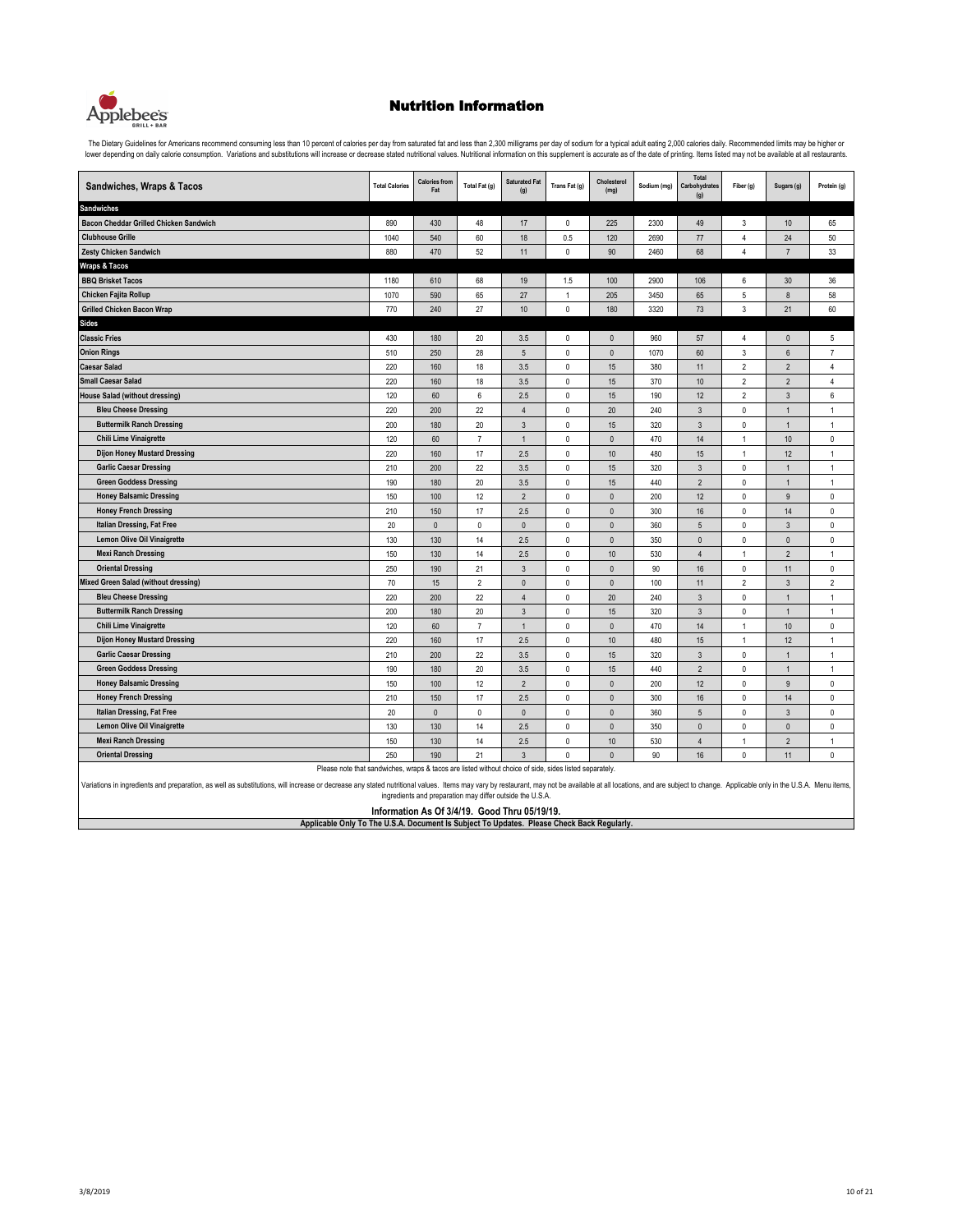

The Dietary Guidelines for Americans recommend consuming less than 10 percent of calories per day from saturated fat and less than 2,300 milligrams per day of sodium for a typical adult eating 2,000 calories daily. Recomme

| <b>Lunch Combos</b>                                                                                                                                                                                                                                                                                                         | <b>Total Calories</b> | <b>Calories from</b><br>Fat                                                                                | Total Fat (g)  | <b>Saturated Fat</b><br>(g) | Trans Fat (g)  | Cholesterol<br>(mg) | Sodium (mg) | Total<br>Carbohydrates<br>(g) | Fiber (g)               | Sugars (g)     | Protein (g)    |  |
|-----------------------------------------------------------------------------------------------------------------------------------------------------------------------------------------------------------------------------------------------------------------------------------------------------------------------------|-----------------------|------------------------------------------------------------------------------------------------------------|----------------|-----------------------------|----------------|---------------------|-------------|-------------------------------|-------------------------|----------------|----------------|--|
| Classic                                                                                                                                                                                                                                                                                                                     |                       |                                                                                                            |                |                             |                |                     |             |                               |                         |                |                |  |
| <b>Caesar Salad</b>                                                                                                                                                                                                                                                                                                         | 220                   | 160                                                                                                        | 18             | 3.5                         | $\mathbf 0$    | 15                  | 380         | 11                            | $\overline{\mathbf{c}}$ | $\overline{2}$ | 4              |  |
| Chicken Fajita Rollup                                                                                                                                                                                                                                                                                                       | 770                   | 400                                                                                                        | 45             | 16                          | $\pmb{0}$      | 110                 | 2540        | 60                            | 4                       | $\overline{7}$ | 34             |  |
| <b>Fiesta Chopped Salad</b>                                                                                                                                                                                                                                                                                                 | 330                   | 150                                                                                                        | 17             | 4                           | $\mathbf 0$    | 75                  | 740         | 21                            | 4                       | $\overline{7}$ | 25             |  |
| <b>Honey Pepper Chicken Tenders</b>                                                                                                                                                                                                                                                                                         | 960                   | 320                                                                                                        | 36             | $\overline{7}$              | $\mathbf 0$    | 45                  | 1810        | 136                           | 6                       | 48             | 24             |  |
| <b>House Salad (without dressing)</b>                                                                                                                                                                                                                                                                                       | 120                   | 60                                                                                                         | 6              | 2.5                         | $\pmb{0}$      | 15                  | 190         | 12                            | $\overline{\mathbf{c}}$ | $\mathbf{3}$   | 6              |  |
| <b>Bleu Cheese Dressing</b>                                                                                                                                                                                                                                                                                                 | 220                   | 200                                                                                                        | 22             | 4                           | $\mathbf 0$    | 20                  | 240         | 3                             | $\mathbf 0$             | $\mathbf{1}$   | 1              |  |
| <b>Buttermilk Ranch Dressing</b>                                                                                                                                                                                                                                                                                            | 200                   | 180                                                                                                        | 20             | $\mathbf{3}$                | $\mathbf 0$    | 15                  | 320         | 3                             | $\mathbf 0$             | $\overline{1}$ | 1              |  |
| <b>Chili Lime Vinaigrette</b>                                                                                                                                                                                                                                                                                               | 120                   | 60                                                                                                         | $\overline{7}$ | $\mathbf{1}$                | $\mathbf 0$    | $\mathbf{0}$        | 470         | 14                            | $\mathbf{1}$            | $10$           | 0              |  |
| <b>Dijon Honey Mustard Dressing</b>                                                                                                                                                                                                                                                                                         | 220                   | 160                                                                                                        | 17             | 2.5                         | $\mathbf 0$    | 10                  | 480         | 15                            | $\mathbf{1}$            | 12             | 1              |  |
| <b>Garlic Caesar Dressing</b>                                                                                                                                                                                                                                                                                               | 210                   | 200                                                                                                        | 22             | 3.5                         | $\mathbf 0$    | 15                  | 320         | 3                             | 0                       | $\mathbf{1}$   | $\overline{1}$ |  |
| <b>Green Goddess Dressing</b>                                                                                                                                                                                                                                                                                               | 190                   | 180                                                                                                        | 20             | 3.5                         | $\mathbf 0$    | 15                  | 440         | $\overline{\phantom{0}}$      | 0                       | $\mathbf{1}$   | $\overline{1}$ |  |
| <b>Honey Balsamic Dressing</b>                                                                                                                                                                                                                                                                                              | 150                   | 100                                                                                                        | 12             | $\overline{2}$              | $\mathbf{0}$   | $\mathbf{0}$        | 200         | 12                            | $\mathbf 0$             | $\overline{9}$ | 0              |  |
| <b>Honey French Dressing</b>                                                                                                                                                                                                                                                                                                | 210                   | 150                                                                                                        | 17             | 2.5                         | $\mathbf 0$    | $\mathbf{0}$        | 300         | 16                            | $\mathbf 0$             | 14             | 0              |  |
| Italian Dressing, Fat Free                                                                                                                                                                                                                                                                                                  | 20                    | $\mathbf{0}$                                                                                               | $\mathbf{0}$   | $\mathbf{0}$                | $\mathbf 0$    | $\theta$            | 360         | 5                             | $\mathbf{0}$            | $\mathbf{3}$   | 0              |  |
| <b>Lemon Olive Oil Vinaigrette</b>                                                                                                                                                                                                                                                                                          | 130                   | 130                                                                                                        | 14             | 2.5                         | $\mathbf 0$    | $\mathbf{0}$        | 350         | $\mathbf{0}$                  | $\mathbf{0}$            | $\mathbf{0}$   | 0              |  |
| <b>Mexi Ranch Dressing</b>                                                                                                                                                                                                                                                                                                  | 150                   | 130                                                                                                        | 14             | 2.5                         | $\mathbf 0$    | 10                  | 530         | $\overline{4}$                | $\mathbf{1}$            | $\overline{2}$ | $\mathbf{1}$   |  |
| <b>Oriental Dressing</b>                                                                                                                                                                                                                                                                                                    | 250                   | 190                                                                                                        | 21             | $\mathbf{3}$                | $\mathbf 0$    | $\mathbf{0}$        | 90          | 16                            | $\mathbf 0$             | 11             | 0              |  |
| oaded Potato Soup                                                                                                                                                                                                                                                                                                           | 390                   | 300                                                                                                        | 33             | 21                          | 0.5            | 50                  | 800         | 13                            | $\overline{c}$          | 3              | 9              |  |
| Three Cheese Chicken Penne                                                                                                                                                                                                                                                                                                  | 500                   | 230                                                                                                        | 25             | 15                          | $\overline{1}$ | 135                 | 1160        | 35                            | 3                       | $\overline{4}$ | 34             |  |
| <b>Tomato Basil Soup</b>                                                                                                                                                                                                                                                                                                    | 180                   | 100                                                                                                        | 11             | 5                           | $\mathbf 0$    | 25                  | 930         | 16                            | 1                       | 5              | 5              |  |
| <b>Signature</b>                                                                                                                                                                                                                                                                                                            |                       |                                                                                                            |                |                             |                |                     |             |                               |                         |                |                |  |
| <b>Chicken Tortilla Soup</b>                                                                                                                                                                                                                                                                                                | 160                   | 70                                                                                                         | 8              | $\overline{2}$              | $\pmb{0}$      | 15                  | 830         | 15                            | 1                       | $\overline{2}$ | $\overline{7}$ |  |
| <b>Clubhouse Grille</b>                                                                                                                                                                                                                                                                                                     | 520                   | 270                                                                                                        | 30             | 9                           | $\mathbf 0$    | 60                  | 1340        | 38                            | $\overline{2}$          | 12             | 25             |  |
| <b>Crispy Chicken Tender Salad</b>                                                                                                                                                                                                                                                                                          | 630                   | 380                                                                                                        | 42             | 11                          | $\mathbf 0$    | 250                 | 1210        | 36                            | 4                       | 16             | 27             |  |
| Four-Cheese Mac & Cheese with Honey Pepper Chicken Tenders                                                                                                                                                                                                                                                                  | 680                   | 280                                                                                                        | 32             | 14                          | $\overline{1}$ | 85                  | 1470        | 70                            | 3                       | 27             | 29             |  |
| <b>French Onion Soup</b>                                                                                                                                                                                                                                                                                                    | 340                   | 180                                                                                                        | 20             | 11                          | $\mathbf 0$    | 50                  | 1420        | 22                            | $\overline{2}$          | 5              | 17             |  |
| <b>Grilled Chicken Bacon Wrap</b>                                                                                                                                                                                                                                                                                           | 620                   | 190                                                                                                        | 21             | 8                           | $\mathbf 0$    | 100                 | 2260        | 72                            | 3                       | 21             | 37             |  |
| <b>Grilled Chicken Caesar Salad</b>                                                                                                                                                                                                                                                                                         | 320                   | 180                                                                                                        | 20             | $\overline{4}$              | $\mathbf 0$    | 85                  | 870         | 11                            | 3                       | $\overline{2}$ | 24             |  |
| Oriental Chicken Salad (with Crispy Chicken)                                                                                                                                                                                                                                                                                | 460                   | 260                                                                                                        | 29             | 4.5                         | $\mathbf 0$    | 30                  | 620         | 34                            | 3                       | 9              | 15             |  |
| Oriental Chicken Salad (with Grilled Chicken)                                                                                                                                                                                                                                                                               | 440                   | 220                                                                                                        | 25             | $\overline{4}$              | $\mathbf 0$    | 70                  | 1240        | 33                            | $\mathbf{3}$            | 19             | 23             |  |
| Southwestern Chicken Salad                                                                                                                                                                                                                                                                                                  | 510                   | 290                                                                                                        | 32             | 8                           | $\mathbf 0$    | 90                  | 1230        | 29                            | 5                       | $\overline{4}$ | 28             |  |
| Thai Shrimp Salad                                                                                                                                                                                                                                                                                                           | 190                   | 90                                                                                                         | 10             | 1.5                         | $\mathbf 0$    | 70                  | 780         | 15                            | 4                       | $\overline{7}$ | 13             |  |
| <b>Breadstick</b><br>$\mathbf{0}$<br>190<br>60<br>$\overline{7}$<br>$\overline{2}$<br>5<br>290<br>25<br>$\overline{2}$<br>5<br>1                                                                                                                                                                                            |                       |                                                                                                            |                |                             |                |                     |             |                               |                         |                |                |  |
| Variations in ingredients and preparation, as well as substitutions, will increase or decrease any stated nutritional values. Items may vary by restaurant, may not be available at all locations, and are subject to change.<br>Applicable Only To The U.S.A. Document Is Subject To Updates. Please Check Back Regularly. |                       | ingredients and preparation may differ outside the U.S.A.<br>Information As Of 3/4/19. Good Thru 05/19/19. |                |                             |                |                     |             |                               |                         |                |                |  |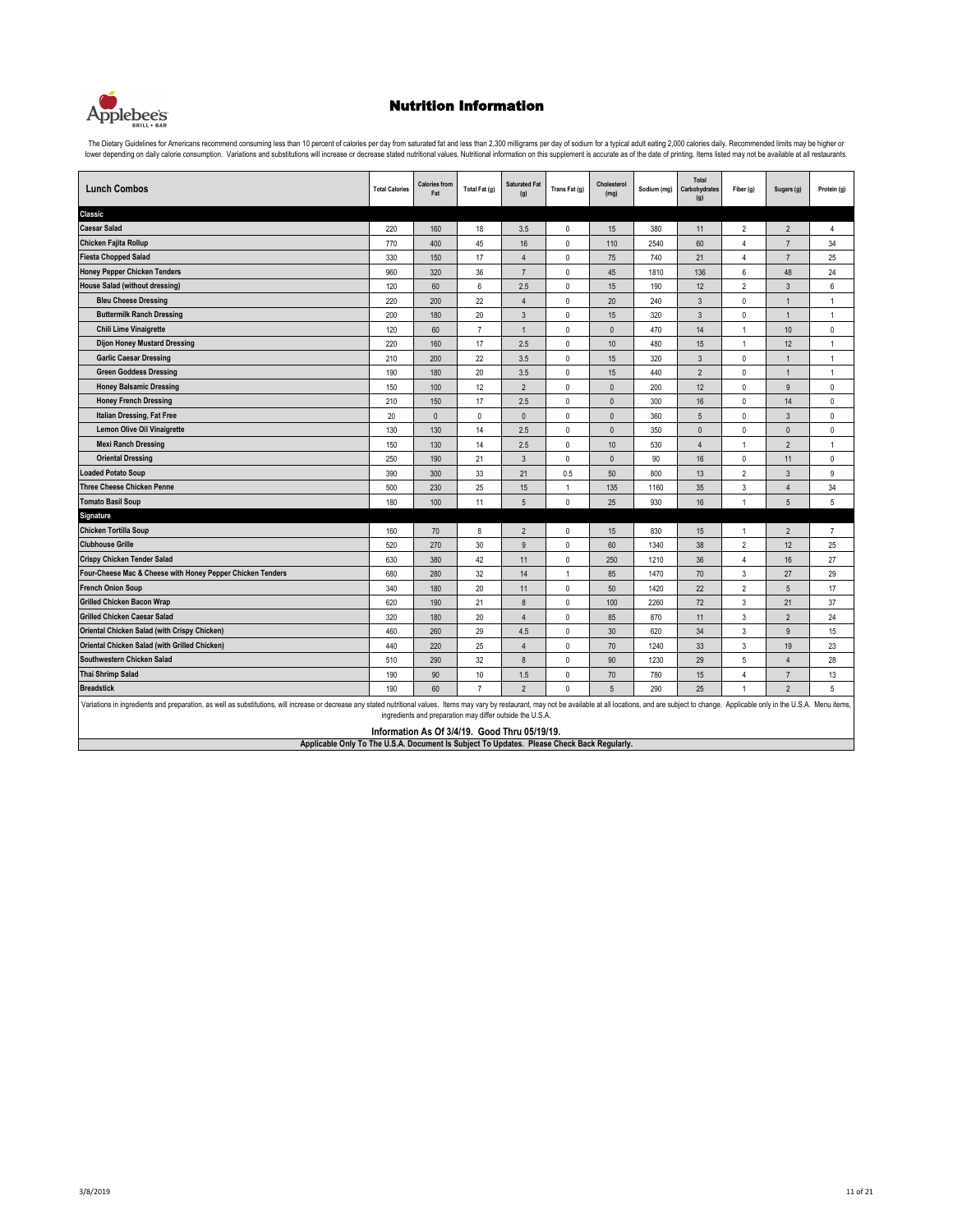

| <b>Desserts</b>                                                                                                                                                                                                                                                                                                                             | <b>Total Calories</b> | <b>Calories from</b><br>Fat | Total Fat (g) | <b>Saturated Fat</b><br>(g) | Trans Fat (g) | Cholesterol<br>(mg) |     | Total<br>Sodium (mg) Carbohydrates<br>(g) | Fiber (g) | Sugars (g) | Protein (g) |  |
|---------------------------------------------------------------------------------------------------------------------------------------------------------------------------------------------------------------------------------------------------------------------------------------------------------------------------------------------|-----------------------|-----------------------------|---------------|-----------------------------|---------------|---------------------|-----|-------------------------------------------|-----------|------------|-------------|--|
|                                                                                                                                                                                                                                                                                                                                             |                       |                             |               |                             |               |                     |     |                                           |           |            |             |  |
| <b>Southern Apple Fritter</b>                                                                                                                                                                                                                                                                                                               | 1290                  | 630                         | 70            | 22                          | 0.5           | 45                  | 610 | 154                                       |           | 91         | 13          |  |
| <b>Blue Ribbon Brownie</b>                                                                                                                                                                                                                                                                                                                  | 1460                  | 570                         | 64            | 37                          |               | 210                 | 540 | 203                                       | 3         | 135        | 20          |  |
| <b>Brownie Bite</b>                                                                                                                                                                                                                                                                                                                         | 340                   | 130                         | 14            | q                           | <sup>0</sup>  | 40                  | 130 | 50                                        |           | 33         |             |  |
| <b>Butter Pecan Blondie</b>                                                                                                                                                                                                                                                                                                                 | 1070                  | 550                         | 61            | 33                          | 0.5           | 160                 | 650 | 119                                       |           | 64         | 14          |  |
| <b>Chocolate Chip Cookie Sundae</b>                                                                                                                                                                                                                                                                                                         | 1340                  | 570                         | 64            | 40                          | 1.5           | 140                 | 680 | 180                                       | 5         | 113        | 15          |  |
| <b>Hot Fudge Sundae Shooter</b>                                                                                                                                                                                                                                                                                                             | 370                   | 160                         | 18            | 13                          | 0             | 55                  | 120 | 47                                        | 0         | 33         |             |  |
| Triple Chocolate Meltdown®                                                                                                                                                                                                                                                                                                                  | 1030                  | 500                         | 55            | 29                          | 0.5           | 115                 | 400 | 122                                       | 8         | 64         | 12          |  |
| Variations in ingredients and preparation, as well as substitutions, will increase or decrease any stated nutritional values. Items may vary by restaurant, may not be available at all locations, and are subject to change.<br>ingredients and preparation may differ outside the U.S.A.<br>Information As Of 3/4/19. Good Thru 05/19/19. |                       |                             |               |                             |               |                     |     |                                           |           |            |             |  |
| Applicable Only To The U.S.A. Document Is Subject To Updates. Please Check Back Regularly.                                                                                                                                                                                                                                                  |                       |                             |               |                             |               |                     |     |                                           |           |            |             |  |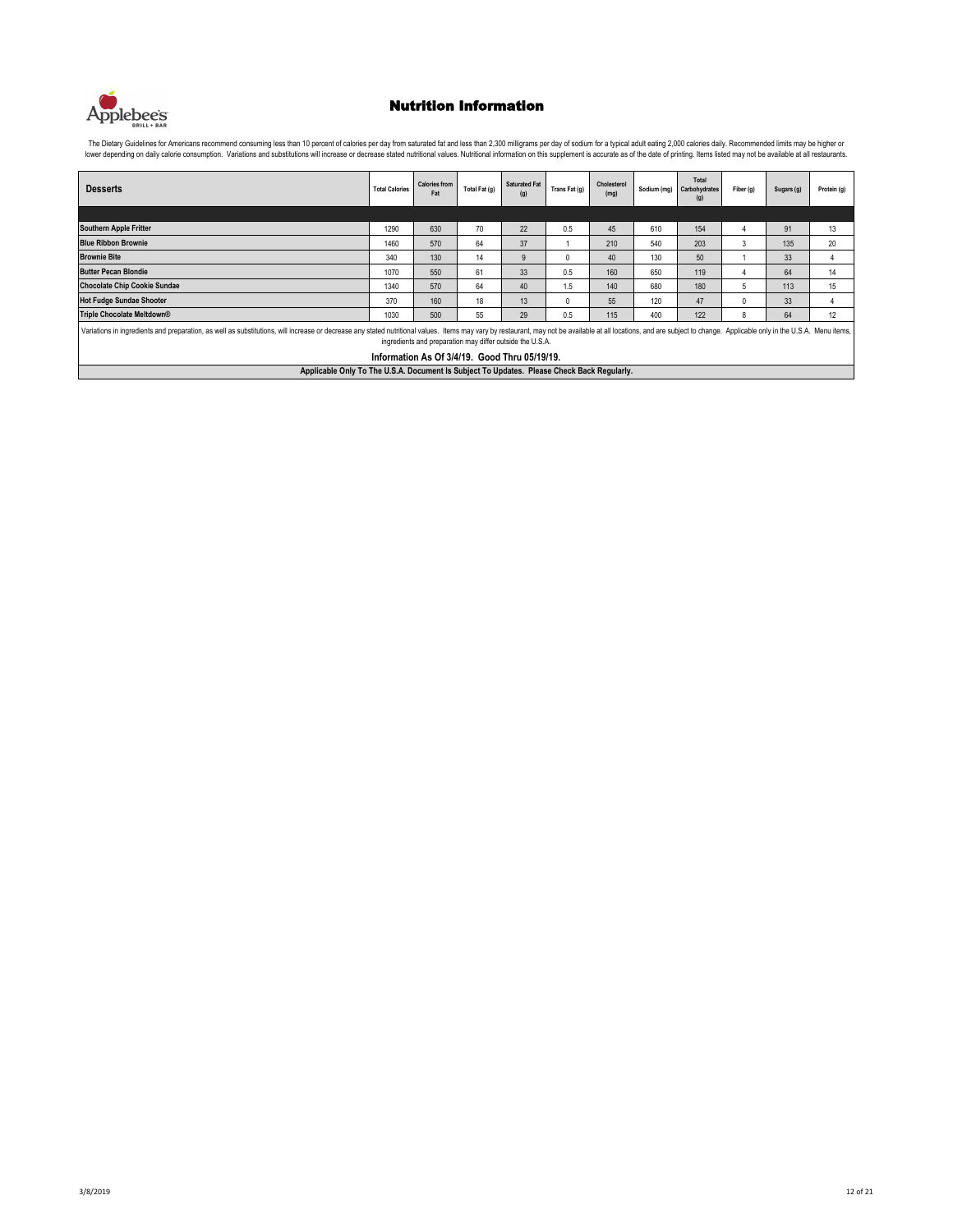

The Dietary Guidelines for Americans recommend consuming less than 10 percent of calories per day from saturated fat and less than 2,300 milligrams per day of sodium for a typical adult eating 2,000 calories daily. Recomme

| <b>Kids Menu</b>                                                                                                                                                                                                              | <b>Total Calories</b> | <b>Calories from</b><br>Fat                                                                                | Total Fat (g) | <b>Saturated Fat</b><br>(g) | Trans Fat (g) | Cholesterol<br>(mg) | Sodium (mg) | Total<br>Carbohydrates<br>(g) | Fiber (g)      | Sugars (g)      | Protein (g)    |  |
|-------------------------------------------------------------------------------------------------------------------------------------------------------------------------------------------------------------------------------|-----------------------|------------------------------------------------------------------------------------------------------------|---------------|-----------------------------|---------------|---------------------|-------------|-------------------------------|----------------|-----------------|----------------|--|
| <b>Kids Main Meal</b>                                                                                                                                                                                                         |                       |                                                                                                            |               |                             |               |                     |             |                               |                |                 |                |  |
| Cheeseburger                                                                                                                                                                                                                  | 620                   | 340                                                                                                        | 37            | 13                          | $\mathbf{1}$  | 105                 | 1210        | 43                            | $\overline{2}$ | $6\phantom{.}6$ | 29             |  |
| <b>Cheesy Pizza</b>                                                                                                                                                                                                           | 680                   | 260                                                                                                        | 29            | 13                          | $\mathbf 0$   | 40                  | 1160        | 83                            | 4              | 12              | 25             |  |
| <b>Chicken Quesadilla</b>                                                                                                                                                                                                     | 370                   | 160                                                                                                        | 18            | $\bf 8$                     | $\pmb{0}$     | 45                  | 750         | 33                            | $\overline{2}$ | $\overline{c}$  | 17             |  |
| <b>Chicken Taco</b>                                                                                                                                                                                                           | 230                   | 70                                                                                                         | 8             | $\overline{3}$              | $\mathbf 0$   | 65                  | 580         | 18                            | $\overline{1}$ | $\overline{2}$  | 20             |  |
| <b>Chicken Tenders</b>                                                                                                                                                                                                        | 300                   | 140                                                                                                        | 16            | $\mathbf{3}$                | $\mathbf 0$   | 45                  | 720         | 21                            | $\mathbf{1}$   | $\mathbf{0}$    | 19             |  |
| <b>Corn Dog</b>                                                                                                                                                                                                               | 210                   | 100                                                                                                        | 11            | 2.5                         | 0             | 35                  | 500         | 20                            | $\mathbf{1}$   | 6               | $\overline{7}$ |  |
| <b>Crispy Shrimp</b>                                                                                                                                                                                                          | 170                   | 70                                                                                                         | 8             | 1.5                         | 0             | 60                  | 560         | 16                            | $\mathbf{1}$   | $\mathbf{1}$    | 9              |  |
| <b>Grilled Chicken Alfredo</b>                                                                                                                                                                                                | 720                   | 420                                                                                                        | 46            | 28                          | 1.5           | 190                 | 1380        | 40                            | $\overline{2}$ | 5               | 36             |  |
| Kraft Macaroni & Cheese                                                                                                                                                                                                       | 300                   | 80                                                                                                         | 9             | 2.5                         | $\mathbf 0$   | 10                  | 650         | 44                            | $\overline{2}$ | 8               | 10             |  |
| <b>Kids Side</b>                                                                                                                                                                                                              |                       |                                                                                                            |               |                             |               |                     |             |                               |                |                 |                |  |
| <b>Broccoli Trees</b>                                                                                                                                                                                                         | 30                    | $\overline{5}$                                                                                             | $\pmb{0}$     | $\mathbf{0}$                | 0             | $\pmb{0}$           | 30          | $6\,$                         | 3              | $\overline{2}$  | 3              |  |
| <b>French Fries</b>                                                                                                                                                                                                           | 430                   | 180                                                                                                        | 20            | 3.5                         | $\mathbf 0$   | $\mathbf{0}$        | 960         | 57                            | $\overline{4}$ | $\pmb{0}$       | 5              |  |
| <b>Garlic Mashed Potatoes</b>                                                                                                                                                                                                 | 130                   | 50                                                                                                         | 6             | $\overline{1}$              | $\mathbf 0$   | 5                   | 320         | 17                            | $\overline{2}$ | $\overline{2}$  | $\overline{2}$ |  |
| <b>Mott's Applesauce Cup</b>                                                                                                                                                                                                  | 60                    | $\mathbf 0$                                                                                                | $\mathbf{0}$  | $\mathbf{0}$                | 0             | $\mathbf{0}$        | $\mathbf 0$ | 14                            | $\mathbf{1}$   | 12              | 0              |  |
| <b>Mozzarella Sticks</b>                                                                                                                                                                                                      | 330                   | 150                                                                                                        | $16\,$        | $\overline{7}$              | 0             | 30                  | 1060        | 31                            | 3              | $\,6\,$         | 14             |  |
| Sliced Strawberries with Vanilla Yogurt                                                                                                                                                                                       | 100                   | 15                                                                                                         | 1.5           | $\overline{1}$              | $\mathbf 0$   | 5                   | 55          | 17                            | $\overline{1}$ | 16              | $\overline{4}$ |  |
| <b>Kids Drinks</b>                                                                                                                                                                                                            |                       |                                                                                                            |               |                             |               |                     |             |                               |                |                 |                |  |
| 1% Chocolate Milk                                                                                                                                                                                                             | 170                   | 25                                                                                                         | 2.5           | 1.5                         | 0             | 15                  | 200         | 28                            | $\pmb{0}$      | 27              | 9              |  |
| 1% Milk                                                                                                                                                                                                                       | 120                   | 25                                                                                                         | 2.5           | 1.5                         | $\mathbf 0$   | 10                  | 135         | 14                            | $\mathbf{0}$   | 13              | 9              |  |
| <b>Apple Juice</b>                                                                                                                                                                                                            | 100                   | $\mathbf{0}$                                                                                               | $\mathbf{0}$  | $\mathbf{0}$                | $\mathbf 0$   | $\mathbf{0}$        | 15          | 25                            | $\mathbf 0$    | 23              | $\mathbf 0$    |  |
| <b>Grape Juice</b>                                                                                                                                                                                                            | 100                   | $\mathbf 0$                                                                                                | $\mathbf{0}$  | $\mathbf{0}$                | 0             | $\mathbf{0}$        | 15          | 25                            | $\pmb{0}$      | 23              | 0              |  |
| Lemonade                                                                                                                                                                                                                      | 90                    | $\mathbf 0$                                                                                                | $\mathbf{0}$  | $\mathbf{0}$                | $\mathbf 0$   | $\mathbf{0}$        | $\mathbf 0$ | 23                            | $\mathbf 0$    | 21              | 0              |  |
| <b>Orange Tangerine Juice</b>                                                                                                                                                                                                 | 110                   | $\mathbf{0}$                                                                                               | $\mathbf{0}$  | $\Omega$                    | $\Omega$      | $\mathbf{0}$        | 15          | 27                            | $\mathbf 0$    | 25              | $\mathbf{0}$   |  |
| <b>Kids Shakes</b>                                                                                                                                                                                                            |                       |                                                                                                            |               |                             |               |                     |             |                               |                |                 |                |  |
| <b>Chocolate Shake</b>                                                                                                                                                                                                        | 740                   | 270                                                                                                        | 30            | 19                          | $\mathbf{1}$  | 110                 | 240         | 110                           | $\overline{2}$ | 85              | 13             |  |
| <b>Oreo Cookie Shake</b>                                                                                                                                                                                                      | 710                   | 320                                                                                                        | 35            | 20                          | $\mathbf{1}$  | 110                 | 340         | 88                            | $\mathbf{1}$   | 60              | 13             |  |
| <b>Strawberry Shake</b>                                                                                                                                                                                                       | 730                   | 260                                                                                                        | 29            | 18                          | $\mathbf{1}$  | 110                 | 210         | 108                           | $\pmb{0}$      | 88              | 12             |  |
| <b>Vanilla Shake</b>                                                                                                                                                                                                          | 550                   | 260                                                                                                        | 29            | 18                          | $\mathbf{1}$  | 110                 | 210         | 63                            | $\mathbf 0$    | 46              | 12             |  |
| <b>Kids Sundaes</b>                                                                                                                                                                                                           |                       |                                                                                                            |               |                             |               |                     |             |                               |                |                 |                |  |
| <b>Hot Fudge Sundae</b>                                                                                                                                                                                                       | 370                   | 160                                                                                                        | 18            | 13                          | 0             | 55                  | 120         | 47                            | 0              | 33              | 4              |  |
| Oreo Sundae                                                                                                                                                                                                                   | 370                   | 170                                                                                                        | 19            | 12                          | 0.5           | 50                  | 150         | 46                            | $\mathbf{1}$   | 30              | 5              |  |
| 14<br><b>Strawberry Sundae</b><br>330<br>120<br>0<br>50<br>65<br>48<br>$\mathbf 0$<br>40<br>$\overline{4}$<br>9                                                                                                               |                       |                                                                                                            |               |                             |               |                     |             |                               |                |                 |                |  |
| Variations in ingredients and preparation, as well as substitutions, will increase or decrease any stated nutritional values. Items may vary by restaurant, may not be available at all locations, and are subject to change. |                       | ingredients and preparation may differ outside the U.S.A.<br>Information As Of 3/4/19. Good Thru 05/19/19. |               |                             |               |                     |             |                               |                |                 |                |  |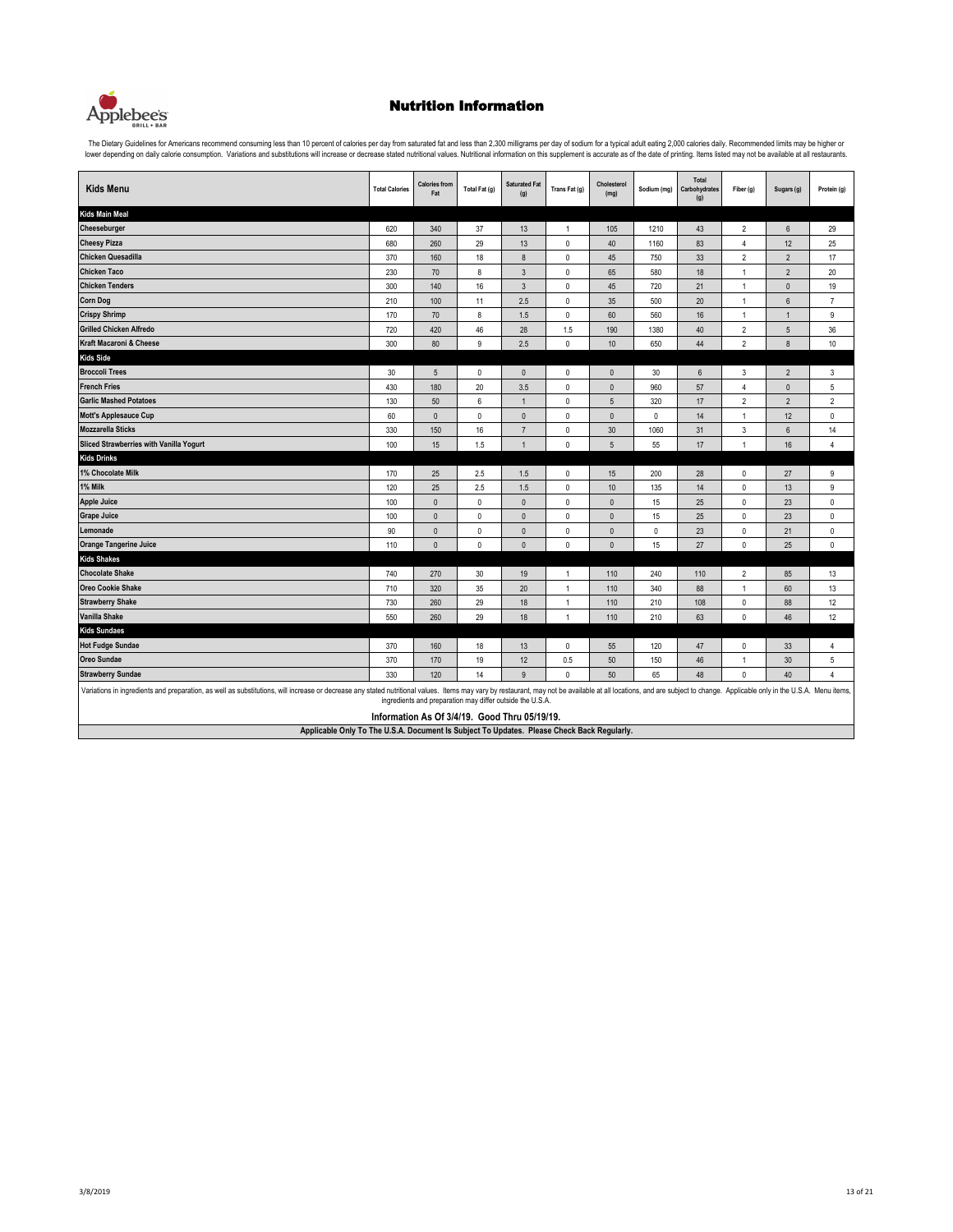

The Dietary Guidelines for Americans recommend consuming less than 10 percent of calories per day from saturated fat and less than 2,300 milligrams per day of sodium for a typical adult eating 2,000 calories daily. Recomme

| <b>Catering Menu</b>                                                                                                                                                                                                          | <b>Total Calories</b> | <b>Calories from</b><br>Fat                                                                                      | Total Fat (g)  | <b>Saturated Fat</b><br>(g) | Trans Fat (g)  | Cholesterol<br>(mg) | Sodium (mg) | Total<br>Carbohydrates<br>(g) | Fiber (g)      | Sugars (g)     | Protein (g)    |
|-------------------------------------------------------------------------------------------------------------------------------------------------------------------------------------------------------------------------------|-----------------------|------------------------------------------------------------------------------------------------------------------|----------------|-----------------------------|----------------|---------------------|-------------|-------------------------------|----------------|----------------|----------------|
| <b>Appetizers</b>                                                                                                                                                                                                             |                       |                                                                                                                  |                |                             |                |                     |             |                               |                |                |                |
| Boneless Wings (without sauce or dressing)                                                                                                                                                                                    | 3930                  | 1800                                                                                                             | 200            | 38                          | 1.5            | 605                 | 9300        | 294                           | 23             | 10             | 240            |
| <b>Classic Buffalo Sauce</b>                                                                                                                                                                                                  | 990                   | 890                                                                                                              | 99             | 35                          | 0              | 5                   | 12280       | 22                            | 6              | 3              | $\overline{2}$ |
| <b>Honey BBQ Sauce</b>                                                                                                                                                                                                        | 1180                  | 20                                                                                                               | $\overline{2}$ | 0.5                         | 0.5            | $\sqrt{5}$          | 4890        | 286                           | 16             | 223            | $\overline{7}$ |
| <b>Sweet Asian Chile Sauce</b>                                                                                                                                                                                                | 1340                  | 100                                                                                                              | 11             | $\overline{2}$              | 0.5            | $\sqrt{5}$          | 8090        | 294                           | 10             | 114            | 16             |
| <b>Bleu Cheese Dressing</b>                                                                                                                                                                                                   | 1170                  | 1080                                                                                                             | 120            | 21                          | 0              | 115                 | 1280        | 18                            | $\overline{2}$ | $\mathbf{3}$   | 6              |
| <b>Ranch Dressing</b>                                                                                                                                                                                                         | 1050                  | 970                                                                                                              | 108            | 17                          | $\mathbf 0$    | 75                  | 1690        | 17                            | $\mathbf{1}$   | $\overline{4}$ | $\mathsf 3$    |
| <b>Chicken Tenders</b>                                                                                                                                                                                                        | 4160                  | 2240                                                                                                             | 249            | 43                          | $\mathbf{1}$   | 490                 | 9780        | 288                           | 16             | 69             | 191            |
| <b>Chips &amp; Salsa</b>                                                                                                                                                                                                      | 3680                  | 1470                                                                                                             | 163            | 29                          | $\overline{2}$ | $10$                | 12720       | 503                           | 47             | 34             | 55             |
| Double Crunch Bone In Wings (without sauce or dressing)                                                                                                                                                                       | 2230                  | 1200                                                                                                             | 133            | 31                          | $\mathbf{1}$   | 980                 | 4990        | 45                            | 9              | 6              | 215            |
| <b>Classic Buffalo Sauce</b>                                                                                                                                                                                                  | 490                   | 440                                                                                                              | 49             | 18                          | 0              | $\Omega$            | 6140        | 11                            | 3              | $\overline{1}$ | 1              |
| <b>Honey BBQ Sauce</b>                                                                                                                                                                                                        | 590                   | $10$                                                                                                             | $\mathbf{1}$   | $\pmb{0}$                   | $\mathbb O$    | $\sqrt{5}$          | 2440        | 143                           | $\bf 8$        | 112            | 4              |
| <b>Sweet Asian Chile Sauce</b>                                                                                                                                                                                                | 670                   | 50                                                                                                               | 6              | $\mathbf{1}$                | 0              | 5                   | 4040        | 147                           | 5              | 57             | 8              |
| <b>Bleu Cheese Dressing</b>                                                                                                                                                                                                   | 1170                  | 1080                                                                                                             | 120            | 21                          | 0              | 115                 | 1280        | 18                            | $\overline{2}$ | $\mathbf{3}$   | 6              |
| <b>Ranch Dressing</b>                                                                                                                                                                                                         | 1050                  | 970                                                                                                              | 108            | 17                          | $\Omega$       | 75                  | 1690        | 17                            | $\mathbf{1}$   | $\overline{4}$ | 3              |
| <b>Mozzarella Sticks</b>                                                                                                                                                                                                      | 5120                  | 2370                                                                                                             | 263            | 110                         | 6              | 460                 | 15740       | 462                           | 36             | 87             | 228            |
| Spinach & Artichoke Dip                                                                                                                                                                                                       | 5140                  | 2740                                                                                                             | 305            | 80                          | 3              | 125                 | 13480       | 504                           | 36             | 25             | 96             |
| The Classic Combo (without sauce or dressing)                                                                                                                                                                                 | 12860                 | 6560                                                                                                             | 729            | 236                         | 9              | 1110                | 34390       | 1103                          | 81             | 90             | 476            |
| <b>Classic Buffalo Sauce</b>                                                                                                                                                                                                  | 490                   | 440                                                                                                              | 49             | 18                          | $\mathbf 0$    | $\mathbf{0}$        | 6140        | 11                            | 3              | $\mathbf{1}$   | $\mathbf{1}$   |
| <b>Honey BBQ Sauce</b>                                                                                                                                                                                                        | 590                   | 10                                                                                                               | $\overline{1}$ | $\mathbf{0}$                | 0              | $\sqrt{5}$          | 2440        | 143                           | $\bf 8$        | 112            | 4              |
| <b>Sweet Asian Chile Sauce</b>                                                                                                                                                                                                | 670                   | 50                                                                                                               | 6              | $\overline{1}$              | 0              | 5                   | 4040        | 147                           | 5              | 57             | 8              |
| <b>Bleu Cheese Dressing</b>                                                                                                                                                                                                   | 1170                  | 1080                                                                                                             | 120            | 21                          | 0              | 115                 | 1280        | 18                            | $\overline{2}$ | $\mathbf{3}$   | 6              |
| <b>Ranch Dressing</b>                                                                                                                                                                                                         | 1050                  | 970                                                                                                              | 108            | 17                          | $\mathbf 0$    | 75                  | 1690        | 17                            | $\mathbf{1}$   | $\overline{4}$ | 3              |
| <b>Entrees</b>                                                                                                                                                                                                                |                       |                                                                                                                  |                |                             |                |                     |             |                               |                |                |                |
| Applebee's Riblets (without sauce)                                                                                                                                                                                            | 6930                  | 3660                                                                                                             | 407            | 125                         | 2.5            | 1715                | 9510        | 339                           | 42             | 120            | 485            |
| <b>Texas Style BBQ Sauce</b>                                                                                                                                                                                                  | 2960                  | 230                                                                                                              | 25             | 14                          | 1.5            | 15                  | 7240        | 670                           | 16             | 387            | 11             |
| <b>Honey BBQ Sauce</b>                                                                                                                                                                                                        | 2800                  | 45                                                                                                               | 5              | 1.5                         | 1.5            | 15                  | 11610       | 680                           | 39             | 530            | 17             |
| Chef Bulgarelli's Stuffed Rigatoni & Meat Sauce                                                                                                                                                                               | 5290                  | 1770                                                                                                             | 196            | 91                          | 6              | 610                 | 14310       | 617                           | 79             | 71             | 285            |
| <b>Classic Blackened Shrimp Alfredo</b>                                                                                                                                                                                       | 7940                  | 4840                                                                                                             | 538            | 337                         | 17             | 2200                | 17120       | 489                           | 38             | 69             | 307            |
| <b>Classic Broccoli Chicken Alfredo</b>                                                                                                                                                                                       | 8400                  | 4930                                                                                                             | 548            | 341                         | 17             | 2175                | 17170       | 485                           | 38             | 69             | 403            |
| <b>Chicken Wonton Stir Fry</b>                                                                                                                                                                                                | 4060                  | 830                                                                                                              | 92             | 18                          | $\overline{2}$ | 555                 | 13420       | 592                           | 31             | 135            | 222            |
| Double-Glazed Baby Back Ribs (without sauce)                                                                                                                                                                                  | 7090                  | 4230                                                                                                             | 470            | 163                         | 2.5            | 1755                | 7550        | 306                           | 39             | 95             | 421            |
| <b>Texas Style BBQ Sauce</b>                                                                                                                                                                                                  | 1400                  | 110                                                                                                              | 12             | $\overline{7}$              | 0.5            | 5                   | 3430        | 318                           | $\overline{7}$ | 183            | 5              |
| <b>Honey BBQ Sauce</b>                                                                                                                                                                                                        | 1320                  | 20                                                                                                               | 2.5            | $\mathbf{1}$                | $\mathbf{1}$   | 10                  | 5500        | 322                           | 18             | 251            | 8              |
| <b>Fiesta Lime Chicken</b>                                                                                                                                                                                                    | 6710                  | 3280                                                                                                             | 365            | 85                          | 3.5            | 1110                | 22950       | 532                           | 40             | 53             | 337            |
| Four-Cheese Mac & Cheese with Honey Pepper Chicken Tenders                                                                                                                                                                    | 8330                  | 3600                                                                                                             | 400            | 174                         | 10             | 1100                | 18450       | 827                           | 37             | 278            | 368            |
| <b>Shrimp Wonton Stir Fry</b>                                                                                                                                                                                                 | 3590                  | 730                                                                                                              | 81             | 15                          | $\overline{2}$ | 585                 | 12920       | 595                           | 31             | 134            | 126            |
| <b>Three-Cheese Chicken Penne</b>                                                                                                                                                                                             | 6670                  | 3600                                                                                                             | 400            | 246                         | 13             | 1710                | 14060       | 429                           | 30             | 55             | 350            |
| Variations in ingredients and preparation, as well as substitutions, will increase or decrease any stated nutritional values. Items may vary by restaurant, may not be available at all locations, and are subject to change. |                       | ingredients and preparation may differ outside the U.S.A.<br>Information $A \circ 2I4I40$ , Cand Thur $0E140I40$ |                |                             |                |                     |             |                               |                |                |                |

**Applicable Only To The U.S.A. Document Is Subject To Updates. Please Check Back Regularly. Information As Of 3/4/19. Good Thru 05/19/19.**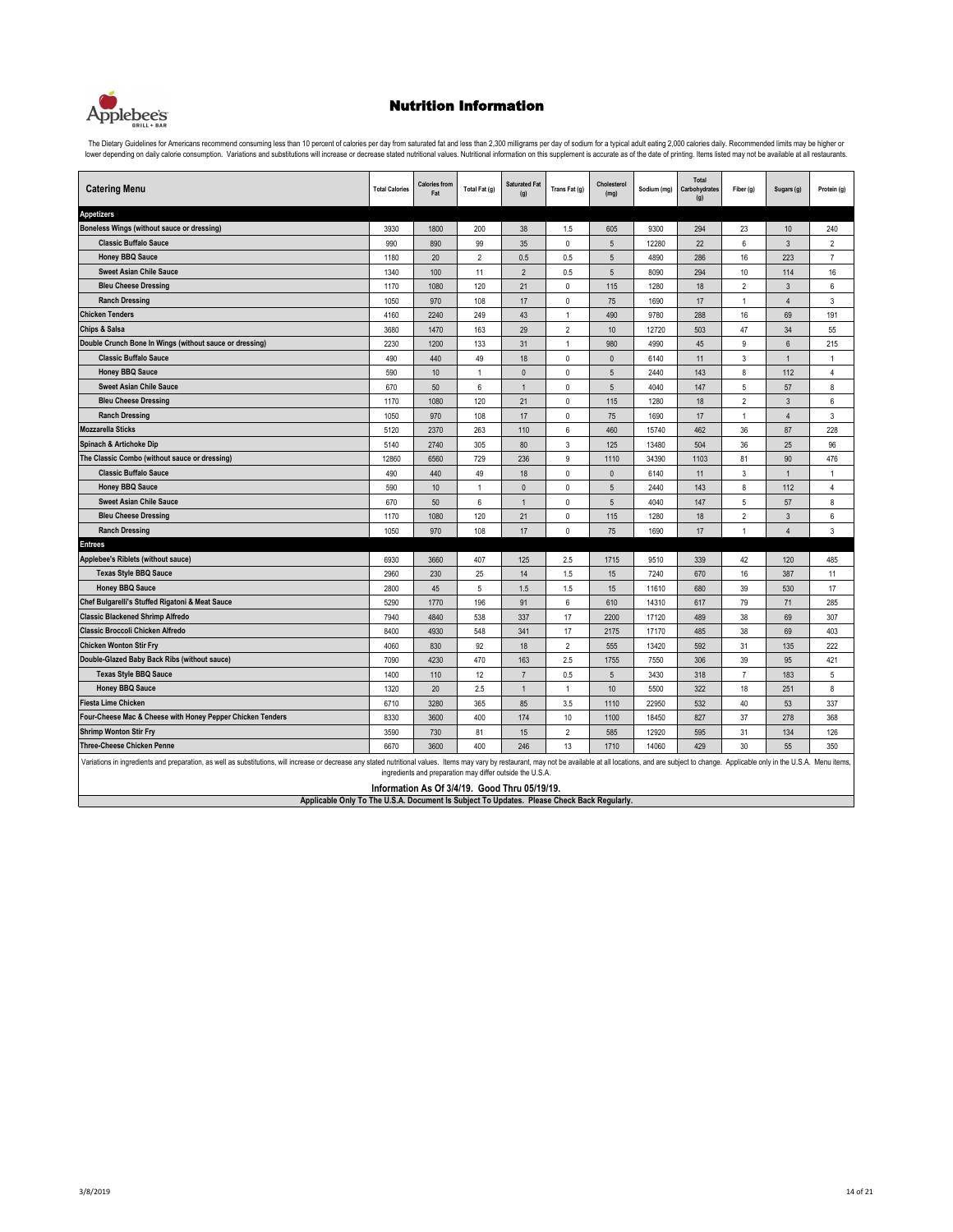

The Dietary Guidelines for Americans recommend consuming less than 10 percent of calories per day from saturated fat and less than 2,300 milligrams per day of sodium for a typical adult eating 2,000 calories daily. Recomme

| <b>Catering Menu</b>                                                                                                                                                                                                          | <b>Total Calories</b> | <b>Calories from</b><br>Fat                               | Total Fat (g) | <b>Saturated Fat</b><br>(g) | Trans Fat (g)  | Cholesterol<br>(mg) | Sodium (mg) | Total<br>Carbohydrates<br>(g) | Fiber (g)                 | Sugars (g)   | Protein (g)  |
|-------------------------------------------------------------------------------------------------------------------------------------------------------------------------------------------------------------------------------|-----------------------|-----------------------------------------------------------|---------------|-----------------------------|----------------|---------------------|-------------|-------------------------------|---------------------------|--------------|--------------|
| <b>Salads</b>                                                                                                                                                                                                                 |                       |                                                           |               |                             |                |                     |             |                               |                           |              |              |
| <b>Grilled Chicken Caesar Salad</b>                                                                                                                                                                                           | 4220                  | 2560                                                      | 285           | 51                          | 1.5            | 995                 | 10770       | 151                           | 40                        | 35           | 280          |
| Oriental Chicken Salad (with Crispy Chicken)                                                                                                                                                                                  | 7990                  | 4870                                                      | 541           | 84                          | $\overline{1}$ | 345                 | 8540        | 602                           | 57                        | 220          | 202          |
| Oriental Chicken Salad (with Grilled Chicken)                                                                                                                                                                                 | 7000                  | 4040                                                      | 448           | 70                          | $\mathbf{1}$   | 815                 | 10480       | 478                           | 52                        | 248          | 290          |
| Southwestern Grilled Chicken Salad                                                                                                                                                                                            | 5290                  | 3270                                                      | 363           | 89                          | $\sqrt{3}$     | 1090                | 13630       | 204                           | 47                        | 41           | 315          |
| Southwestern Steak Salad                                                                                                                                                                                                      | 4960                  | 3350                                                      | 372           | 95                          | 3.5            | 650                 | 10430       | 201                           | 45                        | $39\,$       | 215          |
| <b>Sandwiches</b>                                                                                                                                                                                                             |                       |                                                           |               |                             |                |                     |             |                               |                           |              |              |
| Chicken Fajita Rollup                                                                                                                                                                                                         | 6340                  | 3440                                                      | 383           | 158                         | 5              | 1215                | 20350       | 385                           | 29                        | 49           | 348          |
| <b>Clubhouse Grilled</b>                                                                                                                                                                                                      | 6250                  | 3240                                                      | 360           | 106                         | $\overline{4}$ | 720                 | 16120       | 460                           | 23                        | 143          | 301          |
| Double Bacon Chicken Sandwich                                                                                                                                                                                                 | 5340                  | 2610                                                      | 290           | 101                         | $\overline{2}$ | 1355                | 13830       | 295                           | 19                        | 61           | 389          |
| <b>Beverages (1 Gallon)</b>                                                                                                                                                                                                   |                       |                                                           |               |                             |                |                     |             |                               |                           |              |              |
| <b>Brewed Iced Tea</b>                                                                                                                                                                                                        | 60                    | $\mathbf{0}$                                              | $\pmb{0}$     | $\mathbf{0}$                | $\mathbf 0$    | $\mathbf{0}$        | 75          | 18                            | $\mathbf{3}$              | $\mathbf{3}$ | $\mathbf 0$  |
| <b>Sweet Tea</b>                                                                                                                                                                                                              | 4800                  | $\pmb{0}$                                                 | $\pmb{0}$     | $\mathbf 0$                 | $\pmb{0}$      | $\pmb{0}$           | 75          | 1241                          | $\mathbb O$               | 1230         | 0            |
| Kiwi Iced Tea                                                                                                                                                                                                                 | 730                   | $\mathbf{0}$                                              | $\pmb{0}$     | $\pmb{0}$                   | $\pmb{0}$      | $\mathbf{0}$        | 70          | 179                           | $\ensuremath{\mathsf{3}}$ | 159          | 0            |
| <b>Mango Iced Tea</b>                                                                                                                                                                                                         | 870                   | $\mathbf 0$                                               | $\pmb{0}$     | $\mathbf 0$                 | $\pmb{0}$      | $\pmb{0}$           | 70          | 219                           | $\ensuremath{\mathsf{3}}$ | 195          | 0            |
| Pomegranate Iced Tea                                                                                                                                                                                                          | 770                   | 15                                                        | 1.5           | $\mathbf{0}$                | $\mathbf 0$    | $\mathbf{0}$        | 105         | 193                           | $\sqrt{3}$                | 166          | 0            |
| <b>Raspberry Iced Tea</b>                                                                                                                                                                                                     | 830                   | $\mathbf{0}$                                              | $\mathbf{0}$  | $\mathbf{0}$                | $\mathbf{0}$   | $\mathbf{0}$        | 70          | 198                           | $\sqrt{3}$                | 181          | $\mathbf 0$  |
| <b>Classic Lemonade</b>                                                                                                                                                                                                       | 1600                  | $\mathbf{0}$                                              | $\mathbf{0}$  | $\mathbf{0}$                | $\mathbf{0}$   | $\mathbf{0}$        | 1680        | 432                           | $\mathbf 0$               | 432          | 0            |
| Kiwi Lemonade                                                                                                                                                                                                                 | 2170                  | $\mathbf{0}$                                              | $\pmb{0}$     | $\mathbf{0}$                | $\mathbf 0$    | $\mathbf{0}$        | 1580        | 566                           | $\mathbf 0$               | 562          | $\mathbf 0$  |
| <b>Mango Lemonade</b>                                                                                                                                                                                                         | 2320                  | $\mathbf{0}$                                              | $\pmb{0}$     | $\mathbf{0}$                | $\mathbf{0}$   | $\mathbf{0}$        | 1580        | 607                           | $\mathbf 0$               | 598          | 0            |
| Pomegranate Lemonade                                                                                                                                                                                                          | 2220                  | 15                                                        | 1.5           | $\mathbf{0}$                | $\mathbf{0}$   | $\mathbf{0}$        | 1610        | 581                           | $\mathbf 0$               | 569          | 0            |
| Raspberry Lemonade                                                                                                                                                                                                            | 2280                  | $\pmb{0}$                                                 | $\pmb{0}$     | $\mathbf 0$                 | $\pmb{0}$      | $\pmb{0}$           | 1580        | 586                           | $\mathsf 0$               | 584          | 0            |
| Coca Cola                                                                                                                                                                                                                     | 1580                  | $\mathbf 0$                                               | $\pmb{0}$     | $\pmb{0}$                   | $\mathsf 0$    | $\pmb{0}$           | 40          | 433                           | $\mathbb O$               | 433          | 0            |
| <b>Coke Zero</b>                                                                                                                                                                                                              | 10                    | $\mathbf{0}$                                              | $\mathbf{0}$  | $\mathbf{0}$                | $\mathbf{0}$   | $\mathbf{0}$        | 60          | $\overline{1}$                | $\mathbf 0$               | $\mathbf{1}$ | $\mathbf{1}$ |
| <b>Diet Coke</b>                                                                                                                                                                                                              | 10                    | $\mathbf{0}$                                              | $\mathbf{0}$  | $\mathbf{0}$                | $\mathbf{0}$   | $\mathbf{0}$        | 150         | $\mathbf{0}$                  | $\mathbf 0$               | $\mathbf{0}$ | $\mathbf 0$  |
| <b>Diet Mountain Dew</b>                                                                                                                                                                                                      | $\mathbf{0}$          | $\mathbf{0}$                                              | $\mathbf{0}$  | $\mathbf{0}$                | $\mathbf 0$    | $\mathbf{0}$        | 640         | $\mathbf{0}$                  | $\mathbf 0$               | $\mathbf{0}$ | $\mathbf 0$  |
| <b>Diet Pepsi</b>                                                                                                                                                                                                             | $\pmb{0}$             | $\mathbf{0}$                                              | $\mathbf{0}$  | $\mathbf{0}$                | $\mathbf{0}$   | $\mathbf{0}$        | 640         | $\mathbf{0}$                  | $\mathbf 0$               | $\mathbf{0}$ | 0            |
| Dr. Pepper                                                                                                                                                                                                                    | 1560                  | $\mathbf{0}$                                              | $\mathbf{0}$  | $\mathbf{0}$                | $\mathbf 0$    | $\mathbf{0}$        | 520         | 424                           | $\mathbf 0$               | 410          | $\mathbf 0$  |
| <b>Fruit Punch</b>                                                                                                                                                                                                            | 1760                  | $\pmb{0}$                                                 | $\pmb{0}$     | $\mathbf{0}$                | $\mathbf{0}$   | $\mathbf{0}$        | 400         | 480                           | $\mathbf 0$               | 480          | 0            |
| <b>Lipton Green Tea with Citrus</b>                                                                                                                                                                                           | 1120                  | $\pmb{0}$                                                 | $\pmb{0}$     | $\mathbf{0}$                | $\mathbf 0$    | $\mathbf{0}$        | 1040        | 304                           | $\mathsf 0$               | 304          | $\mathbf 0$  |
| <b>Mellow Yellow</b>                                                                                                                                                                                                          | 1700                  | $\mathbf{0}$                                              | $\mathbf{0}$  | $\mathbf{0}$                | $\mathbf{0}$   | $\mathbf{0}$        | 120         | 435                           | $\mathsf 0$               | 435          | 0            |
| <b>Minute Maid Lemonade</b>                                                                                                                                                                                                   | 1530                  | $\pmb{0}$                                                 | $\mathbf{0}$  | $\mathbf{0}$                | $\mathbf{0}$   | $\mathbf{0}$        | 710         | 432                           | $\mathbb O$               | 393          | $\mathbf 0$  |
| <b>Mountain Dew</b>                                                                                                                                                                                                           | 1760                  | $\pmb{0}$                                                 | $\pmb{0}$     | $\mathbf 0$                 | $\pmb{0}$      | $\mathbf{0}$        | 640         | 496                           | $\mathbb O$               | 496          | 0            |
| <b>Mug Root Beer</b>                                                                                                                                                                                                          | 1600                  | $\mathbf{0}$                                              | $\mathbf{0}$  | $\Omega$                    | $\mathbf 0$    | $\mathbf{0}$        | 240         | 416                           | $\mathbf 0$               | 416          | $\mathbf 0$  |
| Pepsi                                                                                                                                                                                                                         | 1600                  | $\mathbf{0}$                                              | $\mathbf{0}$  | $\mathbf{0}$                | $\mathbf{0}$   | $\mathbf{0}$        | 320         | 448                           | $\mathbf 0$               | 448          | $\mathbf 0$  |
| <b>Sierra Mist</b>                                                                                                                                                                                                            | 1600                  | $\pmb{0}$                                                 | $\pmb{0}$     | $\mathbf{0}$                | $\mathbf{0}$   | $\mathbf{0}$        | 320         | 432                           | $\mathbf 0$               | 432          | 0            |
| <b>Sprite</b>                                                                                                                                                                                                                 | 1540                  | $\mathbf{0}$                                              | $\mathbf{0}$  | $\mathbf{0}$                | $\mathbf 0$    | $\mathbf{0}$        | 350         | 394                           | $\mathbf 0$               | 394          | $\mathbf 0$  |
| <b>Wild Cherry Pepsi</b>                                                                                                                                                                                                      | 1600                  | $\Omega$                                                  | $\mathbf{0}$  | $\mathbf{0}$                | $\mathbf{0}$   | $\mathbf{0}$        | 320         | 448                           | $\mathbf 0$               | 448          | $\mathbf{0}$ |
| Variations in ingredients and preparation, as well as substitutions, will increase or decrease any stated nutritional values. Items may vary by restaurant, may not be available at all locations, and are subject to change. |                       | ingredients and preparation may differ outside the U.S.A. |               |                             |                |                     |             |                               |                           |              |              |
|                                                                                                                                                                                                                               |                       | Information As Of 3/4/19. Good Thru 05/19/19.             |               |                             |                |                     |             |                               |                           |              |              |

**Applicable Only To The U.S.A. Document Is Subject To Updates. Please Check Back Regularly. Information As Of 3/4/19. Good Thru 05/19/19.**

Л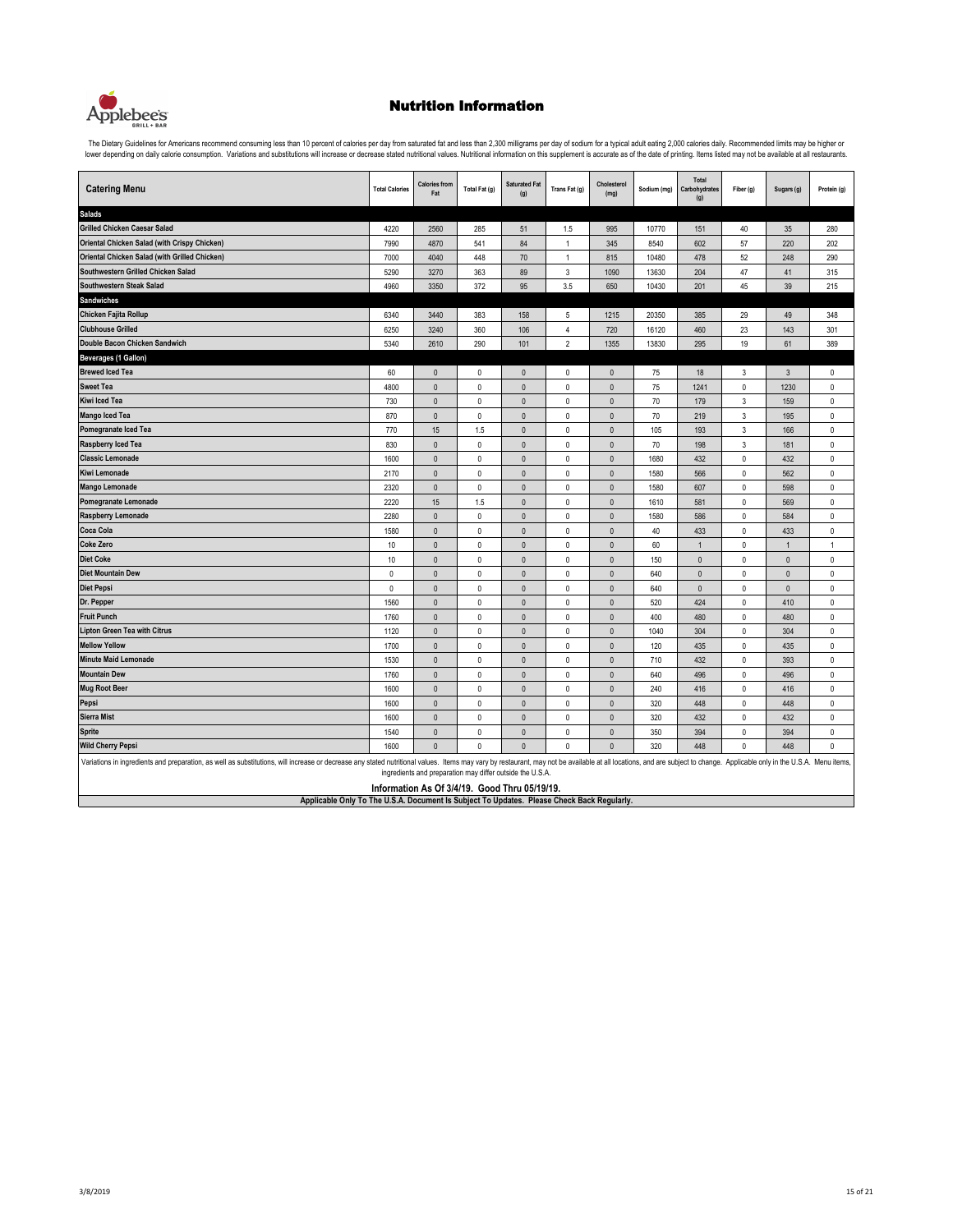

The Dietary Guidelines for Americans recommend consuming less than 10 percent of calories per day from saturated fat and less than 2,300 milligrams per day of sodium for a typical adult eating 2,000 calories daily. Recomme

| <b>Catering Menu</b>                                                                                                                                                                                                          | <b>Total Calories</b> | <b>Calories from</b><br>Fat | Total Fat (g) | <b>Saturated Fat</b><br>(q)                               | Trans Fat (g)  | Cholesterol<br>(mq) | Sodium (mg) | Total<br>Carbohydrates<br>(g) | Fiber (g)      | Sugars (g)       | Protein (g)    |
|-------------------------------------------------------------------------------------------------------------------------------------------------------------------------------------------------------------------------------|-----------------------|-----------------------------|---------------|-----------------------------------------------------------|----------------|---------------------|-------------|-------------------------------|----------------|------------------|----------------|
| <b>Sides</b>                                                                                                                                                                                                                  |                       |                             |               |                                                           |                |                     |             |                               |                |                  |                |
| <b>Breadstick Basket</b>                                                                                                                                                                                                      | 1860                  | 640                         | 71            | 20                                                        | 0.5            | 40                  | 2870        | 250                           | 11             | 17               | 55             |
| <b>Caesar Salad</b>                                                                                                                                                                                                           | 1600                  | 1240                        | 138           | 26                                                        | 0.5            | 115                 | 2690        | 69                            | 14             | 14               | 28             |
| <b>Classic Fries</b>                                                                                                                                                                                                          | 3230                  | 1080                        | 120           | 22                                                        | 1              | 10                  | 10900       | 499                           | 33             | 133              | 37             |
| <b>Garlic Mashed Potatoes</b>                                                                                                                                                                                                 | 1510                  | 610                         | 68            | 14                                                        | $\overline{1}$ | 40                  | 3880        | 207                           | 20             | 18               | 26             |
| <b>Garlicky Green Beans</b>                                                                                                                                                                                                   | 1110                  | 780                         | 86            | 41                                                        | 0.5            | 135                 | 1860        | 67                            | 22             | 13               | 15             |
| House Salad (without dressing)                                                                                                                                                                                                | 630                   | 310                         | 35            | 16                                                        | 0.5            | 80                  | 960         | 53                            | 11             | 17               | 31             |
| <b>Bleu Cheese Dressing</b>                                                                                                                                                                                                   | 1170                  | 1080                        | 120           | 21                                                        | $\mathbf{0}$   | 115                 | 1280        | 18                            | $\overline{2}$ | 3                | 6              |
| <b>Buttermilk Ranch Dressing</b>                                                                                                                                                                                              | 1050                  | 970                         | 108           | 17                                                        | $\mathbf{0}$   | 75                  | 1690        | 17                            |                | $\overline{4}$   | 3              |
| <b>Chili Lime Vinaigrette</b>                                                                                                                                                                                                 | 650                   | 340                         | 38            | $6 \overline{6}$                                          | $\mathbf{0}$   | $\mathbf{0}$        | 2510        | 75                            | $\overline{4}$ | 54               | $\overline{2}$ |
| <b>Dijon Honey Mustard Dressing</b>                                                                                                                                                                                           | 1170                  | 830                         | 93            | 14                                                        | $\mathbf{0}$   | 65                  | 2570        | 80                            | 3              | 64               | $\Delta$       |
| <b>Garlic Caesar Dressing</b>                                                                                                                                                                                                 | 1120                  | 1050                        | 117           | 19                                                        | $\mathbf 0$    | 85                  | 1720        | 13                            | $\overline{2}$ | 3                | $\overline{A}$ |
| <b>Green Goddess Dressing</b>                                                                                                                                                                                                 | 1000                  | 940                         | 105           | 17                                                        | $\mathbf{0}$   | 80                  | 2340        | 12                            | $\overline{2}$ | $6\phantom{.}6$  | $\overline{A}$ |
| <b>Honey Balsamic Dressing</b>                                                                                                                                                                                                | 820                   | 550                         | 62            | 10                                                        | $\mathbf 0$    | $\mathbf{0}$        | 1090        | 65                            | 1              | 48               | 1              |
| <b>Honey French Dressing</b>                                                                                                                                                                                                  | 1140                  | 790                         | 88            | 14                                                        | $\mathbf{0}$   | $\mathbf{0}$        | 1600        | 85                            | $\overline{2}$ | 75               | $\overline{1}$ |
| Italian Dressing, Fat Free                                                                                                                                                                                                    | 120                   | $5\overline{5}$             | $\mathbf{0}$  | $\Omega$                                                  | $\mathbf{0}$   | $\mathbf{0}$        | 1940        | 28                            | 1              | 16               | $\overline{1}$ |
| <b>Lemon Olive Oil Vinaigrette</b>                                                                                                                                                                                            | 690                   | 680                         | 76            | 13                                                        | $\mathbf{0}$   | $\mathbf{0}$        | 1870        |                               | $\overline{1}$ | $\overline{2}$   | 1              |
| <b>Mexi Ranch Dressing</b>                                                                                                                                                                                                    | 790                   | 680                         | 76            | 12                                                        | $\mathbf{0}$   | 55                  | 2830        | 22                            | 3              | 10 <sup>10</sup> | $\overline{4}$ |
| <b>Oriental Dressing</b>                                                                                                                                                                                                      | 1360                  | 1010                        | 112           | 17                                                        | $\mathbf{0}$   | $\mathbf{0}$        | 470         | 86                            | 1              | 57               | $\mathbf{0}$   |
| <b>Signature Coleslaw</b>                                                                                                                                                                                                     | 840                   | 430                         | 48            | $\overline{7}$                                            | $\mathbf{0}$   | 25                  | 1170        | 96                            | 13             | 73               | 6              |
| <b>Steamed Broccoli</b>                                                                                                                                                                                                       | 600                   | 440                         | 48            | 27                                                        | 1.5            | 130                 | 1270        | 34                            | 15             | 9                | 19             |
| <b>Dessert</b>                                                                                                                                                                                                                |                       |                             |               |                                                           |                |                     |             |                               |                |                  |                |
| <b>Brownie Bites</b>                                                                                                                                                                                                          | 3620                  | 1360                        | 151           | 75                                                        | $\mathbf{0}$   | 515                 | 1330        | 522                           | 8              | 342              | 48             |
| Variations in ingredients and preparation, as well as substitutions, will increase or decrease any stated nutritional values. Items may vary by restaurant, may not be available at all locations, and are subject to change. |                       |                             |               | ingredients and preparation may differ outside the U.S.A. |                |                     |             |                               |                |                  |                |

**Applicable Only To The U.S.A. Document Is Subject To Updates. Please Check Back Regularly. Information As Of 3/4/19. Good Thru 05/19/19.**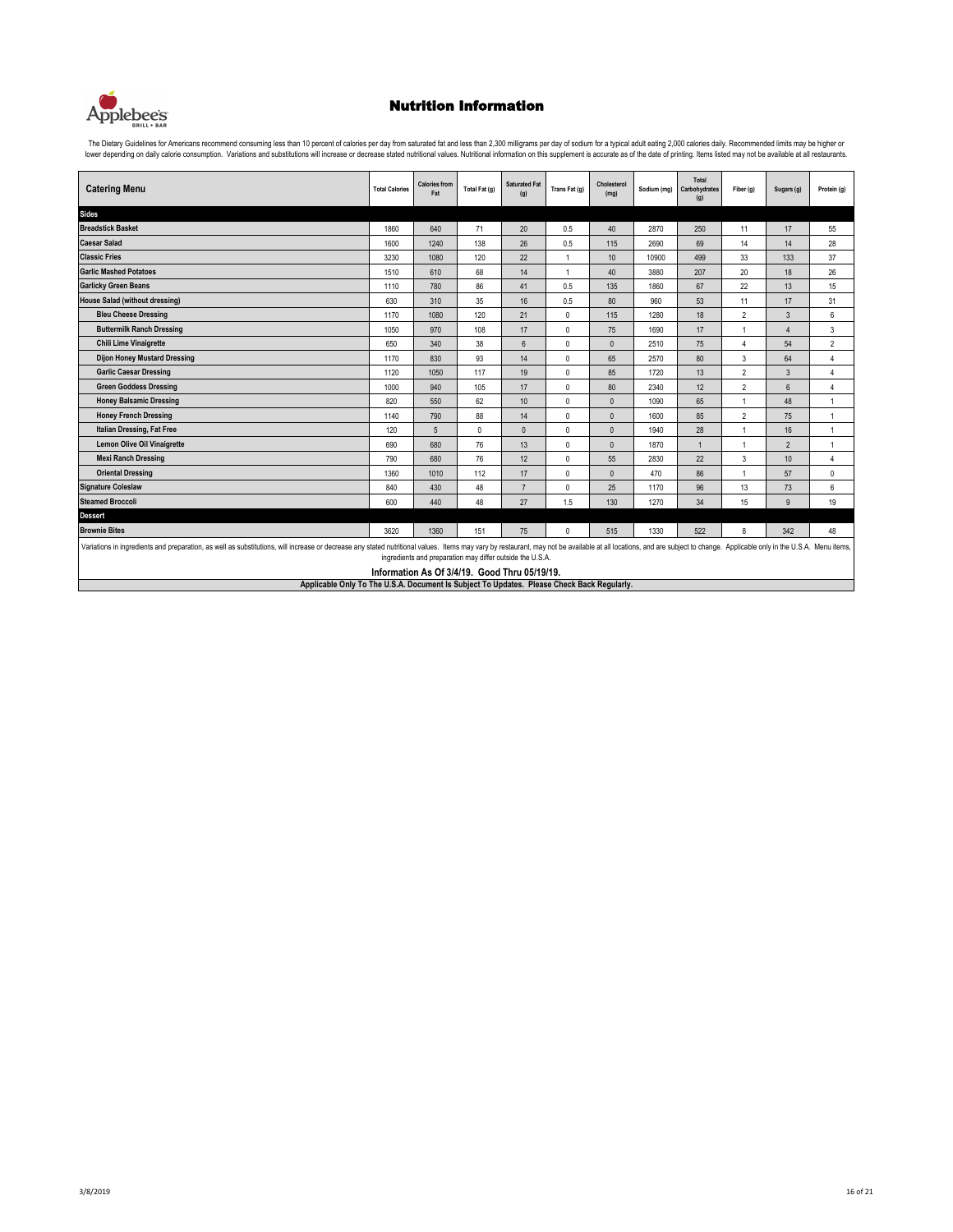

The Dietary Guidelines for Americans recommend consuming less than 10 percent of calories per day from saturated fat and less than 2,300 milligrams per day of sodium for a typical adult eating 2,000 calories daily. Recomme

| <b>Beverages</b>                                                                                                                                                                                                                                                                                                            | <b>Total Calories</b> | <b>Calories from</b><br>Fat                                                                               | Total Fat (g) | <b>Saturated Fat</b><br>(g) | Trans Fat (g) | Cholesterol<br>(mg) | Sodium (mg) | Total<br>Carbohydrates<br>(g) | Fiber (g)        | Sugars (g)   | Protein (g)    |
|-----------------------------------------------------------------------------------------------------------------------------------------------------------------------------------------------------------------------------------------------------------------------------------------------------------------------------|-----------------------|-----------------------------------------------------------------------------------------------------------|---------------|-----------------------------|---------------|---------------------|-------------|-------------------------------|------------------|--------------|----------------|
| Lemonade/Iced Tea Quenchers                                                                                                                                                                                                                                                                                                 |                       |                                                                                                           |               |                             |               |                     |             |                               |                  |              |                |
| <b>Blackberry Lemonade Quencher</b>                                                                                                                                                                                                                                                                                         | 190                   | $\mathbf 0$                                                                                               | 0             | $\pmb{0}$                   | 0             | $\pmb{0}$           | 0           | 51                            | 1                | 46           | $\mathbb O$    |
| <b>Strawberry Lemonade Quencher</b>                                                                                                                                                                                                                                                                                         | 190                   | $\pmb{0}$                                                                                                 | $\pmb{0}$     | $\pmb{0}$                   | 0             | 0                   | 0           | 50                            | 1                | 46           | $\mathbb O$    |
| <b>Blackberry Iced Tea Quencher</b>                                                                                                                                                                                                                                                                                         | 160                   | $\mathbf 0$                                                                                               | $\mathbb O$   | $\pmb{0}$                   | $\pmb{0}$     | $\pmb{0}$           | 10          | 37                            | $\mathbf{1}$     | 37           | $\mathbb O$    |
| <b>Peach Iced Tea Quencher</b>                                                                                                                                                                                                                                                                                              | 230                   | $\pmb{0}$                                                                                                 | $\mathbb O$   | $\pmb{0}$                   | $\pmb{0}$     | $\pmb{0}$           | 20          | 57                            | $\mathbf{1}$     | 55           | $\mathbb O$    |
| <b>Flavored Lemonades</b>                                                                                                                                                                                                                                                                                                   |                       |                                                                                                           |               |                             |               |                     |             |                               |                  |              |                |
| Kiwi Lemonade                                                                                                                                                                                                                                                                                                               | 180                   | $\mathbb O$                                                                                               | $\pmb{0}$     | $\pmb{0}$                   | 0             | $\pmb{0}$           | 0           | 47                            | 0                | 43           | $\mathbb O$    |
| <b>Mango Lemonade</b>                                                                                                                                                                                                                                                                                                       | 190                   | $\pmb{0}$                                                                                                 | $\pmb{0}$     | $\pmb{0}$                   | $\pmb{0}$     | $\pmb{0}$           | $\mathbf 0$ | 49                            | 0                | 45           | $\mathbb O$    |
| Pomegranate Lemonade                                                                                                                                                                                                                                                                                                        | 180                   | $\mathbf 0$                                                                                               | $\mathbb O$   | $\pmb{0}$                   | $\pmb{0}$     | $\pmb{0}$           | $\mathbb O$ | 48                            | 0                | 43           | $\mathbb O$    |
| Raspberry Lemonade                                                                                                                                                                                                                                                                                                          | 190                   | $\mathbf 0$                                                                                               | $\mathbb O$   | $\pmb{0}$                   | $\pmb{0}$     | $\pmb{0}$           | $\mathbb O$ | 48                            | 0                | 44           | $\pmb{0}$      |
| <b>Frozen Lemonades</b>                                                                                                                                                                                                                                                                                                     |                       |                                                                                                           |               |                             |               |                     |             |                               |                  |              |                |
| <b>Classic Frozen Lemonade</b>                                                                                                                                                                                                                                                                                              | 250                   | $\pmb{0}$                                                                                                 | $\pmb{0}$     | $\pmb{0}$                   | 0             | $\pmb{0}$           | $10$        | 62                            | 6                | 49           | $\mathbf{1}$   |
| Mango Frozen Lemonade                                                                                                                                                                                                                                                                                                       | 290                   | $\mathbb O$                                                                                               | $\pmb{0}$     | $\mathbf 0$                 | $\pmb{0}$     | $\pmb{0}$           | $10$        | $73$                          | $\boldsymbol{6}$ | 59           | $\mathbf{1}$   |
| <b>Strawberry Frozen Lemonade</b>                                                                                                                                                                                                                                                                                           | 340                   | $\mathbf 0$                                                                                               | $\mathbb O$   | $\pmb{0}$                   | $\pmb{0}$     | $\pmb{0}$           | 10          | 84                            | 6                | 70           | $\mathbf{1}$   |
| <b>Wildberry Frozen Lemonade</b>                                                                                                                                                                                                                                                                                            | 300                   | $\mathbf 0$                                                                                               | $\mathbb O$   | $\pmb{0}$                   | $\pmb{0}$     | $\pmb{0}$           | $10$        | 75                            | $\boldsymbol{6}$ | 59           | $\mathbf{1}$   |
| <b>Flavored Iced Teas</b>                                                                                                                                                                                                                                                                                                   |                       |                                                                                                           |               |                             |               |                     |             |                               |                  |              |                |
| Kiwi Iced Tea                                                                                                                                                                                                                                                                                                               | 45                    | $\mathbf 0$                                                                                               | $\pmb{0}$     | $\mathsf{O}\xspace$         | $\pmb{0}$     | $\mathsf{0}$        | 5           | 11                            | 0                | 11           | $\mathbb O$    |
| <b>Mango Iced Tea</b>                                                                                                                                                                                                                                                                                                       | 60                    | $\mathbf{0}$                                                                                              | $\pmb{0}$     | $\mathbf{0}$                | $\pmb{0}$     | $\mathbf{0}$        | 5           | 13                            | $\mathbb O$      | 13           | $\mathbb O$    |
| Pomegranate Iced Tea                                                                                                                                                                                                                                                                                                        | $50\,$                | $\mathbb O$                                                                                               | $\mathbb O$   | $\mathbf 0$                 | $\pmb{0}$     | $\pmb{0}$           | 10          | 12                            | $\pmb{0}$        | 11           | $\mathbb O$    |
| Raspberry Iced Tea                                                                                                                                                                                                                                                                                                          | 50                    | $\mathbf{0}$                                                                                              | $\pmb{0}$     | $\mathbf{0}$                | $\pmb{0}$     | $\Omega$            | 5           | 12                            | 0                | 12           | $\pmb{0}$      |
| Peach Iced Tea                                                                                                                                                                                                                                                                                                              | 50                    | $\mathbf{0}$                                                                                              | $\pmb{0}$     | $\mathbf{0}$                | $\mathbf 0$   | $\mathbf{0}$        | 5           | 13                            | 0                | 13           | $\mathbf{0}$   |
| <b>Strawberry Iced Tea</b>                                                                                                                                                                                                                                                                                                  | 50                    | $\mathbf{0}$                                                                                              | $\pmb{0}$     | $\mathbf{0}$                | $\mathbf 0$   | $\mathbf{0}$        | 10          | 12                            | $\mathbf 0$      | 11           | $\mathbf 0$    |
| <b>Signature Sodas</b>                                                                                                                                                                                                                                                                                                      |                       |                                                                                                           |               |                             |               |                     |             |                               |                  |              |                |
| <b>Pomegranate Sparkler</b>                                                                                                                                                                                                                                                                                                 | 180                   | $\mathbb O$                                                                                               | $\pmb{0}$     | $\pmb{0}$                   | $\pmb{0}$     | $\pmb{0}$           | 45          | 48                            | 0                | 46           | $\mathbb O$    |
| <b>Winter Dew</b>                                                                                                                                                                                                                                                                                                           | 170                   | $\mathbf{0}$                                                                                              | $\mathbf{0}$  | $\mathbf{0}$                | $\mathbf 0$   | $\mathbf{0}$        | 25          | 44                            | $\mathbf{0}$     | 42           | $\mathbf{0}$   |
| <b>Decadent Shakes</b>                                                                                                                                                                                                                                                                                                      |                       |                                                                                                           |               |                             |               |                     |             |                               |                  |              |                |
| <b>Chocolate Shake</b>                                                                                                                                                                                                                                                                                                      | 910                   | 340                                                                                                       | 38            | 24                          | 1.5           | 140                 | 300         | 130                           | $\overline{c}$   | 100          | 17             |
| <b>Oreo Cookie Shake</b>                                                                                                                                                                                                                                                                                                    | 930                   | 410                                                                                                       | 46            | 26                          | 1.5           | 140                 | 450         | 116                           | 1                | 79           | 18             |
| Vanilla Shake                                                                                                                                                                                                                                                                                                               | 730                   | 330                                                                                                       | 37            | $23\,$                      | $1.5\,$       | 140                 | 280         | 83                            | 0                | 61           | 16             |
| <b>Strawberry Shake</b>                                                                                                                                                                                                                                                                                                     | 890                   | 330                                                                                                       | 37            | 23                          | 1.5           | 140                 | 280         | 128                           | $\mathbb O$      | 102          | 16             |
| Tea & Coffee                                                                                                                                                                                                                                                                                                                |                       |                                                                                                           |               |                             |               |                     |             |                               |                  |              |                |
| <b>Brewed Iced Tea</b>                                                                                                                                                                                                                                                                                                      | $\mathbb O$           | $\mathsf 0$                                                                                               | $\pmb{0}$     | $\pmb{0}$                   | 0             | $\mathbf 0$         | 5           | $\overline{1}$                | $\mathbb O$      | $\mathbf{1}$ | $\mathbb O$    |
| <b>Sweet Tea</b>                                                                                                                                                                                                                                                                                                            | 300                   | $\mathbb O$                                                                                               | $\mathbb O$   | $\pmb{0}$                   | $\pmb{0}$     | $\pmb{0}$           | $\mathbf 0$ | 78                            | 0.33             | 77           | $\mathbf 0$    |
| <b>Hot Tea</b>                                                                                                                                                                                                                                                                                                              | $\pmb{0}$             | $\pmb{0}$                                                                                                 | $\pmb{0}$     | $\pmb{0}$                   | $\pmb{0}$     | $\pmb{0}$           | 5           | $\overline{1}$                | 0                | $\pmb{0}$    | $\mathbb O$    |
| <b>Fresh Brewed Decaf Coffee</b>                                                                                                                                                                                                                                                                                            | $\mathbb O$           | $\mathbf 0$                                                                                               | $\pmb{0}$     | $\pmb{0}$                   | $\pmb{0}$     | $\pmb{0}$           | $\pmb{0}$   | $\pmb{0}$                     | $\mathbf 0$      | $\mathbb O$  | $\mathbb O$    |
| <b>Fresh Brewed Coffee</b>                                                                                                                                                                                                                                                                                                  | $\mathbf{0}$          | $\mathbf{0}$                                                                                              | $\pmb{0}$     | $\mathbf{0}$                | $\pmb{0}$     | $\mathbf{0}$        | $\mathbf 0$ | $\mathbf{0}$                  | 0                | $\pmb{0}$    | $\mathbf 0$    |
| <b>Energy Drinks</b>                                                                                                                                                                                                                                                                                                        |                       |                                                                                                           |               |                             |               |                     |             |                               |                  |              |                |
| <b>Red Bull</b>                                                                                                                                                                                                                                                                                                             | 110                   | $\mathbf 0$                                                                                               | $\mathbb O$   | $\pmb{0}$                   | $\pmb{0}$     | $\pmb{0}$           | 105         | 28                            | $\mathbf 0$      | $27\,$       | $\mathbb O$    |
| Red Bull, Blue Edition                                                                                                                                                                                                                                                                                                      | 110                   | $\mathbb O$                                                                                               | $\pmb{0}$     | $\pmb{0}$                   | $\pmb{0}$     | $\pmb{0}$           | 105         | 28                            | 0                | 27           | $\mathbf 0$    |
| <b>Red Bull, Orange Edition</b>                                                                                                                                                                                                                                                                                             | 160                   | $\mathbf 0$                                                                                               | $\pmb{0}$     | $\pmb{0}$                   | $\pmb{0}$     | $\pmb{0}$           | 100         | 40                            | $\mathbf 0$      | 38           | $\overline{1}$ |
| Red Bull, Green Edition                                                                                                                                                                                                                                                                                                     | 160                   | $\mathsf 0$                                                                                               | $\pmb{0}$     | $\pmb{0}$                   | $\pmb{0}$     | $\pmb{0}$           | 100         | 40                            | 0                | 38           | $\mathbb O$    |
| Red Bull, Red Edition                                                                                                                                                                                                                                                                                                       | 110                   | $\mathbb O$                                                                                               | $\pmb{0}$     | $\pmb{0}$                   | 0             | $\pmb{0}$           | 105         | 28                            | 0                | 27           | $\mathbb O$    |
| Red Bull, Sugar Free                                                                                                                                                                                                                                                                                                        | $\mathbf 5$           | $\pmb{0}$                                                                                                 | $\pmb{0}$     | $\mathbf{0}$                | $\pmb{0}$     | $\pmb{0}$           | 105         | $\mathbf{3}$                  | $\mathbf 0$      | $\mathbf 0$  | $\mathbb O$    |
| Red Bull, Yellow Edition                                                                                                                                                                                                                                                                                                    | 120                   | $\pmb{0}$                                                                                                 | $\pmb{0}$     | $\pmb{0}$                   | $\pmb{0}$     | $\pmb{0}$           | 140         | 29                            | 0                | 28           | $\mathbf 0$    |
| Variations in ingredients and preparation, as well as substitutions, will increase or decrease any stated nutritional values. Items may vary by restaurant, may not be available at all locations, and are subject to change.<br>Applicable Only To The U.S.A. Document Is Subject To Updates. Please Check Back Regularly. |                       | ingredients and preparation may differ outside the U.S.A<br>Information As Of 3/4/19. Good Thru 05/19/19. |               |                             |               |                     |             |                               |                  |              |                |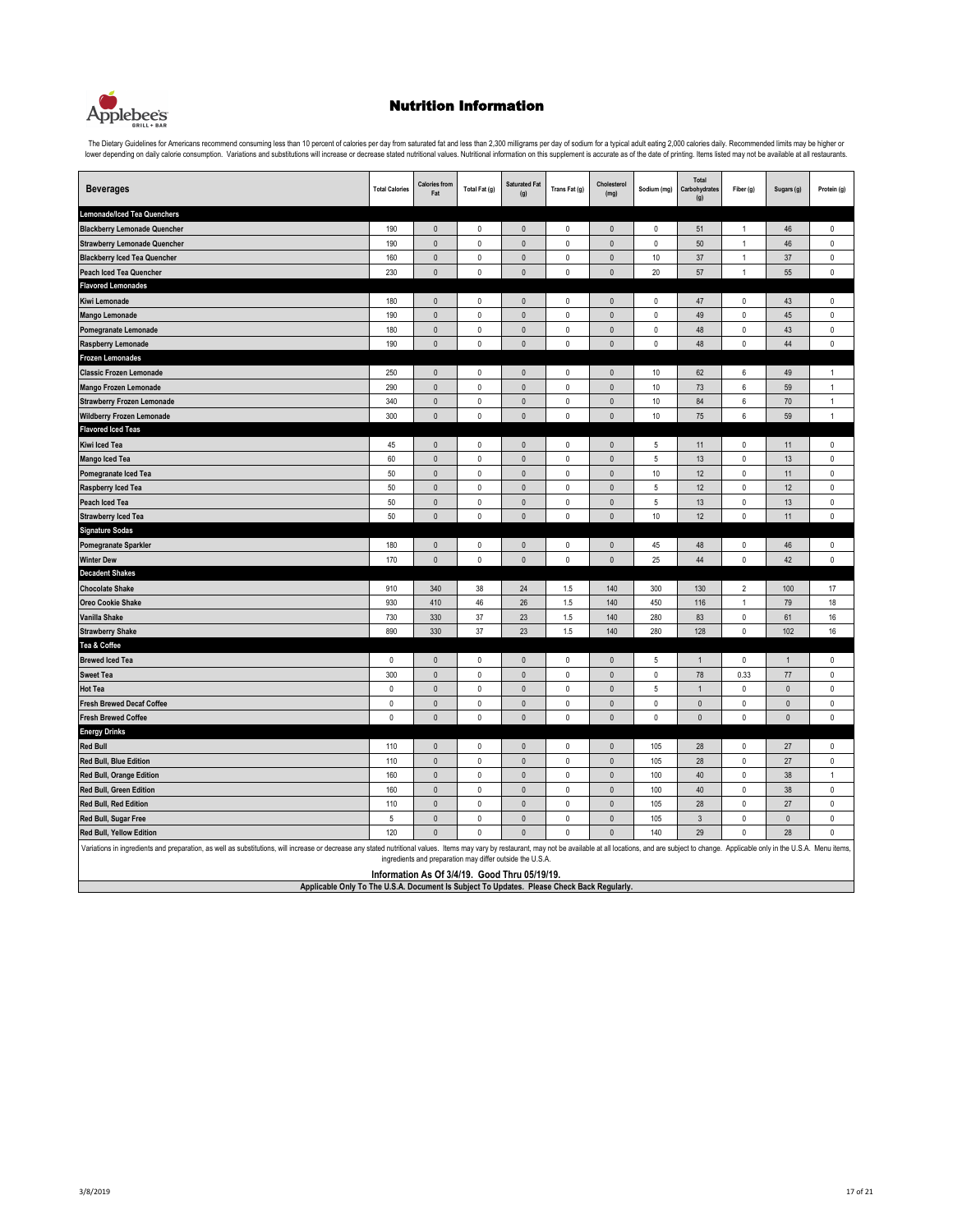

The Dietary Guidelines for Americans recommend consuming less than 10 percent of calories per day from saturated fat and less than 2,300 milligrams per day of sodium for a typical adult eating 2,000 calories daily. Recomme

| <b>Beverages</b>                                                                                                                                                                                                              | <b>Total Calories</b> | <b>Calories from</b><br>Fat                                                                                                                                                                                                                                                                                                                                                                     | Total Fat (g) | Saturated Fat<br>(g) | Trans Fat (g) | Cholesterol<br>(mg) | Sodium (mg) | Total<br>Carbohydrates<br>(g) | Fiber (g)    | Sugars (g)   | Protein (g)  |
|-------------------------------------------------------------------------------------------------------------------------------------------------------------------------------------------------------------------------------|-----------------------|-------------------------------------------------------------------------------------------------------------------------------------------------------------------------------------------------------------------------------------------------------------------------------------------------------------------------------------------------------------------------------------------------|---------------|----------------------|---------------|---------------------|-------------|-------------------------------|--------------|--------------|--------------|
| <b>Kids Beverages</b>                                                                                                                                                                                                         |                       |                                                                                                                                                                                                                                                                                                                                                                                                 |               |                      |               |                     |             |                               |              |              |              |
| <b>Barq's Root Beer</b>                                                                                                                                                                                                       | 70                    | $\mathbf{0}$                                                                                                                                                                                                                                                                                                                                                                                    | $\mathbf 0$   | $\mathbf{0}$         | $\mathbf 0$   | $\mathbf{0}$        | 15          | 19                            | $\mathbf 0$  | 19           | $\mathbf{0}$ |
| <b>Brisk Raspberry Iced Tea</b>                                                                                                                                                                                               | 50                    | $\pmb{0}$                                                                                                                                                                                                                                                                                                                                                                                       | $\mathbf{0}$  | $\mathbf{0}$         | $\mathbf 0$   | $\mathbf{0}$        | 15          | 13                            | $\pmb{0}$    | 13           | $\mathbf 0$  |
| <b>Bubly Sparkling Water, Lime</b>                                                                                                                                                                                            | $\mathbf{0}$          | $\mathbf{0}$                                                                                                                                                                                                                                                                                                                                                                                    | $\mathbf{0}$  | $\Omega$             | $\mathbf{0}$  | $\Omega$            | 60          | $\mathbf{0}$                  | $\mathbf 0$  | $\mathbf{0}$ | $\mathbf 0$  |
| <b>Bubly Sparkling Water, Orange</b>                                                                                                                                                                                          | $\mathbf{0}$          | $\mathbf{0}$                                                                                                                                                                                                                                                                                                                                                                                    | $\mathbf{0}$  | $\mathbf{0}$         | $\mathbf 0$   | $\mathbf{0}$        | 60          | $\mathbf{0}$                  | $\mathbf 0$  | $\mathbf{0}$ | 0            |
| <b>Caffeine Free Coca Cola</b>                                                                                                                                                                                                | 60                    | $\mathbf 0$                                                                                                                                                                                                                                                                                                                                                                                     | $\pmb{0}$     | $\mathbf{0}$         | 0             | $\mathbf{0}$        | $\mathbf 0$ | 17                            | $\pmb{0}$    | 17           | $\mathbf 0$  |
| <b>Caffeine Free Diet Coke</b>                                                                                                                                                                                                | $\mathbf{0}$          | $\mathbf{0}$                                                                                                                                                                                                                                                                                                                                                                                    | $\mathbf{0}$  | $\mathbf{0}$         | $\mathbf 0$   | $\mathbf{0}$        | 5           | $\mathbf{0}$                  | $\mathbf 0$  | $\mathbf{0}$ | 0            |
| <b>Caffeine Free Diet Pepsi</b>                                                                                                                                                                                               | $\mathbf{0}$          | $\mathbf{0}$                                                                                                                                                                                                                                                                                                                                                                                    | $\mathbf{0}$  | $\mathbf{0}$         | $\mathbf 0$   | $\mathbf{0}$        | 15          | $\mathbf{0}$                  | $\mathbf{0}$ | $\pmb{0}$    | $\mathbf{0}$ |
| <b>Cherry Coke</b>                                                                                                                                                                                                            | 60                    | $\mathbf{0}$                                                                                                                                                                                                                                                                                                                                                                                    | $\mathbf{0}$  | $\mathbf{0}$         | $\mathbf 0$   | $\mathbf{0}$        | $\mathbf 0$ | 17                            | $\mathbf 0$  | 17           | 0            |
| Coca Cola                                                                                                                                                                                                                     | 60                    | $\mathbf{0}$                                                                                                                                                                                                                                                                                                                                                                                    | $\mathbf{0}$  | $\Omega$             | $\mathbf 0$   | $\mathbf{0}$        | $\mathbf 0$ | 17                            | $\mathbf 0$  | 17           | $\mathbf 0$  |
| <b>Coke Zero</b>                                                                                                                                                                                                              | $\mathbf{0}$          | $\mathbf{0}$                                                                                                                                                                                                                                                                                                                                                                                    | $\mathbf{0}$  | $\mathbf{0}$         | $\mathbf 0$   | $\mathbf{0}$        | $\mathbf 0$ | $\mathbf{0}$                  | $\mathbf{0}$ | $\pmb{0}$    | $\mathbf 0$  |
| <b>Diet Coke</b>                                                                                                                                                                                                              | $\mathbf{0}$          | $\mathbf{0}$                                                                                                                                                                                                                                                                                                                                                                                    | $\mathbf{0}$  | $\mathbf{0}$         | $\mathbf 0$   | $\mathbf{0}$        | 5           | $\mathbf{0}$                  | $\mathbf 0$  | $\mathbf{0}$ | $\mathbf 0$  |
| <b>Diet Mountain Dew</b>                                                                                                                                                                                                      | $\mathbf{0}$          | $\mathbf{0}$                                                                                                                                                                                                                                                                                                                                                                                    | $\theta$      | $\Omega$             | $\mathbf 0$   | $\mathbf{0}$        | 25          | $\mathbf{0}$                  | $\mathbf{0}$ | $\mathbf{0}$ | 0            |
| <b>Diet Pepsi</b>                                                                                                                                                                                                             | $\mathbf{0}$          | $\mathbf{0}$                                                                                                                                                                                                                                                                                                                                                                                    | $\mathbf{0}$  | $\mathbf{0}$         | $\mathbf 0$   | $\mathbf{0}$        | 25          | $\mathbf{0}$                  | $\mathbf{0}$ | $\mathbf{0}$ | 0            |
| <b>Diet Sierra Mist</b>                                                                                                                                                                                                       | $\mathbf{0}$          | $\mathbf{0}$                                                                                                                                                                                                                                                                                                                                                                                    | $\mathbf{0}$  | $\Omega$             | 0             | $\mathbf{0}$        | 15          | $\theta$                      | $\mathbf 0$  | $\mathbf{0}$ | 0            |
| <b>Fruit Punch</b>                                                                                                                                                                                                            | 70                    | $\mathbf{0}$                                                                                                                                                                                                                                                                                                                                                                                    | $\mathbf{0}$  | $\mathbf{0}$         | $\mathbf 0$   | $\mathbf{0}$        | 15          | 19                            | $\mathbf{0}$ | 19           | $\mathbf{0}$ |
| Fruit Punch, Hi-C                                                                                                                                                                                                             | 60                    | $\mathbf 0$                                                                                                                                                                                                                                                                                                                                                                                     | $\mathbf{0}$  | $\mathbf{0}$         | $\mathbf 0$   | $\pmb{0}$           | 10          | 17                            | $\pmb{0}$    | 17           | $\pmb{0}$    |
| <b>FUZE® Raspberry Ice Tea</b>                                                                                                                                                                                                | 35                    | $\mathbf 0$                                                                                                                                                                                                                                                                                                                                                                                     | $\mathbf{0}$  | $\mathbf{0}$         | 0             | $\mathbf{0}$        | $\mathbf 0$ | $10$                          | $\mathbf 0$  | $10$         | 0            |
| <b>Ginger Ale</b>                                                                                                                                                                                                             | 60                    | $\mathbf{0}$                                                                                                                                                                                                                                                                                                                                                                                    | $\mathbf{0}$  | $\Omega$             | $\mathbf 0$   | $\mathbf{0}$        | 15          | 14                            | $\mathbf{0}$ | 14           | 0            |
| <b>Lipton Green Tea with Citrus</b>                                                                                                                                                                                           | 45                    | $\pmb{0}$                                                                                                                                                                                                                                                                                                                                                                                       | $\mathbf{0}$  | $\mathbf{0}$         | $\mathbf 0$   | $\mathbf{0}$        | 40          | 12                            | $\pmb{0}$    | 12           | 0            |
| <b>Lipton Peach Iced Tea</b>                                                                                                                                                                                                  | 50                    | $\pmb{0}$                                                                                                                                                                                                                                                                                                                                                                                       | $\mathbf{0}$  | $\Omega$             | 0             | $\mathbf{0}$        | 15          | 13                            | $\mathbf 0$  | 13           | 0            |
| <b>Lipton Unsweetened Iced Tea</b>                                                                                                                                                                                            | $\mathbf 0$           | $\mathbf{0}$                                                                                                                                                                                                                                                                                                                                                                                    | $\mathbf{0}$  | $\mathbf{0}$         | $\mathbf 0$   | $\mathbf{0}$        | 20          | $\mathbf{0}$                  | $\mathbf{0}$ | $\mathbf{0}$ | $\mathbf{0}$ |
| <b>Mellow Yellow</b>                                                                                                                                                                                                          | 70                    | $\mathbf{0}$                                                                                                                                                                                                                                                                                                                                                                                    | $\mathbf{0}$  | $\mathbf{0}$         | 0             | $\mathbf{0}$        | $\mathbf 0$ | 17                            | $\mathbf 0$  | 17           | 0            |
| <b>Mountain Dew</b>                                                                                                                                                                                                           | 70                    | $\pmb{0}$                                                                                                                                                                                                                                                                                                                                                                                       | $\mathbf{0}$  | $\mathbf{0}$         | $\mathbf 0$   | $\mathbf{0}$        | 25          | 19                            | $\mathbf 0$  | 19           | 0            |
| <b>Mug Root Beer</b>                                                                                                                                                                                                          | 60                    | $\mathbf{0}$                                                                                                                                                                                                                                                                                                                                                                                    | $\mathbf{0}$  | $\Omega$             | $\mathbf 0$   | $\mathbf{0}$        | 10          | 16                            | $\mathbf 0$  | 16           | 0            |
| <b>Orange Fanta</b>                                                                                                                                                                                                           | 60                    | $\mathbf{0}$                                                                                                                                                                                                                                                                                                                                                                                    | $\mathbf{0}$  | $\mathbf{0}$         | $\mathbf 0$   | $\mathbf{0}$        | $\mathbf 0$ | 19                            | $\mathbf 0$  | 17           | 0            |
| <b>Orange Twister</b>                                                                                                                                                                                                         | 70                    | $\mathbf{0}$                                                                                                                                                                                                                                                                                                                                                                                    | $\mathbf{0}$  | $\Omega$             | $\mathbf 0$   | $\mathbf{0}$        | 15          | 19                            | $\pmb{0}$    | 19           | 0            |
| Pepsi                                                                                                                                                                                                                         | 60                    | $\mathbf{0}$                                                                                                                                                                                                                                                                                                                                                                                    | $\mathbf{0}$  | $\mathbf{0}$         | $\mathbf 0$   | $\mathbf{0}$        | 10          | 18                            | $\mathbf 0$  | 18           | $\mathbf 0$  |
| <b>Pibb Extra</b>                                                                                                                                                                                                             | 60                    | $\mathbf{0}$                                                                                                                                                                                                                                                                                                                                                                                    | $\mathbf{0}$  | $\mathbf{0}$         | 0             | $\mathbf{0}$        | 10          | 17                            | $\mathbf 0$  | 17           | 0            |
| <b>Sierra Mist</b>                                                                                                                                                                                                            | 60                    | $\pmb{0}$                                                                                                                                                                                                                                                                                                                                                                                       | $\pmb{0}$     | $\pmb{0}$            | $\mathbf 0$   | $\pmb{0}$           | 10          | 17                            | $\pmb{0}$    | 17           | 0            |
| Sobe Life Water, Yumberry Pomegranate                                                                                                                                                                                         | $\mathbf 0$           | $\mathbf{0}$                                                                                                                                                                                                                                                                                                                                                                                    | $\mathbf{0}$  | $\mathbf{0}$         | 0             | $\mathbf{0}$        | 45          | $\mathbf{0}$                  | $\mathbf 0$  | $\mathbf{0}$ | 0            |
| <b>Sprite</b>                                                                                                                                                                                                                 | 60                    | $\mathbf{0}$                                                                                                                                                                                                                                                                                                                                                                                    | $\mathbf{0}$  | $\mathbf{0}$         | $\mathbf 0$   | $\mathbf{0}$        | 15          | 15                            | $\mathbf 0$  | 15           | 0            |
| <b>Strawberry Fanta</b>                                                                                                                                                                                                       | 70                    | $\pmb{0}$                                                                                                                                                                                                                                                                                                                                                                                       | $\pmb{0}$     | $\mathbf{0}$         | $\mathbf 0$   | $\mathbf{0}$        | 5           | 19                            | $\pmb{0}$    | 19           | 0            |
| <b>Wild Cherry Pepsi</b>                                                                                                                                                                                                      | 60                    | $\mathbf{0}$                                                                                                                                                                                                                                                                                                                                                                                    | $\mathbf{0}$  | $\mathbf{0}$         | 0             | $\theta$            | 10          | 18                            | $\mathbf 0$  | 18           | 0            |
| Variations in ingredients and preparation, as well as substitutions, will increase or decrease any stated nutritional values. Items may vary by restaurant, may not be available at all locations, and are subject to change. |                       | ingredients and preparation may differ outside the U.S.A.<br>$\mathbf{r}$ $\mathbf{r}$ $\mathbf{r}$ $\mathbf{r}$ $\mathbf{r}$ $\mathbf{r}$ $\mathbf{r}$ $\mathbf{r}$ $\mathbf{r}$ $\mathbf{r}$ $\mathbf{r}$ $\mathbf{r}$ $\mathbf{r}$ $\mathbf{r}$ $\mathbf{r}$ $\mathbf{r}$ $\mathbf{r}$ $\mathbf{r}$ $\mathbf{r}$ $\mathbf{r}$ $\mathbf{r}$ $\mathbf{r}$ $\mathbf{r}$ $\mathbf{r}$ $\mathbf{$ |               |                      |               |                     |             |                               |              |              |              |

**Information As Of 3/4/19. Good Thru 05/19/19.**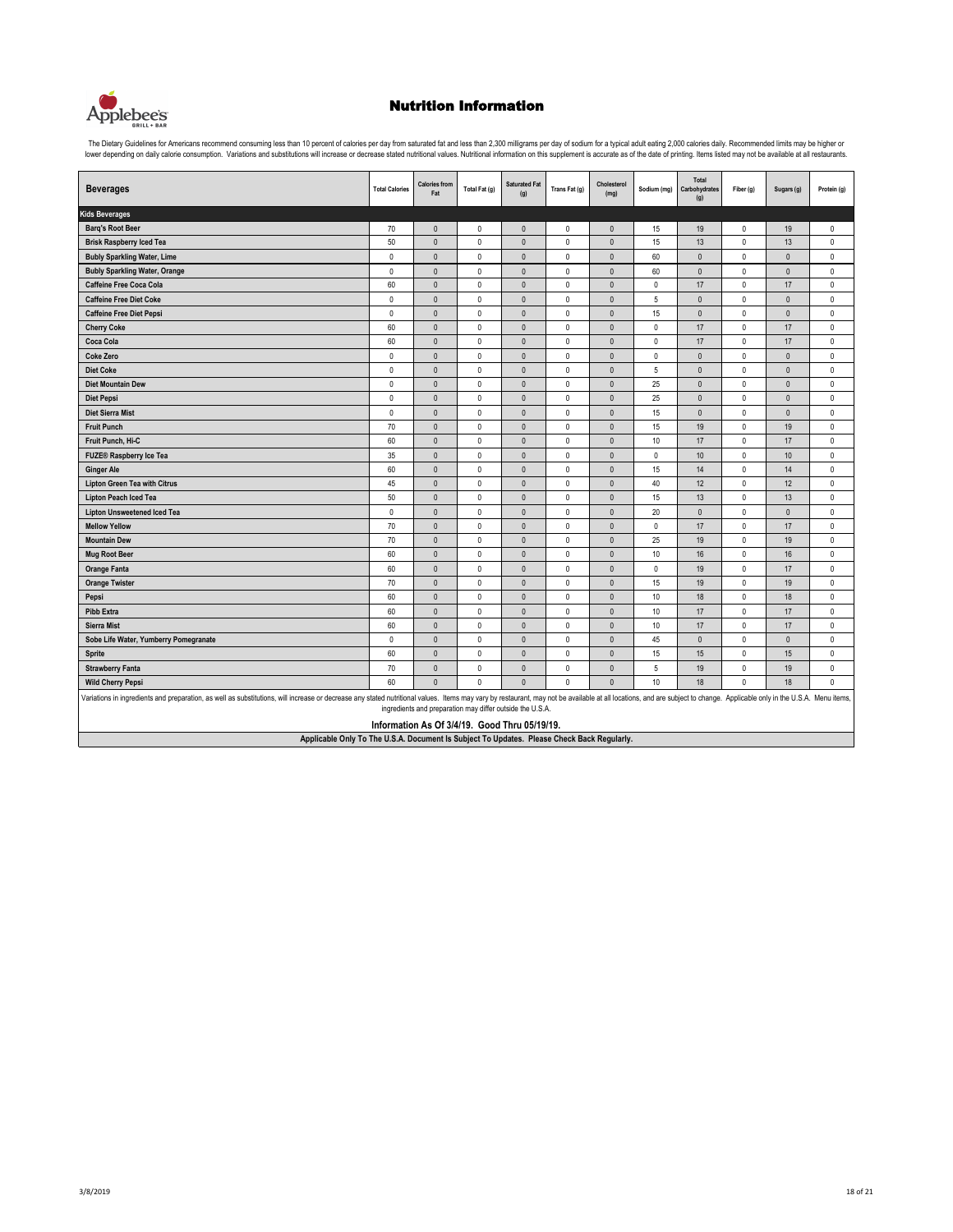

| <b>Beverages</b>                                                                                                                                                                                                              | <b>Total Calories</b> | <b>Calories from</b><br>Fat | Total Fat (g)            | Saturated Fat<br>(g)                                      | Trans Fat (g)          | Cholesterol<br>(mg)    | Sodium (mg)  | Total<br>Carbohydrates<br>(g) | Fiber (g)              | Sugars (g)   | Protein (g)            |
|-------------------------------------------------------------------------------------------------------------------------------------------------------------------------------------------------------------------------------|-----------------------|-----------------------------|--------------------------|-----------------------------------------------------------|------------------------|------------------------|--------------|-------------------------------|------------------------|--------------|------------------------|
| 16 fl oz Beverages                                                                                                                                                                                                            |                       |                             |                          |                                                           |                        |                        |              |                               |                        |              |                        |
| <b>Barq's Root Beer</b>                                                                                                                                                                                                       | 110                   | $\mathbb O$                 | $\mathbb O$              | $\mathsf{O}\xspace$                                       | $\mathsf 0$            | $\mathbb O$            | 20           | 30                            | $\mathbb O$            | $30\,$       | $\pmb{0}$              |
| <b>Brisk Raspberry Iced Tea</b>                                                                                                                                                                                               | 80                    | $\mathbb O$                 | $\pmb{0}$                | $\pmb{0}$                                                 | $\pmb{0}$              | $\pmb{0}$              | 25           | 21                            | $\pmb{0}$              | 21           | $\pmb{0}$              |
| <b>Bubly Sparkling Water, Lime</b>                                                                                                                                                                                            | $\pmb{0}$             | $\mathbb O$                 | $\mathbf 0$              | $\pmb{0}$                                                 | $\pmb{0}$              | $\pmb{0}$              | 95           | $\pmb{0}$                     | $\pmb{0}$              | $\pmb{0}$    | $\pmb{0}$              |
| <b>Bubly Sparkling Water, Orange</b>                                                                                                                                                                                          | $\pmb{0}$             | $\bullet$                   | $\pmb{0}$                | $\pmb{0}$                                                 | $\pmb{0}$              | $\pmb{0}$              | 95           | $\pmb{0}$                     | $\pmb{0}$              | $\pmb{0}$    | $\pmb{0}$              |
| Caffeine Free Coca Cola                                                                                                                                                                                                       | 100                   | $\mathbb O$                 | $\pmb{0}$                | $\pmb{0}$                                                 | $\pmb{0}$              | $\pmb{0}$              | $\mathbb O$  | 27                            | $\pmb{0}$              | $27\,$       | $\pmb{0}$              |
| <b>Caffeine Free Diet Coke</b>                                                                                                                                                                                                | $\pmb{0}$             | $\mathbb O$                 | $\mathbf 0$              | $\pmb{0}$                                                 | $\pmb{0}$              | $\pmb{0}$              | 10           | $\pmb{0}$                     | $\pmb{0}$              | $\pmb{0}$    | $\pmb{0}$              |
| <b>Caffeine Free Diet Pepsi</b>                                                                                                                                                                                               | $\pmb{0}$             | $\mathbb O$                 | $\pmb{0}$                | $\pmb{0}$                                                 | $\pmb{0}$              | $\pmb{0}$              | 25           | $\pmb{0}$                     | $\pmb{0}$              | $\mathbb O$  | $\pmb{0}$              |
| <b>Cherry Coke</b>                                                                                                                                                                                                            | 100                   | $\pmb{0}$                   | $\mathbf 0$              | $\mathbf{0}$                                              | $\pmb{0}$              | $\mathbf{0}$           | $\pmb{0}$    | 27                            | $\pmb{0}$              | 27           | $\pmb{0}$              |
| Coca Cola                                                                                                                                                                                                                     | 100                   | $\mathbf{0}$                | $\mathbf{0}$             | $\Omega$                                                  | $\mathbf 0$            | $\mathbf{0}$           | $\mathbf{0}$ | 27                            | $\mathbf 0$            | 27           | $\mathbf 0$            |
| <b>Coke Zero</b>                                                                                                                                                                                                              | $\mathbf 0$           | $\mathbf{0}$                | $\mathbf 0$              | $\Omega$                                                  | $\mathbf 0$            | $\mathbf{0}$           | $\mathbf{0}$ | $\theta$                      | $\mathbf 0$            | $\mathbf{0}$ | $\mathbf 0$            |
| <b>Diet Coke</b>                                                                                                                                                                                                              | $\pmb{0}$             | $\mathbb O$                 | $\pmb{0}$                | $\pmb{0}$                                                 | $\pmb{0}$              | $\pmb{0}$              | $10$         | $\pmb{0}$                     | $\mathbb O$            | $\pmb{0}$    | $\pmb{0}$              |
| <b>Diet Mountain Dew</b>                                                                                                                                                                                                      | $\mathbb O$           | $\mathbb O$                 | $\pmb{0}$                | $\pmb{0}$                                                 | $\pmb{0}$              | $\pmb{0}$              | 40           | $\pmb{0}$                     | $\mathbb O$            | $\mathsf{0}$ | $\pmb{0}$              |
| <b>Diet Pepsi</b>                                                                                                                                                                                                             | $\mathbb O$           | $\mathbb O$                 | $\mathbb O$              | $\mathbf 0$                                               | $\mathbb O$            | $\mathbb O$            | 40           | $\mathbf 0$                   | $\mathbb O$            | $\mathbf 0$  | $\pmb{0}$              |
| Diet Sierra Mist                                                                                                                                                                                                              | $\mathbb O$           | $\mathbb O$                 | $\mathbb O$              | $\pmb{0}$                                                 | $\pmb{0}$              | $\pmb{0}$              | 25           | $\pmb{0}$                     | $\mathsf 0$            | $\mathsf{0}$ | $\pmb{0}$              |
| Dr. Pepper                                                                                                                                                                                                                    | 100                   | $\mathbf{0}$                | $\mathbf 0$              | $\mathbf{0}$                                              | $\mathbf{0}$           | $\mathbf{0}$           | 30           | 27                            | $\mathbf 0$            | 26           | $\mathbf 0$            |
| <b>Fruit Punch</b>                                                                                                                                                                                                            | 110                   | $\mathbb O$                 | $\mathbf{0}$             | $\pmb{0}$                                                 | $\pmb{0}$              | $\pmb{0}$              | 25           | 30                            | $\pmb{0}$              | 30           | $\mathbf 0$            |
| Fruit Punch, Hi-C                                                                                                                                                                                                             | 100                   | $\mathbb O$                 | $\mathbb O$              | $\pmb{0}$                                                 | $\pmb{0}$              | $\pmb{0}$              | $10$         | 27                            | $\mathbb O$            | $27\,$       | $\pmb{0}$              |
| <b>FUZE® Raspberry Ice Tea</b>                                                                                                                                                                                                | 60                    | $\mathbb O$                 | $\pmb{0}$                | $\pmb{0}$                                                 | $\pmb{0}$              | $\pmb{0}$              | 5            | 15                            | $\pmb{0}$              | 15           | $\pmb{0}$              |
| <b>Ginger Ale</b>                                                                                                                                                                                                             | 90                    | $\mathbb O$                 | $\pmb{0}$                | $\pmb{0}$                                                 | $\pmb{0}$              | $\pmb{0}$              | 20           | 23                            | $\pmb{0}$              | 23           | $\pmb{0}$              |
| Half & Half Iced Tea & Lemonade                                                                                                                                                                                               | 40                    | $\pmb{0}$                   | $\pmb{0}$                | $\pmb{0}$                                                 | $\pmb{0}$              | $\pmb{0}$              | 25           | 11                            | $\pmb{0}$              | 11           | $\pmb{0}$              |
| <b>IBC Diet Root Beer</b>                                                                                                                                                                                                     | $\mathbf 0$           | $\mathbf{0}$                | $\mathbf{0}$             | $\Omega$                                                  | $\mathbf 0$            | $\theta$               | $\mathbf{0}$ | $\mathbf{0}$                  | $\mathbf 0$            | $\mathbf{0}$ | $\mathbf 0$            |
| <b>IBC Root Beer</b>                                                                                                                                                                                                          | 110                   | $\mathbf{0}$                | $\mathbf{0}$             | $\mathbf{0}$                                              | $\mathbf 0$            | $\mathbf{0}$           | 40           | 27                            | $\mathbf 0$            | 26           | $\mathbf 0$            |
| <b>Lipton Green Tea with Citrus</b>                                                                                                                                                                                           | 70                    | $\mathbb O$                 | $\pmb{0}$                | $\mathbf{0}$                                              | $\pmb{0}$              | $\pmb{0}$              | 65           | 19                            | $\mathbb O$            | 19           | $\pmb{0}$              |
| Lipton Peach Iced Tea                                                                                                                                                                                                         | 80                    | $\mathbb O$                 | $\pmb{0}$                | $\pmb{0}$                                                 | $\pmb{0}$              | $\pmb{0}$              | 25           | 21                            | $\mathbb O$            | 21           | $\pmb{0}$              |
| <b>Lipton Unsweetened Iced Tea</b>                                                                                                                                                                                            | $\mathbb O$           | $\mathbb O$                 | $\mathbb O$              | $\pmb{0}$                                                 | $\mathbb O$            | $\mathbb O$            | 30           | $\pmb{0}$                     | $\mathbb O$            | $\mathbb O$  | $\pmb{0}$              |
| <b>Mellow Yellow</b>                                                                                                                                                                                                          | 110                   | $\mathbb O$                 | $\pmb{0}$                | $\pmb{0}$                                                 | $\pmb{0}$              | $\pmb{0}$              | 5            | 27                            | $\mathbb O$            | 27           | $\pmb{0}$              |
| <b>Mountain Dew</b>                                                                                                                                                                                                           | 110                   | $\mathbf{0}$                | $\mathbf 0$              | $\mathbf{0}$                                              | $\mathbf 0$            | $\mathbf{0}$           | 40           | 31                            | $\mathbf 0$            | 31           | $\mathbf 0$            |
| <b>Mug Root Beer</b>                                                                                                                                                                                                          | 100                   | $\mathbf{0}$                | $\mathbf{0}$             | $\pmb{0}$                                                 | $\mathbf{0}$           | $\mathbf{0}$           | 15           | 26                            | $\mathbf 0$            | 26           | $\mathbf 0$            |
| <b>Orange Fanta</b>                                                                                                                                                                                                           | 100                   | $\mathbb O$                 | $\pmb{0}$                | $\pmb{0}$                                                 | $\pmb{0}$              | $\pmb{0}$              | $\pmb{0}$    | 30                            | $\mathbb O$            | $27\,$       | $\pmb{0}$              |
| <b>Orange Twister</b>                                                                                                                                                                                                         | 110<br>100            | $\mathbb O$<br>$\mathbf 0$  | $\mathbf 0$<br>$\pmb{0}$ | $\pmb{0}$<br>$\pmb{0}$                                    | $\pmb{0}$<br>$\pmb{0}$ | $\pmb{0}$<br>$\pmb{0}$ | 25<br>20     | 31<br>28                      | $\pmb{0}$<br>$\pmb{0}$ | 30<br>28     | $\pmb{0}$<br>$\pmb{0}$ |
| Pepsi<br><b>Pibb Extra</b>                                                                                                                                                                                                    | 100                   | $\pmb{0}$                   | $\mathbf 0$              | $\mathbf{0}$                                              | $\pmb{0}$              | $\pmb{0}$              | 15           | 27                            | $\mathsf 0$            | 27           | $\pmb{0}$              |
| <b>Sierra Mist</b>                                                                                                                                                                                                            | 100                   | $\mathbf{0}$                | $\mathbf{0}$             | $\mathbf{0}$                                              | $\mathbf 0$            | $\mathbf{0}$           | 20           | 27                            | $\mathbf 0$            | 27           | $\mathbf 0$            |
| Sobe Life Water, Yumberry Pomegranate                                                                                                                                                                                         | $\mathbf{0}$          | $\mathbf{0}$                | $\theta$                 | $\Omega$                                                  | $\mathbf 0$            | $\mathbf{0}$           | 70           | $\mathbf{0}$                  | $\mathbf 0$            | $\mathbf{0}$ | $\mathbf 0$            |
| <b>Sprite</b>                                                                                                                                                                                                                 | 100                   | $\mathbb O$                 | $\pmb{0}$                | $\pmb{0}$                                                 | $\pmb{0}$              | $\pmb{0}$              | 20           | 25                            | $\mathbb O$            | 25           | $\pmb{0}$              |
| <b>Strawberry Fanta</b>                                                                                                                                                                                                       | 110                   | $\mathbb O$                 | $\mathbb O$              | $\pmb{0}$                                                 | $\mathsf 0$            | $\pmb{0}$              | 10           | 31                            | $\mathbb O$            | 31           | $\pmb{0}$              |
| <b>Sugar Free Lemonade</b>                                                                                                                                                                                                    | $\sqrt{5}$            | $\mathbb O$                 | $\mathbb O$              | $\mathbf 0$                                               | $\mathbb O$            | $\mathbb O$            | 95           | $\mathbf 0$                   | $\mathbb O$            | $\mathbb O$  | $\pmb{0}$              |
| <b>Sun Orchard Lemonade</b>                                                                                                                                                                                                   | 140                   | $\mathbb O$                 | $\mathbb O$              | $\pmb{0}$                                                 | $\mathsf 0$            | $\pmb{0}$              | $\pmb{0}$    | 37                            | $\mathbb O$            | 33           | $\pmb{0}$              |
| <b>Tropicana Lemonade</b>                                                                                                                                                                                                     | 100                   | $\mathbb O$                 | $\pmb{0}$                | $\pmb{0}$                                                 | $\pmb{0}$              | $\pmb{0}$              | 105          | 27                            | $\pmb{0}$              | 27           | $\pmb{0}$              |
| <b>Tropicana Pink Lemonade</b>                                                                                                                                                                                                | 100                   | $\mathbf 0$                 | $\mathbf{0}$             | $\pmb{0}$                                                 | $\mathbf{0}$           | $\mathbf{0}$           | 105          | 27                            | $\mathbf 0$            | 27           | $\mathbf 0$            |
| <b>Wild Cherry Pepsi</b>                                                                                                                                                                                                      | 100                   | $\pmb{0}$                   | $\pmb{0}$                | $\pmb{0}$                                                 | $\pmb{0}$              | $\mathbf{0}$           | 20           | 28                            | $\pmb{0}$              | 28           | $\theta$               |
| Variations in ingredients and preparation, as well as substitutions, will increase or decrease any stated nutritional values. Items may vary by restaurant, may not be available at all locations, and are subject to change. |                       |                             |                          | ingredients and preparation may differ outside the U.S.A. |                        |                        |              |                               |                        |              |                        |
| Applicable Only To The U.S.A. Document Is Subject To Updates. Please Check Back Regularly.                                                                                                                                    |                       |                             |                          | Information As Of 3/4/19. Good Thru 05/19/19.             |                        |                        |              |                               |                        |              |                        |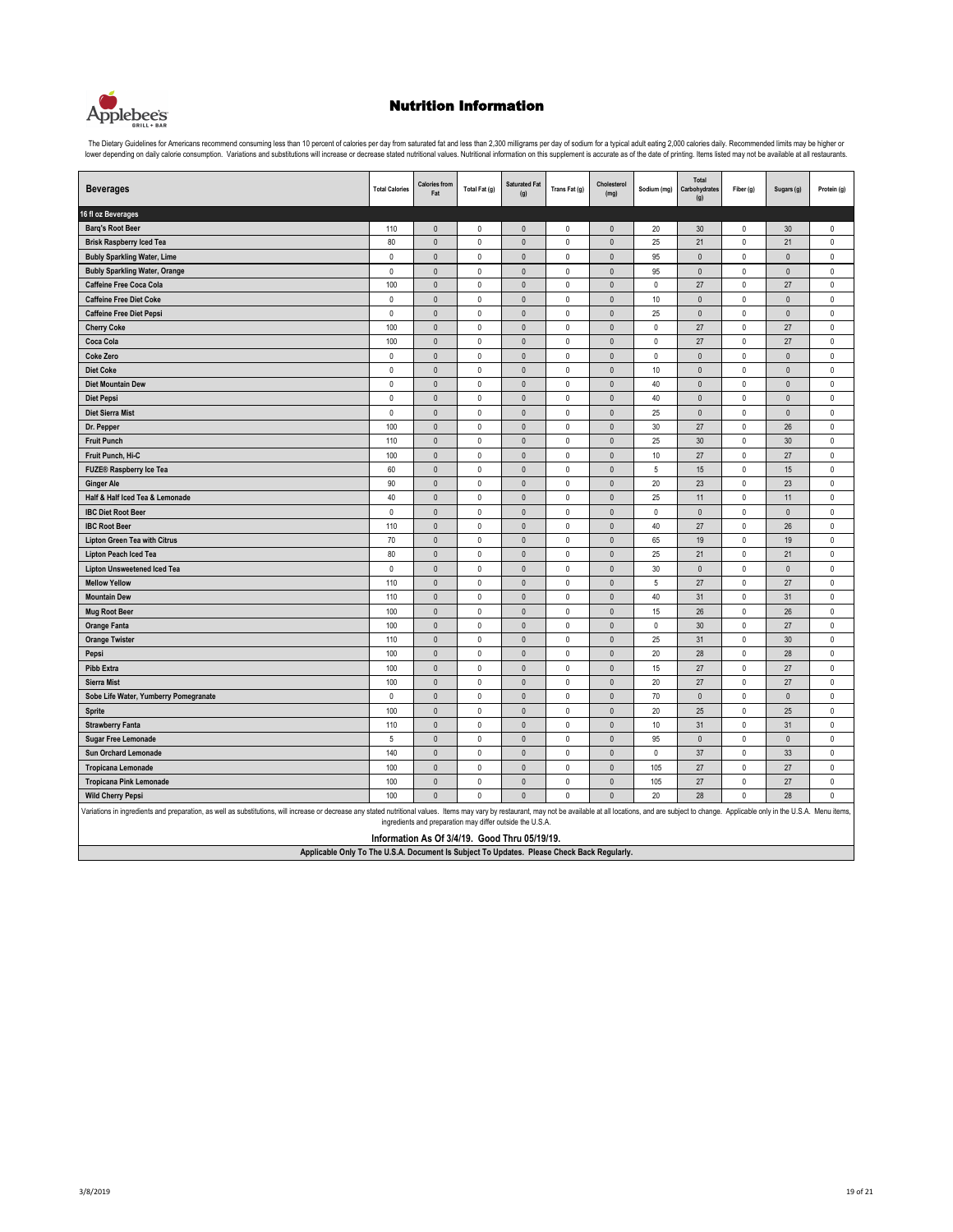

The Dietary Guidelines for Americans recommend consuming less than 10 percent of calories per day from saturated fat and less than 2,300 milligrams per day of sodium for a typical adult eating 2,000 calories dally. Recomme

| <b>Beverages</b>                                                                                                                                                                                                              | <b>Total Calories</b>                       | <b>Calories from</b><br>Fat                               | Total Fat (g)          | <b>Saturated Fat</b><br>(g)  | Trans Fat (g)            | Cholesterol<br>(mg)          | Sodium (mg)        | Total<br>Carbohydrates<br>(g) | Fiber (g)                  | Sugars (g)      | Protein (g)            |
|-------------------------------------------------------------------------------------------------------------------------------------------------------------------------------------------------------------------------------|---------------------------------------------|-----------------------------------------------------------|------------------------|------------------------------|--------------------------|------------------------------|--------------------|-------------------------------|----------------------------|-----------------|------------------------|
| 30 fl oz Lemonade/Iced Tea Quenchers                                                                                                                                                                                          |                                             |                                                           |                        |                              |                          |                              |                    |                               |                            |                 |                        |
| <b>Blackberry Lemonade Quencher</b>                                                                                                                                                                                           | 290                                         | $\pmb{0}$                                                 | $\pmb{0}$              | $\mathbf 0$                  | 0                        | $\pmb{0}$                    | 0                  | 75                            | $\mathbf{1}$               | 69              | 0                      |
| <b>Strawberry Lemonade Quencher</b>                                                                                                                                                                                           | 280                                         | $\pmb{0}$                                                 | $\pmb{0}$              | $\pmb{0}$                    | $\pmb{0}$                | $\pmb{0}$                    | $\mathsf 0$        | 74                            | $\mathbf{1}$               | 68              | 1                      |
| <b>Blackberry Iced Tea Quencher</b>                                                                                                                                                                                           | 200                                         | $\pmb{0}$                                                 | $\pmb{0}$              | $\pmb{0}$                    | $\pmb{0}$                | $\pmb{0}$                    | 10                 | 49                            | $\mathbf{1}$               | 48              | $\pmb{0}$              |
| <b>Peach Iced Tea Quencher</b>                                                                                                                                                                                                | 290                                         | $\mathbf{0}$                                              | $\pmb{0}$              | $\mathbf{0}$                 | $\mathbf 0$              | $\mathbf{0}$                 | 20                 | 69                            | $\mathbf{1}$               | 67              | 0                      |
| 30 fl oz Flavored Lemonades                                                                                                                                                                                                   |                                             |                                                           |                        |                              |                          |                              |                    |                               |                            |                 |                        |
| Kiwi Lemonade                                                                                                                                                                                                                 | 270                                         | $\mathbf{0}$                                              | $\mathbf 0$            | $\mathbf{0}$                 | $\pmb{0}$                | $\mathbf{0}$                 | $\mathbf{0}$       | 70                            | $\mathsf 0$                | 65              | $\mathbf 0$            |
| <b>Mango Lemonade</b>                                                                                                                                                                                                         | 280                                         | $\pmb{0}$                                                 | $\pmb{0}$              | $\pmb{0}$                    | $\pmb{0}$                | $\mathbf{0}$                 | $\pmb{0}$          | 74                            | $\mathbb O$                | 68              | 0                      |
| Pomegranate Lemonade                                                                                                                                                                                                          | 270                                         | $\pmb{0}$                                                 | $\pmb{0}$              | $\pmb{0}$                    | $\pmb{0}$                | $\pmb{0}$                    | $\pmb{0}$          | $72\,$                        | $\mathbb O$                | 65              | $\mathbb O$            |
| Raspberry Lemonade<br>30 fl oz Iced Teas                                                                                                                                                                                      | 280                                         | $\pmb{0}$                                                 | $\pmb{0}$              | $\mathbf 0$                  | $\pmb{0}$                | $\pmb{0}$                    | $\pmb{0}$          | 72                            | $\pmb{0}$                  | 67              | $\pmb{0}$              |
| <b>Brewed Iced Tea</b>                                                                                                                                                                                                        | 5                                           | $\mathbf 0$                                               | 0                      | $\mathbf 0$                  | 0                        | $\pmb{0}$                    | $10$               | $\mathbf{1}$                  | $\pmb{0}$                  | $\mathbf{1}$    | $\mathsf 0$            |
| <b>Sweet Tea</b>                                                                                                                                                                                                              | 450                                         | $\pmb{0}$                                                 | $\pmb{0}$              | $\pmb{0}$                    | $\pmb{0}$                | $\pmb{0}$                    | 10                 | 116                           | $\mathbb O$                | 116             | $\mathbb O$            |
| Kiwi Iced Tea                                                                                                                                                                                                                 | 70                                          | $\pmb{0}$                                                 | $\pmb{0}$              | $\pmb{0}$                    | $\pmb{0}$                | $\pmb{0}$                    | $10$               | 16                            | $\mathbb O$                | $16\,$          | $\pmb{0}$              |
| <b>Mango Iced Tea</b>                                                                                                                                                                                                         | 80                                          | $\pmb{0}$                                                 | $\pmb{0}$              | $\pmb{0}$                    | $\pmb{0}$                | $\pmb{0}$                    | $10$               | 20                            | $\mathsf 0$                | 19              | 0                      |
| Pomegranate Iced Tea                                                                                                                                                                                                          | 70                                          | $\pmb{0}$                                                 | $\pmb{0}$              | $\pmb{0}$                    | $\pmb{0}$                | $\pmb{0}$                    | 15                 | 17                            | $\mathbb O$                | 17              | 0                      |
| Raspberry Iced Tea                                                                                                                                                                                                            | 80                                          | $\pmb{0}$                                                 | $\pmb{0}$              | $\pmb{0}$                    | 0                        | $\pmb{0}$                    | 10                 | 18                            | $\pmb{0}$                  | 18              | 0                      |
| Peach Iced Tea                                                                                                                                                                                                                | 80                                          | $\pmb{0}$                                                 | $\pmb{0}$              | $\mathbf{0}$                 | $\pmb{0}$                | $\mathbf{0}$                 | 10                 | 19                            | $\mathsf 0$                | 20              | 0                      |
| <b>Strawberry Iced Tea</b>                                                                                                                                                                                                    | 70                                          | $\mathbf{0}$                                              | $\pmb{0}$              | $\mathbf{0}$                 | $\pmb{0}$                | $\mathbf{0}$                 | 10                 | 18                            | $\mathsf 0$                | 17              | $\mathbf 0$            |
| 30 fl oz Signature Sodas                                                                                                                                                                                                      |                                             |                                                           |                        |                              |                          |                              |                    |                               |                            |                 |                        |
| <b>Pomegranate Sparkler</b>                                                                                                                                                                                                   | 240                                         | $\pmb{0}$                                                 | $\pmb{0}$              | $\pmb{0}$                    | $\pmb{0}$                | $\pmb{0}$                    | 60                 | 65                            | $\pmb{0}$                  | 63              | 0                      |
| <b>Winter Dew</b>                                                                                                                                                                                                             | 230                                         | $\pmb{0}$                                                 | $\pmb{0}$              | $\mathbf{0}$                 | $\pmb{0}$                | $\mathbf{0}$                 | 30                 | 59                            | $\mathbb O$                | 58              | $\pmb{0}$              |
| 30 fl oz Fountain Drinks                                                                                                                                                                                                      |                                             |                                                           |                        |                              |                          |                              |                    |                               |                            |                 |                        |
| <b>Barq's Root Beer</b>                                                                                                                                                                                                       | 160                                         | $\pmb{0}$                                                 | 0                      | $\mathbf 0$                  | 0                        | $\pmb{0}$                    | 35                 | 45                            | $\mathsf 0$                | 45              | 0                      |
| <b>Brisk Raspberry Iced Tea</b>                                                                                                                                                                                               | 120                                         | $\pmb{0}$                                                 | $\pmb{0}$              | $\pmb{0}$                    | $\pmb{0}$                | $\pmb{0}$                    | 40                 | 32                            | $\mathbb O$                | 32              | $\mathbb O$            |
| <b>Bubly Sparkling Water, Lime</b>                                                                                                                                                                                            | $\mathbb O$                                 | $\pmb{0}$                                                 | $\pmb{0}$              | $\mathsf{0}$                 | $\pmb{0}$                | $\pmb{0}$                    | 140                | $\pmb{0}$                     | $\mathbb O$                | $\pmb{0}$       | $\pmb{0}$              |
| <b>Bubly Sparkling Water, Orange</b><br><b>Caffeine Free Coca Cola</b>                                                                                                                                                        | $\mathbb O$<br>150                          | $\pmb{0}$<br>$\pmb{0}$                                    | $\pmb{0}$<br>$\pmb{0}$ | $\pmb{0}$<br>$\mathsf{0}$    | $\pmb{0}$<br>$\pmb{0}$   | $\pmb{0}$<br>$\pmb{0}$       | 140<br>$\mathsf 0$ | $\pmb{0}$<br>41               | $\mathbb O$<br>$\mathbb O$ | $\pmb{0}$<br>41 | $\pmb{0}$<br>$\pmb{0}$ |
| <b>Caffeine Free Diet Coke</b>                                                                                                                                                                                                | $\mathbb O$                                 | $\pmb{0}$                                                 | $\pmb{0}$              | $\pmb{0}$                    | $\pmb{0}$                | $\pmb{0}$                    | 15                 | $\pmb{0}$                     | $\mathbb O$                | $\pmb{0}$       | 0                      |
| <b>Caffeine Free Diet Pepsi</b>                                                                                                                                                                                               | $\mathbb O$                                 | $\mathbf{0}$                                              | $\pmb{0}$              | $\mathbf{0}$                 | $\pmb{0}$                | $\mathbf{0}$                 | 40                 | $\mathbf{0}$                  | $\mathsf 0$                | $\mathbf{0}$    | $\pmb{0}$              |
| <b>Cherry Coke</b>                                                                                                                                                                                                            | 160                                         | $\pmb{0}$                                                 | $\pmb{0}$              | $\mathsf{0}$                 | $\pmb{0}$                | $\mathbf{0}$                 | 5                  | 41                            | $\mathsf 0$                | 41              | 0                      |
| Coca Cola                                                                                                                                                                                                                     | 150                                         | $\mathbf{0}$                                              | $\pmb{0}$              | $\mathbf{0}$                 | $\pmb{0}$                | $\mathbf{0}$                 | $\mathbf{0}$       | 41                            | $\mathbb O$                | 41              | 0                      |
| <b>Coke Zero</b>                                                                                                                                                                                                              | $\mathbb O$                                 | $\pmb{0}$                                                 | $\pmb{0}$              | $\pmb{0}$                    | $\pmb{0}$                | $\pmb{0}$                    | $\,$ 5 $\,$        | $\pmb{0}$                     | $\mathbb O$                | $\pmb{0}$       | $\mathbb O$            |
| <b>Diet Coke</b>                                                                                                                                                                                                              | $\mathbb O$                                 | $\pmb{0}$                                                 | $\pmb{0}$              | $\pmb{0}$                    | $\pmb{0}$                | $\pmb{0}$                    | 15                 | $\pmb{0}$                     | $\mathbb O$                | $\pmb{0}$       | 0                      |
| Diet Mountain Dew                                                                                                                                                                                                             | $\mathbb O$                                 | $\pmb{0}$                                                 | $\pmb{0}$              | $\mathbf 0$                  | $\pmb{0}$                | $\pmb{0}$                    | 60                 | $\pmb{0}$                     | $\mathbb O$                | $\pmb{0}$       | $\mathbb O$            |
| <b>Diet Pepsi</b>                                                                                                                                                                                                             | $\mathbb O$                                 | $\pmb{0}$                                                 | $\pmb{0}$              | $\pmb{0}$                    | $\pmb{0}$                | $\pmb{0}$                    | 60                 | $\pmb{0}$                     | $\mathbb O$                | $\pmb{0}$       | 0                      |
| <b>Diet Sierra Mist</b>                                                                                                                                                                                                       | $\mathbb O$                                 | $\pmb{0}$                                                 | $\pmb{0}$              | $\pmb{0}$                    | $\pmb{0}$                | $\pmb{0}$                    | 35                 | $\pmb{0}$                     | $\mathsf 0$                | $\pmb{0}$       | 0                      |
| <b>Fruit Punch</b>                                                                                                                                                                                                            | 160                                         | $\pmb{0}$                                                 | $\pmb{0}$              | $\pmb{0}$                    | $\pmb{0}$                | $\pmb{0}$                    | 40                 | 45                            | $\mathbb O$                | 45              | $\mathbb O$            |
| Fruit Punch, Hi-C                                                                                                                                                                                                             | 160                                         | $\pmb{0}$                                                 | $\pmb{0}$              | $\pmb{0}$                    | $\pmb{0}$                | $\pmb{0}$                    | 20                 | 41                            | $\mathbb O$                | 41              | 0                      |
| <b>FUZE® Raspberry Ice Tea</b>                                                                                                                                                                                                | 90                                          | $\pmb{0}$                                                 | $\pmb{0}$              | $\pmb{0}$                    | $\pmb{0}$                | $\pmb{0}$                    | 10                 | 23                            | $\mathbb O$                | 23              | $\mathbb O$            |
| <b>Ginger Ale</b>                                                                                                                                                                                                             | 140                                         | $\pmb{0}$                                                 | $\pmb{0}$              | $\pmb{0}$                    | 0                        | $\pmb{0}$                    | 30                 | 35                            | $\pmb{0}$                  | 35              | 0                      |
| Half & Half Iced Tea & Lemonade                                                                                                                                                                                               | 60<br>110                                   | $\pmb{0}$<br>$\mathbf{0}$                                 | $\pmb{0}$<br>$\pmb{0}$ | $\mathbf{0}$<br>$\mathbf{0}$ | $\pmb{0}$<br>$\mathbf 0$ | $\mathbf{0}$<br>$\mathbf{0}$ | 40<br>100          | 17<br>29                      | $\mathsf 0$<br>$\mathsf 0$ | 17<br>29        | 0<br>$\mathbf 0$       |
| <b>Lipton Green Tea with Citrus</b><br><b>Lipton Peach Iced Tea</b>                                                                                                                                                           | 120                                         | $\pmb{0}$                                                 | $\pmb{0}$              | $\mathbf{0}$                 | $\pmb{0}$                | $\mathbf{0}$                 | 40                 | 32                            | $\mathbb O$                | 32              | $\mathbf 0$            |
| <b>Lipton Unsweetened Iced Tea</b>                                                                                                                                                                                            | $\mathbf{0}$                                | $\mathbf{0}$                                              | $\pmb{0}$              | $\mathbf{0}$                 | $\mathbf 0$              | $\mathbf{0}$                 | 45                 | $\mathbf{0}$                  | $\mathbf 0$                | $\mathbf{0}$    | 0                      |
| <b>Mellow Yellow</b>                                                                                                                                                                                                          | 160                                         | $\mathbf{0}$                                              | $\mathbf 0$            | $\mathbf{0}$                 | $\mathbf 0$              | $\mathbf{0}$                 | $10$               | 41                            | $\mathbf 0$                | 41              | $\mathbf 0$            |
| <b>Mountain Dew</b>                                                                                                                                                                                                           | 160                                         | $\mathbf 0$                                               | 0                      | $\mathbf{0}$                 | 0                        | $\mathbf{0}$                 | 60                 | 47                            | 0                          | 47              | 0                      |
| Mug Root Beer                                                                                                                                                                                                                 | 150                                         | $\mathbb O$                                               | $\pmb{0}$              | $\pmb{0}$                    | $\pmb{0}$                | $\mathbb O$                  | 25                 | $39\,$                        | $\mathbb O$                | 39              | $\pmb{0}$              |
| <b>Orange Fanta</b>                                                                                                                                                                                                           | 160                                         | $\mathbb O$                                               | $\pmb{0}$              | $\mathbf 0$                  | $\mathsf 0$              | $\mathsf{O}\xspace$          | 5                  | 45                            | $\pmb{0}$                  | 41              | $\pmb{0}$              |
| <b>Orange Twister</b>                                                                                                                                                                                                         | 160                                         | $\mathbb O$                                               | $\pmb{0}$              | $\mathsf{O}\xspace$          | $\mathbf 0$              | $\mathsf{O}\xspace$          | $40\,$             | 47                            | $\pmb{0}$                  | 45              | $\mathbb O$            |
| Pepsi                                                                                                                                                                                                                         | 150                                         | $\pmb{0}$                                                 | $\pmb{0}$              | $\mathbf 0$                  | $\mathbf 0$              | $\mathbf 0$                  | $30\,$             | 42                            | $\mathbb O$                | 42              | $\pmb{0}$              |
| <b>Pibb Extra</b>                                                                                                                                                                                                             | 140                                         | $\mathbb O$                                               | $\pmb{0}$              | $\mathbf 0$                  | $\mathbf 0$              | $\mathbf 0$                  | $20\,$             | 41                            | $\mathbb O$                | 41              | $\pmb{0}$              |
| <b>Sierra Mist</b>                                                                                                                                                                                                            | 150                                         | $\mathbb O$                                               | $\pmb{0}$              | $\mathbf 0$                  | $\pmb{0}$                | $\pmb{0}$                    | $30\,$             | 41                            | $\mathbb O$                | 41              | $\pmb{0}$              |
| Sobe Life Water, Yumberry Pomegranate                                                                                                                                                                                         | $\mathbb O$                                 | $\mathbb O$                                               | $\pmb{0}$              | $\mathbf 0$                  | $\pmb{0}$                | $\mathsf{O}\xspace$          | 110                | $\pmb{0}$                     | $\mathbb O$                | $\pmb{0}$       | $\pmb{0}$              |
| <b>Sprite</b>                                                                                                                                                                                                                 | 140                                         | $\pmb{0}$                                                 | $\pmb{0}$              | $\mathsf 0$                  | $\pmb{0}$                | $\pmb{0}$                    | 35                 | 37                            | $\pmb{0}$                  | 37              | $\pmb{0}$              |
| <b>Strawberry Fanta</b>                                                                                                                                                                                                       | 170                                         | $\pmb{0}$                                                 | $\pmb{0}$              | $\mathbb O$                  | $\pmb{0}$                | $\pmb{0}$                    | 15                 | 47                            | $\mathsf 0$                | 47              | 0                      |
| <b>Sugar Free Lemonade</b>                                                                                                                                                                                                    | $10$                                        | $\pmb{0}$                                                 | $\pmb{0}$              | $\mathbf 0$                  | $\pmb{0}$                | $\pmb{0}$                    | 140                | $\pmb{0}$                     | $\mathbb O$                | $\pmb{0}$       | 0                      |
| Sun Orchard Lemonade                                                                                                                                                                                                          | 210                                         | $\pmb{0}$                                                 | $\pmb{0}$              | $\mathbb O$                  | $\pmb{0}$                | $\pmb{0}$                    | $\mathbf 0$        | 55                            | $\mathbb O$                | $50\,$          | $\mathbb O$            |
| <b>Tropicana Lemonade</b>                                                                                                                                                                                                     | 150<br>150                                  | $\pmb{0}$<br>$\mathbb O$                                  | $\pmb{0}$<br>$\pmb{0}$ | $\mathbf 0$<br>$\mathbb O$   | $\pmb{0}$<br>$\pmb{0}$   | $\pmb{0}$<br>$\pmb{0}$       | 160<br>160         | 41<br>41                      | $\mathbb O$<br>$\mathbb O$ | 41<br>41        | 0<br>$\pmb{0}$         |
| <b>Tropicana Pink Lemonade</b><br><b>Wild Cherry Pepsi</b>                                                                                                                                                                    | 150                                         | $\pmb{0}$                                                 | $\pmb{0}$              | $\mathbf 0$                  | $\pmb{0}$                | $\pmb{0}$                    | 30                 | 42                            | $\pmb{0}$                  | 42              | 0                      |
|                                                                                                                                                                                                                               |                                             |                                                           |                        |                              |                          |                              |                    |                               |                            |                 |                        |
| /ariations in ingredients and preparation, as well as substitutions, will increase or decrease any stated nutritional values. Items may vary by restaurant, may not be available at all locations, and are subject to change. | Information An Of 2/4/10 Cood Thru 05/10/10 | ingredients and preparation may differ outside the U.S.A. |                        |                              |                          |                              |                    |                               |                            |                 |                        |

**Applicable Only To The U.S.A. Document Is Subject To Updates. Please Check Back Regularly. Information As Of 3/4/19. Good Thru 05/19/19.**

ľ